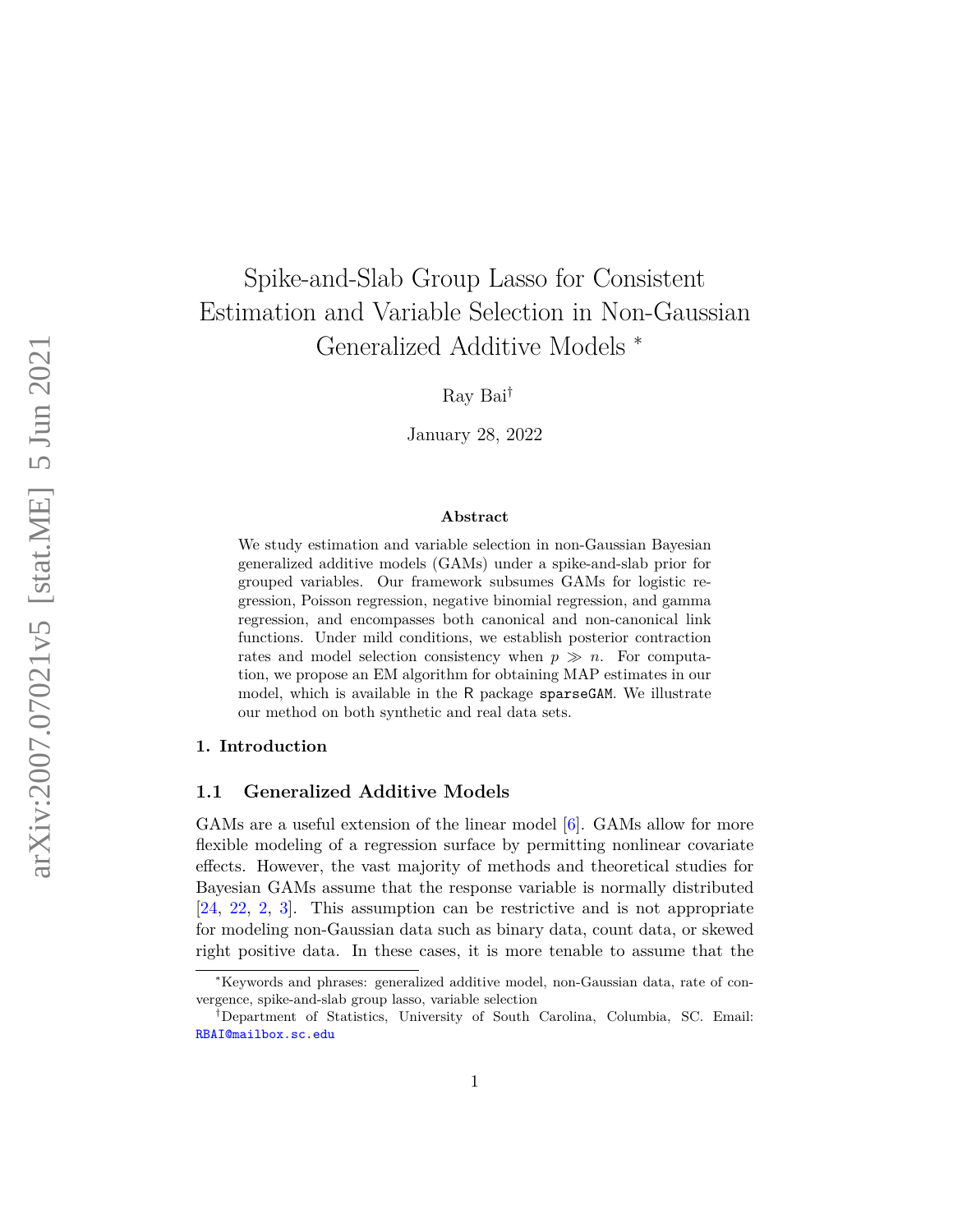response variables  $\{y_i\}_{i=1}^n$  belong to the more general exponential dispersion family. That is, we assume that the  $y_i$ 's are independently drawn from a density of the form,

<span id="page-1-0"></span>
$$
q_i(y_i) = \exp\left\{\frac{y_i \theta_i - b(\theta_i)}{\tau} + c(y_i, \tau)\right\}, \quad i = 1, \dots, n,
$$
 (1.1)

and we relate the mean response  $\mathbb{E}(y_i) = b'(\theta_i)$  to a set of *p* covariates  $x_i = (x_{i1}, \ldots, x_{ip})' \in \mathbb{R}^p$  through a link function *g*, i.e.

<span id="page-1-1"></span>
$$
g(b'(\theta_i)) = \mu + \sum_{j=1}^{p} f_j(x_{ij}), \quad i = 1, \dots, n,
$$
 (1.2)

where  $f_j$  is a possibly nonlinear function of the *j*th covariate and  $\mu \in \mathbb{R}$  is an overall mean. We assume throughout that  $\int f_j(x_j) dx_j = 0, j = 1, \ldots, p$ . The condition that the  $f_j$ 's are centered can be imposed without any loss of generality due to the presence of the grand mean *µ*.

The exponential dispersion family [\(1.1\)](#page-1-0) includes the Gaussian, binomial, Poisson, negative binomial, gamma, and beta distributions. However, in this paper, we shall be primarily concerned with GAMs for *non*-Gaussian data. Under [\(1.1\)](#page-1-0),  $\theta_i$  is a natural parameter lying in  $\Theta \subset \mathbb{R}$ ,  $\tau$  is a dispersion factor which we assume to be known, and *b* and *c* are known functions. Following convention for generalized linear models (GLMs) [\[12\]](#page-15-2), we assume that the function *b* in [\(1.1\)](#page-1-0) is twice differentiable and strictly convex on  $\Theta$ , with the second derivative *b*<sup>*n*</sup> satisfying  $b''(u) > 0$  for every  $u \in \Theta$ . The link function *g* in [\(1.2\)](#page-1-1) is chosen so that  $(g \circ b') : \Theta \mapsto \mathbb{R}$  is strictly increasing. These conditions are imposed so that we can map the range of the mean response  $\mathbb{E}(y_i) = b'(\theta_i)$  to the entire real number line. This in turn negates the need to place restrictions on  $\mu \in \mathbb{R}$  or the  $f_j(x_{ij})$ 's on the right-hand side of [\(1.2\)](#page-1-1). In practice, the canonical link function  $g = (b')^{-1}$  is often used. However, [\(1.2\)](#page-1-1) also includes models with *non*-canonical link functions, such as binomial regression with a probit link and negative binomial regression with a log link.

When *p* is large, we often assume a low-dimensional structure such as sparsity. Under sparsity, we assume that only a small subset of covariates are significantly associated with the response. In this paper, we propose a general Bayesian modeling approach for jointly estimating and selecting the significant functions under  $(1.2)$  using the spike-and-slab group lasso of Bai et al. [\[2\]](#page-14-0). We call our approach SB-GAM for sparse Bayesian GAMs. We are only aware of one other paper by Scheipl et al. [\[18\]](#page-16-2) that considers estimation and variable selection in non-Gaussian Bayesian GAMs. However, Scheipl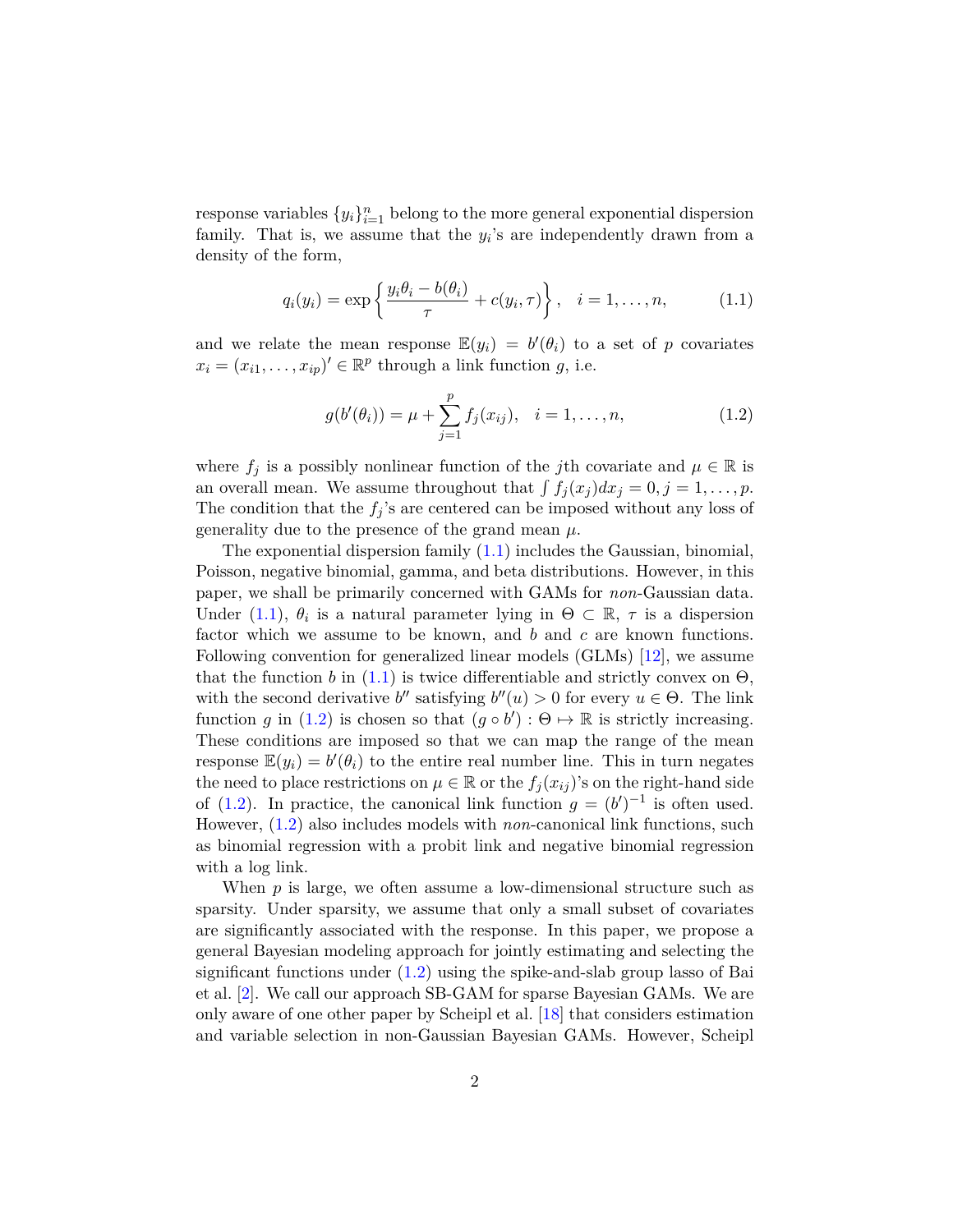et al. [\[18\]](#page-16-2) do not prove any theoretical results, and their implementation relies on Markov chain Monte Carlo (MCMC) rather than the optimizationbased approach used in this work.

Theory for Bayesian estimation and variable selection in high-dimensional *Gaussian* nonparametric regression has been well-studied under basis expansions  $[24, 22, 2, 3]$  $[24, 22, 2, 3]$  $[24, 22, 2, 3]$  $[24, 22, 2, 3]$  $[24, 22, 2, 3]$  $[24, 22, 2, 3]$  $[24, 22, 2, 3]$ , tree and forest priors  $[16, 11]$  $[16, 11]$  $[16, 11]$ , and Gaussian process priors [\[26,](#page-17-0) [25,](#page-16-4) [8\]](#page-15-4). However, theory for high-dimensional Bayesian nonparametric regression when the response *y* is *non*-Gaussian is much more deserted. In this paper, we move beyond the Gaussianity assumption and derive theoretical results for Bayesian nonparametric additive models [\(1.2\)](#page-1-1) when *y* belongs to the more general exponential dispersion family  $(1.1)$ .

Outside of Gaussian regression, there are only a few theoretical results for high-dimensional Bayesian GLMs. Jiang [\[9\]](#page-15-5) and Jeong and Ghosal [\[7\]](#page-15-6) derived posterior contraction rates for Bayesian GLMs, but their results concern estimation rates only. Jiang [\[9\]](#page-15-5) and Jeong and Ghosal [\[7\]](#page-15-6) did not prove *model selection* consistency. Moreover, Jiang [\[9\]](#page-15-5) and Jeong and Ghosal [\[7\]](#page-15-6) focused solely on the case where the covariates have a perfectly linear relationship with  $g(\mathbb{E}(y_i))$ , that is,  $\sum_{j=1}^p f_j(x_{ij}) = \sum_{j=1}^p \gamma_j x_{ij}$  in [\(1.2\)](#page-1-1). In the context of high-dimensional binary regression with a logit link, Narisetty et al. [\[13\]](#page-15-7) and Lee and Cao [\[10\]](#page-15-8) recently established model selection consistency under spike-and-slab priors. However, Narisetty et al. [\[13\]](#page-15-7) and Lee and Cao [\[10\]](#page-15-8) focused *only* on logistic regression and did not study rates of estimation; their theory focused solely on model selection consistency.

The framework we introduce in this article goes beyond those of previous papers by: a) considering GAMs [\(1.2\)](#page-1-1) with possibly nonlinear covariate effects, and b) proving *both* estimation rates *and* model selection consistency under Bayesian GAMs for *any* response *y* belonging to the family [\(1.1\)](#page-1-0). In particular, our main theorem on model selection consistency (Theorem [3](#page-8-0) in Section [3\)](#page-4-0) applies to Poisson regression, negative binomial regression, and gamma regression with either canonical or non-canonical links. To the best of our knowledge, our selection consistency result is the first of its kind in the Bayesian high-dimensional literature that applies to all of these families.

The rest of the paper is structured as follows. Section [2](#page-3-0) introduces the SB-GAM framework for responses belonging to the exponential dispersion family [\(1.1\)](#page-1-0). In Section [3,](#page-4-0) we establish the convergence rates and model selection consistency for SB-GAM. Section [4](#page-9-0) presents an EM algorithm for implementing SB-GAM. In Section [5,](#page-10-0) we illustrate our method through simulation studies and analysis of a high-dimensional gene expression data set with dichotomous outcomes. Section [6](#page-14-1) concludes the paper.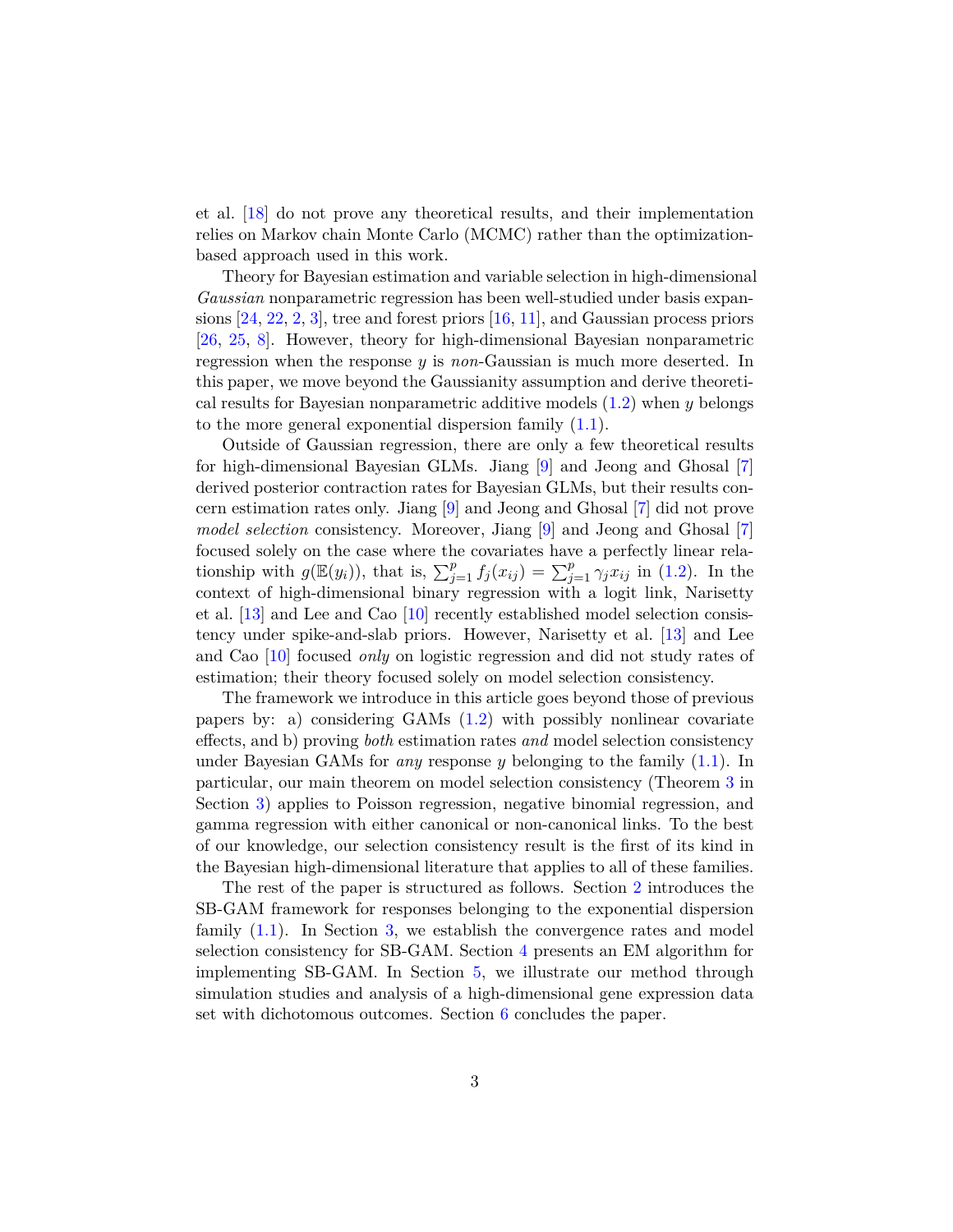#### **1.2 Notation and Preliminaries**

We use the following notations for the rest of the paper. For two positive sequences  $\{a_n\}$  and  $\{b_n\}$ , we write  $a_n \approx b_n$  to denote  $0 < \liminf_{n \to \infty} a_n/b_n \le$ lim  $\sup_{n\to\infty} a_n/b_n < \infty$ . If  $\lim_{n\to\infty} a_n/b_n = 0$ , we write  $a_n = o(b_n)$  or  $a_n \lt b_n$ . We use  $a_n \leq b_n$  or  $a_n = O(b_n)$  to denote that for sufficiently large *n*, there exists a constant  $K > 0$  independent of *n* such that  $a_n \leq K b_n$ . We write  $a_n \vee b_n$  to denote  $\max\{a_n, b_n\}$  and  $a_n \wedge b_n$  to denote  $\min\{a_n, b_n\}$ . For a vector  $v = (v_1, \ldots, v_p)' \in \mathbb{R}^p$ , we let  $||v||_2 = (\sum_{i=1}^p v_i^2)^{1/2}$  denote the  $\ell_2$  norm. For a symmetric matrix *A*, we let  $\lambda_{\min}(A)$  and  $\lambda_{\max}(A)$  denote its minimum and maximum eigenvalue respectively. For a matrix  $C = (c_{jk}) \in \mathbb{R}^{m \times n}$ , we denote  $||C||_{\max} = \max_{j,k}|c_{jk}|$  and  $||C||_2 = (\lambda_{\max}(C'C))^{1/2}$ .

We assume that the response *y* depends on only a small subset  $S \subset [p]$ of the univariate functions and that the covariates *x* are fixed and have been rescaled to lie in  $[0,1]^p$ . For a function  $f(x)$ , we denote  $||f||_{\infty} =$  $\sup_{x \in [0,1]^p} f(x)$ . For  $\alpha > 0$ , we let  $C^{\alpha}[0,1]$  denote the Hölder class of  $\alpha$ smooth univariate functions on [0*,* 1] that have continuously differentiable derivatives up to order  $|\alpha|$ , with the  $|\alpha|$ th order derivative being Lipschitz continuous of order  $\alpha - |\alpha|$ .

# <span id="page-3-0"></span>**2 Sparse Bayesian GAMs (SB-GAMs)**

Following [\[23\]](#page-16-5), we assume that each  $f_j$ ,  $j = 1, \ldots, p$ , in [\(1.2\)](#page-1-1) may be approximated by a linear combination of *d* basis functions  $\mathcal{B}_j = \{h_{j1}, \ldots, h_{jd}\},\$ that is,

<span id="page-3-1"></span>
$$
f_j(x_{ij}) \approx \sum_{k=1}^d h_{jk}(x_{ij}) \beta_{jk},
$$
\n(2.1)

where  $\beta_j = (\beta_{j1}, \ldots, \beta_{jd})'$ , and  $\beta = (\beta'_1, \ldots, \beta'_p)'$  is the vector of unknown basis coefficients. Let  $\tilde{x}_{ij} = (h_{j1}(x_{ij}), \ldots, h_{jd}(x_{ij}))'$  be a *d*-dimensional vector of the *d* basis functions evaluated at  $x_{ij}$ . With the approximation  $(2.1)$ , we rewrite the GAM  $(1.2)$  as

<span id="page-3-2"></span>
$$
g(b'(\theta_i)) \approx \mu + \sum_{j=1}^{p} \tilde{x}'_{ij} \beta_j, \quad i = 1, \dots, n,
$$
\n(2.2)

To enforce the constraint that the  $f_i$ 's integrate to zero, we center the columns of the  $n \times d$  matrices,  $\widetilde{X}_j = [\widetilde{x}'_{1j}, \ldots, \widetilde{x}'_{nj}]', j = 1, \ldots, p$ , to have mean zero. Under  $(2.2)$ , the SB-GAM model places priors on  $(\mu, \beta)$ . For the grand mean  $\mu$ , we place the flat prior,

<span id="page-3-3"></span>
$$
\pi(\mu) \propto 1,\tag{2.3}
$$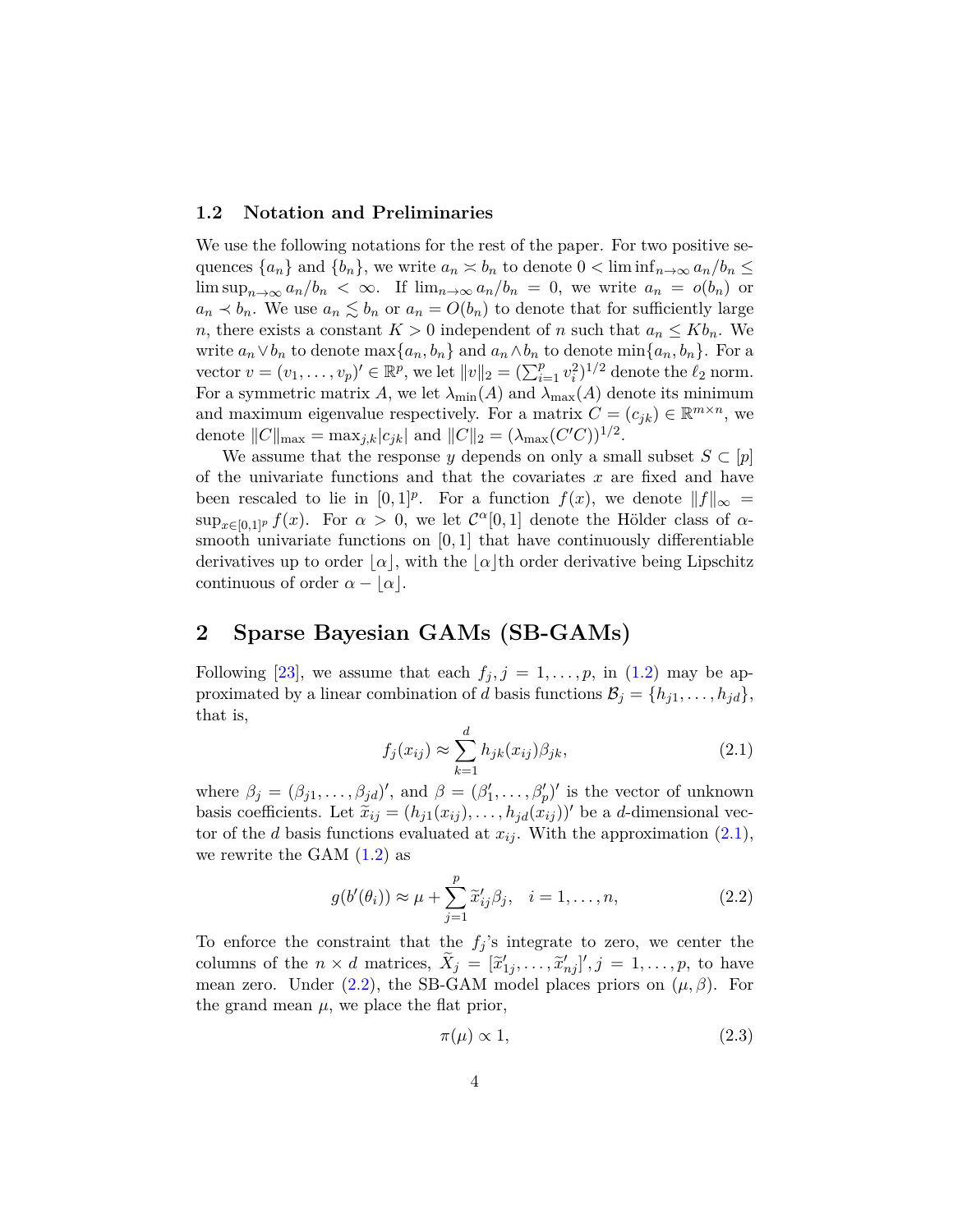so that  $\mu$  is not penalized. Next, we endow the basis coefficients  $\beta$  in [\(2.2\)](#page-3-2) with the spike-and-slab group lasso (SSGL) prior [\[2\]](#page-14-0),

<span id="page-4-1"></span>
$$
\pi(\beta \mid \kappa) = \prod_{j=1}^{p} \left[ (1 - \kappa) \Psi(\beta_j \mid \lambda_0) + \kappa \Psi(\beta_j \mid \lambda_1) \right],
$$
 (2.4)

where  $\kappa \in (0,1)$  is a mixing proportion and  $\Psi(\cdot|\lambda)$  denotes a multivariate density for a *d*-dimensional random vector indexed by hyperparameter  $\lambda$ ,

$$
\Psi(\beta_j | \lambda) = \frac{\lambda^d e^{-\lambda ||\beta_j||_2}}{2^d \pi^{(d-1)/2} \Gamma((d+1)/2)}, \quad j = 1, \dots, p.
$$

In [\(2.4\)](#page-4-1), we typically set  $\lambda_0$  to be large, so that the "spike"  $\Psi(\cdot \mid \lambda_0)$  is a heavily peaked density around the zero vector  $0_d$ . Meanwhile, we set  $\lambda_1$ to be small, so that the "slab"  $\Psi(\cdot \mid \lambda_1)$  is very diffuse. To model the uncertainty in  $\kappa$  in [\(2.4\)](#page-4-1), or the expected proportion of nonzero subvectors in  $\beta$ , we endow  $\kappa$  with the beta prior,

<span id="page-4-2"></span>
$$
\kappa \sim \mathcal{B}(a, b). \tag{2.5}
$$

The hierarchical prior  $(2.4)-(2.5)$  $(2.4)-(2.5)$  $(2.4)-(2.5)$ , which we denote as  $\mathcal{SSGL}(\lambda_0, \lambda_1, \kappa)$  going forward, is a two-group refinement of the group lasso [\[28\]](#page-17-1) and a multivariate extension of the spike-and-slab lasso of Ročková and George [\[17\]](#page-16-6). Unlike the group lasso, however,  $SSGL(\lambda_0, \lambda_1, \kappa)$  ensures that the amount of shrinkage applied to each group is *adaptive*. Whereas the group lasso applies the same amount of shrinkage to every group, the slab component  $\Psi(\cdot | \lambda_1)$  in [\(2.4\)](#page-4-1) prevents larger coefficients from being downward biased. The prior on *κ*  $(2.5)$  also renders the SSGL penalty on  $\beta$  *non*-separable; that is, the vectors  $\beta_1, \ldots, \beta_p$  are *a priori* dependent. This enables the  $\beta_j$ 's to share information across functions and self-adapt to ensemble information about sparsity.

The prior  $(2.4)-(2.5)$  $(2.4)-(2.5)$  $(2.4)-(2.5)$  has been successfully employed in sparse semiparametric regression when the response  $y$  is normally distributed  $[1, 2]$  $[1, 2]$  $[1, 2]$ . However, its potential for *non*-Gaussian semiparametric regression has not been studied before.

### <span id="page-4-0"></span>**3 Asymptotic Theory**

#### **3.1 Posterior Contraction Rates**

We first derive posterior contraction rates for SB-GAM. We assume that there is a true data generating mechanism for  $(x_i, y_i)$ ,  $i = 1, \ldots, n$ ,

<span id="page-4-3"></span>
$$
g(b'(\theta_{0i})) = \mu_0 + \sum_{j=1}^{p} f_{0j}(x_{ij}), \quad i = 1, ..., n,
$$
\n(3.1)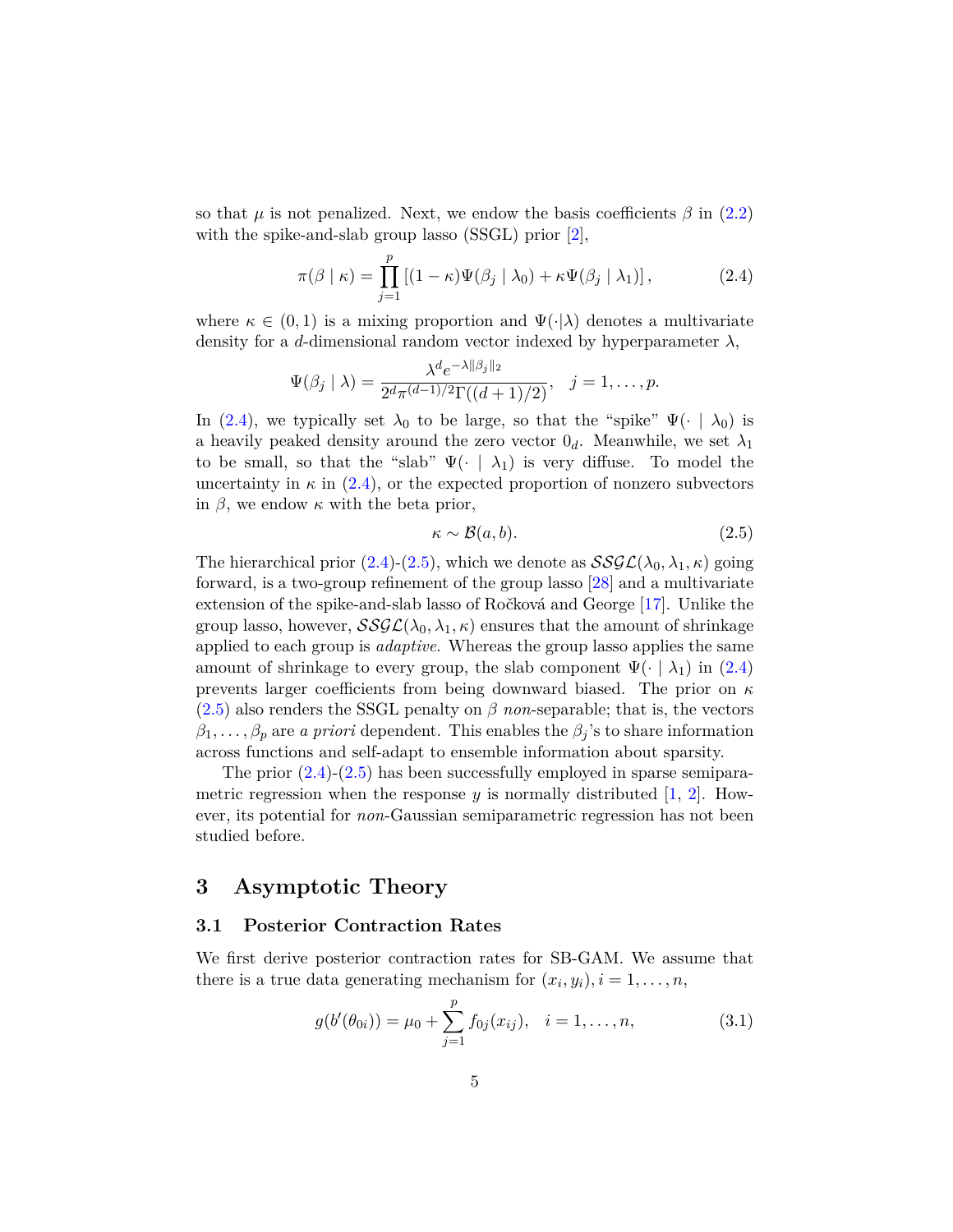where the  $\theta_{0i}$ 's are the true natural parameters in the densities of the  $y_i$ 's [\(1.1\)](#page-1-0). Let  $f_0 = \mu_0 + \sum_{j=1}^p f_{0j}$  denote the true additive function. Let  $S_0 \subset [p]$ denote the indices of the true nonzero functions, with  $f_i(x_i) = 0$  for all  $j \in S_0^c$ . We denote  $s_0 = |S_0|$  as the cardinality of  $S_0$ . We assume that  $f_0$ belongs to the class of functions,

$$
\mathcal{H}(s,\alpha) = \left\{ f : f(x) = \mu + \sum_{j \in S} f_j(x_j) : \mu \in \mathbb{R}, S \subset [p], 1 \le |S| = s, ||f||_{\infty} < \infty, \int_0^1 f_j(x) dx = 0, f_j \in \mathcal{C}^{\alpha}[0,1], j \in [p], \alpha \in \mathbb{N} \right\}.
$$

Note that for the inactive covariates, the regression functions are zero functions, which trivially satisfy the smoothness assumption.

We further suppose that the true univariate functions  $f_{0j}$ ,  $j = 1, \ldots, p$ , can be approximated by a linear combination of *d* basis functions  $\mathcal{B}$  =  $\{h_{j1}, \ldots, h_{jd}\}$ , so that  $(3.1)$  can be written as

<span id="page-5-0"></span>
$$
g((b'(\theta_{0i})) = \mu_0 + \sum_{j=1}^{p} \tilde{x}'_{ij} \beta_{0j} + \delta_{0i}, \quad i = 1, ..., n,
$$
 (3.2)

where  $\tilde{x}_{ij} = (h_{j1}(x_{ij}), \ldots, h_{jd}(x_{ij}))'$  and  $\delta_{0i}$  is the approximation error incurred by truncating the basis expansions to be of dimension *d*. As before, we let  $\widetilde{X}_j = [\widetilde{x}'_{1j}, \ldots, \widetilde{x}'_{nj}]'$  denote the  $n \times d$  matrix corresponding to the *j*th basis expansion, and let  $\tilde{X}_{n \times dp} = [\tilde{X}_1, \ldots, \tilde{X}_p]$ . We let  $\mathbb{E}_0$  and  $\mathbb{P}_0$  denote the expectation and probability operators for  $(3.2)$  with the true parameters  $(\mu_0, \beta_0)$ , where  $\beta_0 = (\beta'_{01}, \dots, \beta'_{0p})'$ .

Define  $||X||_* = \max_{1 \leq j \leq p} ||X_j||_2$ . We make the following assumptions about the basis functions.

**Condition 1.**  $\|\tilde{X}\|_*^2 \approx n/d$ *.* 

**Condition 2.** *The bias*  $\delta_0 = (\delta_{01}, \ldots, \delta_{0n})'$  *satisfies*  $\|\delta_0\|_2 \lesssim (s_0 n d^{-2\alpha})^{1/2}$ .

An example of a set of basis functions  $\beta$  that satisfies Conditions 1-2 is the B-spline basis functions constructed with  $d - |\alpha|$  knots and  $|\alpha| - 1$ degree. See, for example, [\[27,](#page-17-2) [19,](#page-16-7) [22\]](#page-16-1).

We also make the following mild assumption about the function *b* in the family of distributions for the response [\(1.1\)](#page-1-0). Note that this condition is satisfied by all practical applications of GAMs.

**Condition 3.** For any compact subset  $K \subset \Theta$ , there exist constants  $c_1, c_2 >$ 0 such that  $c_1 \leq \inf_{x \in \mathcal{K}} b''(x) \leq \sup_{x \in \mathcal{K}} b''(x) \leq c_2$ .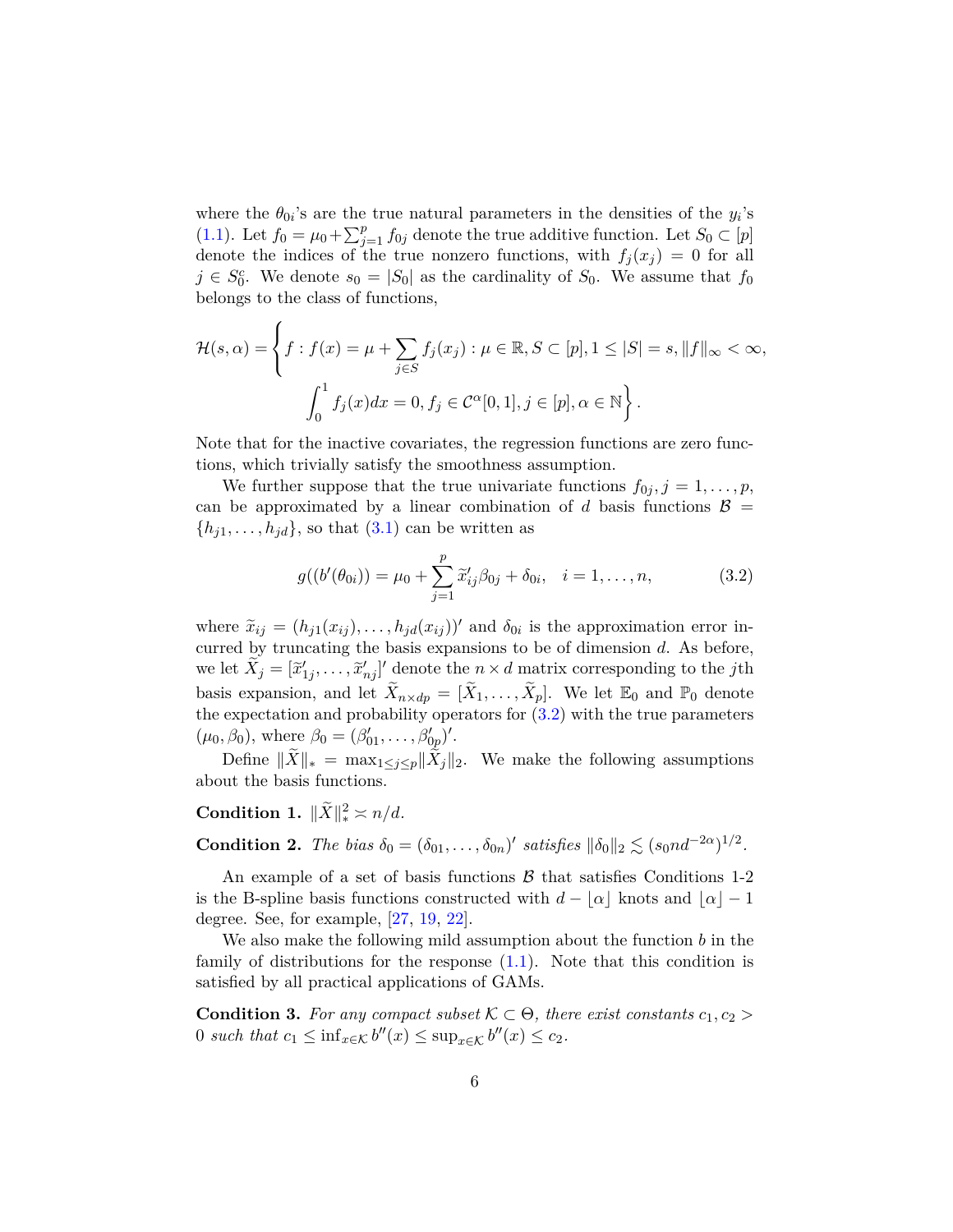Let  $q_i$  be the density of  $y_i$  belonging to the family  $(1.1)$ , where the natural parameter  $\theta_i$  is related to the covariates through the additive func-tion [\(1.2\)](#page-1-1). Define  $q_{0i}$  analogously with the true natural parameter  $\theta_{0i}$ . We denote the joint densities  $q = \prod_{i=1}^{n} q_i$  and  $q_0 = \prod_{i=1}^{n} q_{0i}$ . We define the average squared Hellinger metric as  $H_n^2(q, q_0) = n^{-1} \sum_{i=1}^n H^2(q_i, q_{0i})$ , where  $H(q_i, q_{0i}) = (\int (\sqrt{q_i} - \sqrt{q_{0i}})^2)^{1/2}$  is the Hellinger distance between  $q_i$  and  $q_{0i}$ . Let F denote the set of all possible additive functions  $f = \mu + \sum_{j=1}^p f_j$ , where each univariate component  $f_i$  can be represented by a *d*-dimensional basis expansion. Our first result establishes posterior contraction in the average squared Hellinger metric for the fitted density *q* under SB-GAM.

<span id="page-6-0"></span>**Theorem 1.** *Suppose that Conditions 1-3 hold. Assume that*  $\log p = o(n)$ *,*  $s_0 = o((n/\log p) \wedge n^{2\alpha/(2\alpha+1)}), d \log n = O(\log p), \text{ and } d \asymp n^{1/(2\alpha+1)}.$  Under *model* [\(3.2\)](#page-5-0)*, suppose that we endow*  $(\mu, \beta)$  *with a Gaussian prior on*  $\mu$  *and an* SSGL( $\lambda_0, \lambda_1, \kappa$ ) prior [\(2.4\)](#page-4-1)-[\(2.5\)](#page-4-2) on  $\beta$ , with hyperparameters  $\lambda_0 = (1-\kappa)/\kappa$ ,  $\lambda_1 \geq 1/n$ ,  $a = 1$ , and  $b = p^c$ , where  $c > 2$ . Then for some  $M_1 > 0$ , we have

$$
\sup_{f_0 \in \mathcal{H}(s,\alpha)} \mathbb{E}_0 \Pi \left( f \in \mathcal{F} : H_n^2(q, q_0) > M_1 \epsilon_n^2 \mid y \right) \to 0,
$$

 $as n, p \to \infty$ , where  $\epsilon_n^2 = s_0 \log p/n + s_0 n^{-2\alpha/(2\alpha+1)}$ .

*Proof.* Appendix [C.](#page-21-0)

**Remark 1.** *For Theorem [1,](#page-6-0) we needed to assume a proper prior on µ (with unbounded support) in order to utilize the standard theory on posterior concentration [\[5\]](#page-15-9). For implementation, we endowed µ with the improper prior* [\(2.3\)](#page-3-3)*, which poses no practical issues.*

 $\Box$ 

Theorem [1](#page-6-0) states that the distance between the fitted density *q* (indexed by f under SB-GAM) and the true density  $q_0$  indexed by the true  $f_0$  becomes arbitrarily close as  $n \to \infty$ . However, Theorem [1](#page-6-0) does not tell us anything about the estimation accuracy for the additive function *f* itself. To quantify the estimation accuracy of f, we define the  $\mathcal{L}^2(\mathbb{P}_n)$  norm  $\lVert \cdot \rVert_n$  on the function space  $\mathcal{L}^2([0,1]^p)$  by  $||f - f_0||_n^2 = n^{-1} \sum_{i=1}^n [f(x_i) - f_0(x_i)]^2$ . The next theorem gives the posterior contraction rate for *f* under slightly stronger assumptions on the matrix of basis functions X and the size of the true model.

<span id="page-6-1"></span>**Theorem 2.** Suppose that Conditions 1-3 hold. Assume that  $||X||_{\text{max}} =$ *O*(1)*,*  $\log p = o(n^{2\alpha/(2\alpha+1)})$ *,*  $s_0 = o((n/d\log p)^{1/2} \wedge n^{2\alpha/(2\alpha+1)})$ *,*  $d\log n =$  $O(\log p)$ *, and*  $d \leq n^{1/(2\alpha+1)}$ *. Under model* [\(3.2\)](#page-5-0)*, suppose that we endow* (*µ, β*) *with a Gaussian prior on µ and an* SSGL(*λ*0*, λ*1*, κ*) *prior* [\(2.4\)](#page-4-1)*-*[\(2.5\)](#page-4-2)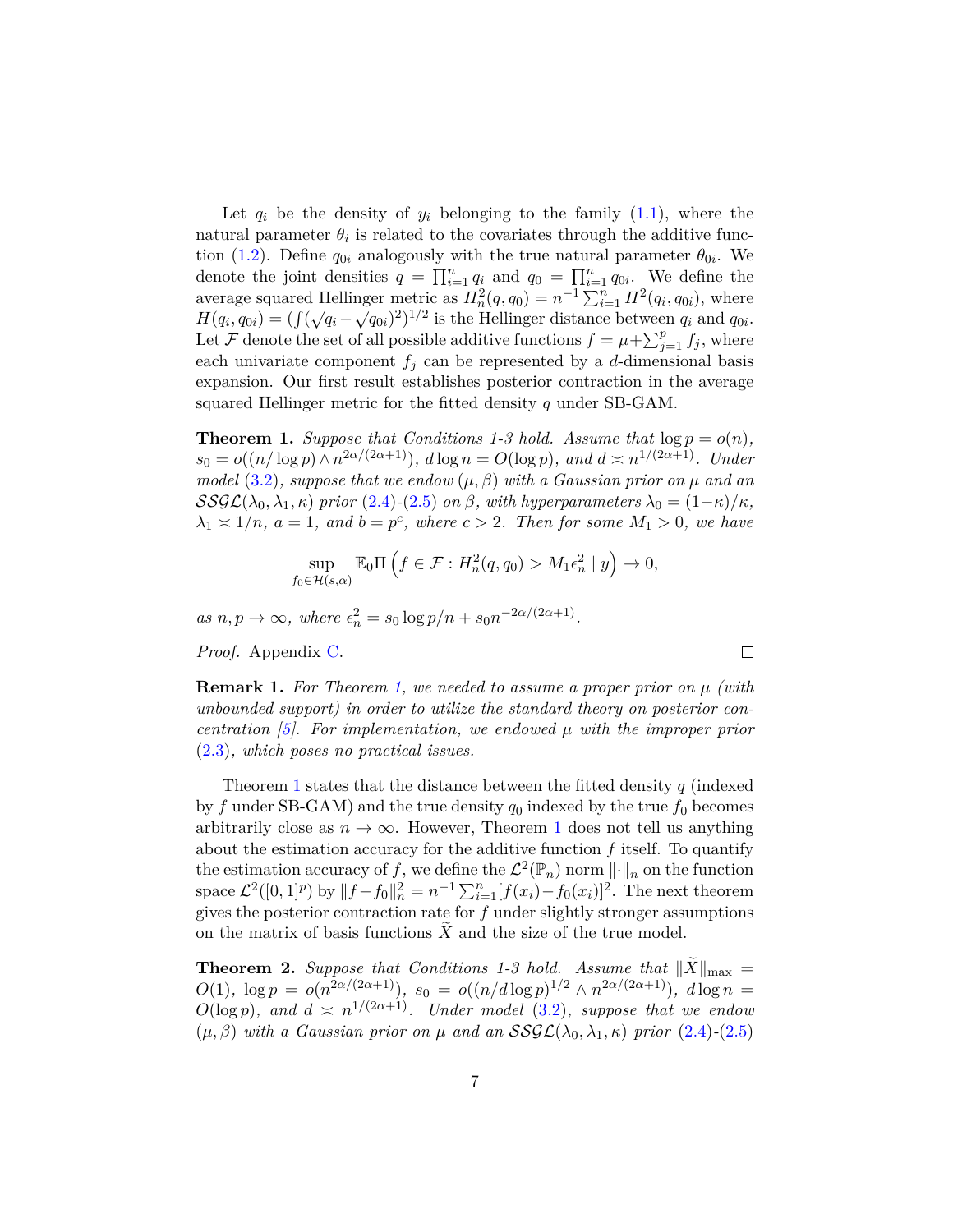*on*  $\beta$ *, with hyperparameters*  $\lambda_0 = (1 - \kappa)/\kappa$ ,  $\lambda_1 \approx 1/n$ ,  $a = 1$ *, and*  $b = p^c$ *, where*  $c > 2$ *. Then for some*  $M_2 > 0$ *, we have* 

$$
\sup_{f_0 \in \mathcal{H}(s,\alpha)} \mathbb{E}_0 \Pi \left( f \in \mathcal{F} : \|f - f_0\|_n^2 > M_2 \epsilon_n^2 \mid y \right) \to 0,
$$

 $as n, p \to \infty$ , where  $\epsilon_n^2 = s_0 \log p/n + s_0 n^{-2\alpha/(2\alpha+1)}$ .

*Proof.* Appendix [C.](#page-21-0)

 $\Box$ 

Compared to Theorem [1,](#page-6-0) Theorem [2](#page-6-1) requires the entries of the matrix X to be uniformly bounded and the growth rate of the true model size to satisfy  $s_0^2 = o(n/d \log p)$ , rather than  $s_0 = o(n/\log p)$ . Since the covariates are rescaled to lie in  $[0,1]^p$ , it is not difficult for most standard choices of basis functions to satisfy uniform boundedness. Theorem [2](#page-6-1) shows that SB-GAM consistently estimates  $f_0$  under  $(3.1)$  even when  $p$  grows at nearly exponential rate with *n*. Our posterior contraction rate matches the minimax rate of estimation for Gaussian GAMs [\[26,](#page-17-0) [14\]](#page-15-10). However, our result is more general, allowing the response *y* to belong to a very general family of distributions [\(1.1\)](#page-1-0) and encompassing models with both canonical *and* non-canonical link functions.

#### **3.2 Model Selection Consistency**

We now establish that with an additional identifiability condition, SB-GAM also selects the correct set of active variables  $S_0$  as  $n \to \infty$ . Under the basis expansion approximations for the functions  $f_j$ ,  $j = 1, \ldots, p$ , in  $(2.2)$ , selecting the nonzero functions  $f_j$ 's is equivalent to selecting the *d*-dimensional vectors  $\beta_j$ 's where  $\beta_j \neq 0_d$ .

While the posterior mode for *β* under SB-GAM is exactly sparse, the priors [\(2.3\)](#page-3-3)-[\(2.5\)](#page-4-2) on  $(\mu, \beta)$  are continuous, and therefore, the posterior puts zero mass at exactly sparse *β*'s. Given this, we designate the active covariates selected by SB-GAM as  $S = \{j \in [p] : ||\beta_j||_2 > \omega_d\}$ , for some suitably small  $\omega_d$ . In other words, *S* contains the indices of the functions whose corresponding vectors of basis coefficients have 2-norm greater than a small threshold close to zero. Like  $[1, 2]$  $[1, 2]$  $[1, 2]$ , we use the threshold,

<span id="page-7-0"></span>
$$
\omega_d \equiv \omega_d(\lambda_0, \lambda_1, \kappa) = \frac{1}{\lambda_0 - \lambda_1} \log \left[ \frac{1 - \kappa}{\kappa} \frac{\lambda_0^d}{\lambda_1^d} \right].
$$
 (3.3)

As discussed in [\[1,](#page-14-2) [2\]](#page-14-0), any vectors  $\beta_j$  that satisfy  $\|\beta_j\|_2 = \omega_d$  correspond to the intersection points between the spike and slab densities in the SSGL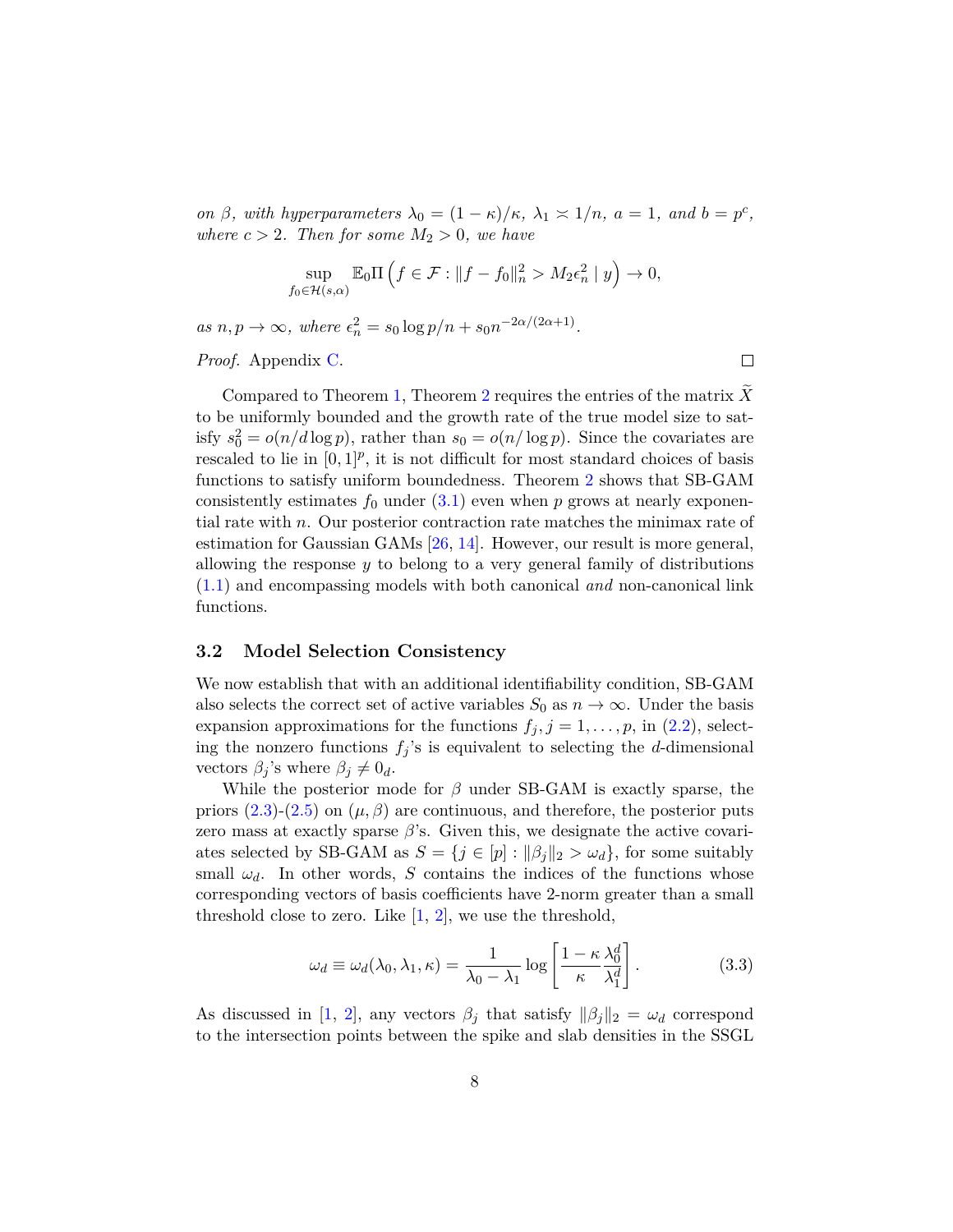prior, or the turning point where the slab has dominated the spike. Thus, using this thresholding rule as a proxy for variable selection with the posterior mode is justified; when  $\|\beta_j\|_2 > \omega_d$ ,  $\beta_j$  typically belongs to the slab, i.e.  $β$ <sup>*j*</sup> has a *non*-sparse mode. When  $λ$ <sup>0</sup>  $\gg λ$ <sub>1</sub> (which will always be the case for large *p* when  $\lambda_0 = (1 - \kappa)/\kappa$  and  $\kappa \sim \mathcal{B}(1, p^c), c \ge 1$ , the threshold  $\omega_d$ also rapidly approaches zero for large *n*.

To establish selection consistency, we need the following identifiability condition. Let  $q_S = \prod_{i=1}^n q_i$  be the joint density in the exponential family [\(1.1\)](#page-1-0) indexed by  $f = \mu + \sum_{j \in S} f_j$ , and recall that  $H_n^2(p, q)$  is the average squared Hellinger distance between two *n*-variate densities *p, q*.

**Condition 4.** For any  $S \not\supseteq S_0$ ,  $H_n(q_0, q_S) > \epsilon_{n,s_0}$ , where  $\epsilon_{n,s_0}^2$  is the con*traction rate in Theorem [2.](#page-6-1)*

Condition 4 ensures that all of the active functions  $f_j, j \in S_0$ , are sufficiently distinguishable from the zero functions. In the special cases of Gaussian and binomial regression, this condition is equivalent to the "betamin" condition, and we can replace Condition 4 with the requirement that  $\min_{j \in S_0} ||\beta_{0j}||_2 > \epsilon_{n,s_0}$ . However, in order to cover *all* densities of the form [\(1.1\)](#page-1-0) (not just Gaussian and binomial), we need to impose the slightly more abstract Condition 4, which guarantees the existence of sufficiently powerful tests for testing  $H_0: q = q_0$  vs.  $H_1: q = q_S$ , where  $H_n(q_0, q_S) > \epsilon_{n,s_0}$ . The next theorem shows that SB-GAM consistently selects the correct set of nonzero functions as  $n \to \infty$ .

<span id="page-8-0"></span>**Theorem 3.** Suppose that Conditions 1-4 hold. Assume that  $\log p = o(n)$ ,  $0 < s_0 = O(1)$ ,  $d \log n = O(\log p)$ , and  $d \asymp n^{1/(2\alpha+1)}$ . Under model [\(3.2\)](#page-5-0)*, suppose that we endow* (*µ, β*) *with a Gaussian prior on µ and an* SSGL( $\lambda_0, \lambda_1, \kappa$ ) prior [\(2.4\)](#page-4-1)-[\(2.5\)](#page-4-2) on  $\beta$ , with hyperparameters  $\lambda_0 = (1 - \kappa)/\kappa$ ,  $\lambda_1 \geq 1/n, \ a = 1, \ and \ b = p^c, \ where \ c > 2. \ Let \ S = \{j \in [p] : ||\beta_j||_2 > \omega_d\},\$ *where*  $\omega_d$  *is as in* [\(3.3\)](#page-7-0)*. Then as*  $n, p \to \infty$ *,* 

$$
\sup_{f_0 \in \mathcal{H}(s,\alpha)} \mathbb{E}_0 \Pi \left( f \in \mathcal{F} : S = S_0 \mid y \right) \to 1.
$$

 $\Box$ 

*Proof.* Appendix [C.](#page-21-0)

Unlike previous results on nonparametric Bayesian model selection consistency which have only considered *Gaussian* responses [\[24,](#page-16-0) [22,](#page-16-1) [11,](#page-15-3) [25,](#page-16-4) [8\]](#page-15-4), Theorem [3](#page-8-0) allows *y* to belong to any distribution in the exponential dispersion family [\(1.1\)](#page-1-0). Theorem [3](#page-8-0) also allows for both canonical *and* noncanonical link functions.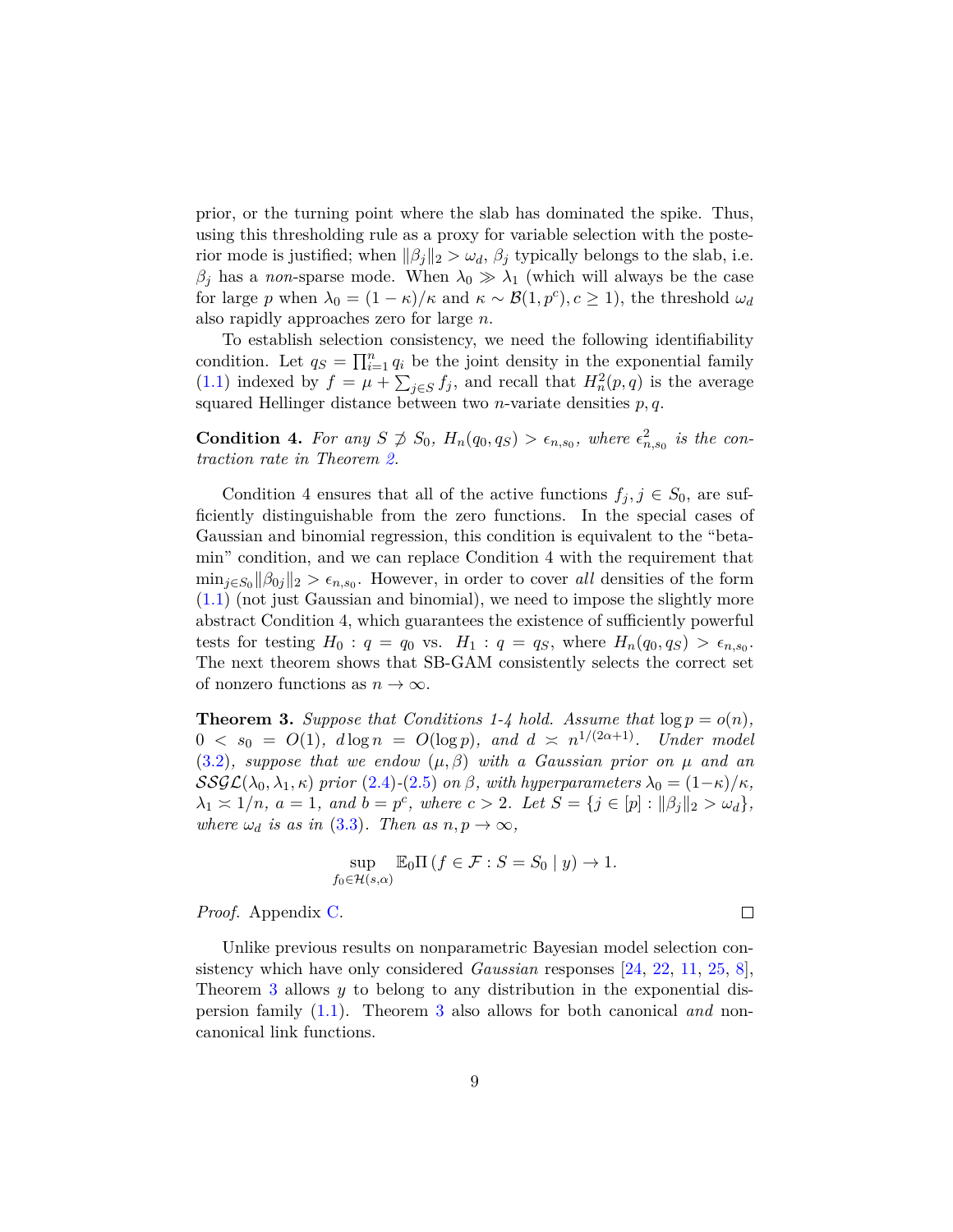# <span id="page-9-0"></span>**4 Computational Strategy**

#### **4.1 Expectation-Maximization (EM) Algorithm**

In order to implement SB-GAM, we adopt the penalized likelihood perspective and perform MAP estimation. Namely, we extend the EM variable selection (EMVS) approach of Ročková and George [\[15\]](#page-16-8) to the non-Gaussian setting with grouped variables. The complete derivations for our algorithm are provided in Appendix [A.](#page-17-3)

The EMVS approach of Ročková and George [\[15\]](#page-16-8) introduces latent variables  $\nu = (\nu_1, \ldots, \nu_p)'$ ,  $\nu_j \in \{0, 1\}$ , where  $\nu_j = 1$  indicates that the *j*th group of basis coefficients  $\beta_j$  (or equivalently, the *j*th function  $f_j$ ) should be included in the model. These indicator variables are treated as missing data in the E-step of our algorithm. To be precise, we reparameterize the  $SSGL(\lambda_0, \lambda_1, \kappa)$  prior [\(2.4\)](#page-4-1) as a beta-Bernoulli prior. We rewrite (2.4) as

<span id="page-9-2"></span>
$$
\pi(\beta \mid \nu) = \prod_{\substack{j=1 \ p}}^p \left[ (1 - \nu_j) \Psi(\beta_j \mid \lambda_0) + \nu_j \Psi(\beta_j \mid \lambda_1) \right],
$$
  
\n
$$
\pi(\nu \mid \kappa) = \prod_{j=1}^p \kappa^{\nu_j} (1 - \kappa)^{1 - \nu_j},
$$
\n(4.1)

where  $\nu$  is a binary vector. Let  $\Xi$  denote the collection  $\{\mu, \beta, \kappa\}$ . As shown in Appendix [A,](#page-17-3)  $\mathbb{E}[\nu_j | y, \Xi] = p_j^{\star}(\beta_j, \kappa)$ , where

<span id="page-9-3"></span>
$$
p_j^{\star}(\beta_j, \kappa) = \frac{\kappa \Psi(\beta_j \mid \lambda_1)}{\kappa \Psi(\beta_j \mid \lambda_1) + (1 - \kappa) \Psi(\beta_j \mid \lambda_0)}
$$
(4.2)

is the conditional posterior probability that  $\beta_j$  is drawn from the slab distribution rather than from the spike.

In the E-step, we compute  $p_j^* = p^* (\beta_j^{(t-1)})$  $\mathbb{E}[\nu_j | y, \Xi^{(t-1)}], j = \mathbb{E}[\nu_j | y, \Xi^{(t-1)}], j =$ 1, ..., *p*, given the previous estimate  $E^{(t-1)}$ . In the M-step, we update  $\kappa$  as

<span id="page-9-4"></span>
$$
\kappa^{(t)} = \frac{a - 1 + \sum_{j=1}^{p} p_j^{\star}}{a + b + p - 2}.
$$
\n(4.3)

and then we update  $(\mu, \beta)$  as

<span id="page-9-1"></span>
$$
(\mu^{(t)}, \beta^{(t)}) = \underset{\mu, \beta}{\arg \max} \left\{ \ell(\mu, \beta) - \sum_{j=1}^{p} \lambda_j^* ||\beta_j||_2 \right\},\tag{4.4}
$$

where  $\ell(\mu, \beta)$  is the log-likelihood, and each  $\lambda_j^* = \lambda_1 p_j^* + \lambda_0 (1 - p_j^*)$  is an *adaptive* weight ensuring that insignificant groups of basis coefficients are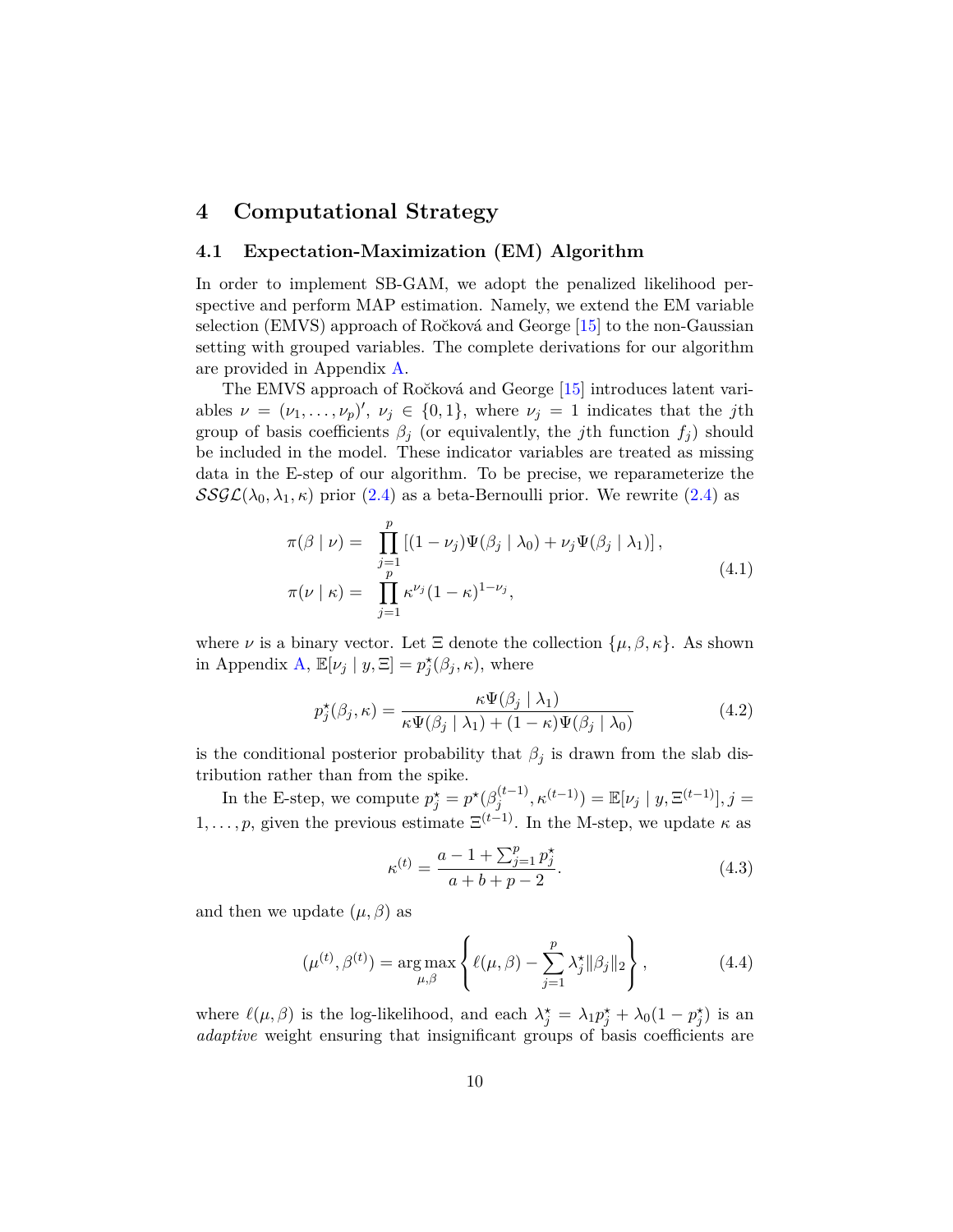shrunk aggressively to zero, while significant groups incur minimal shrinkage. The objective [\(4.4\)](#page-9-1) is simply a group lasso optimization with known weights  $\lambda^* = (\lambda_1^*, \ldots, \lambda_p^*)$ . In Appendix [A,](#page-17-3) we describe how to efficiently solve  $(4.4)$ .

Once we have our MAP estimator of  $\widehat{\beta}$ , we can estimate the *p* functions  $f_j(x_j)$  in [\(1.2\)](#page-1-1) straightforwardly as  $f_j(x_j) = X_j \beta_j$ ,  $j = 1, \ldots, p$ . Since  $\beta_j =$  $0_d$  for some indices  $j$ , our EM algorithm automatically performs variable selection from the *p* functions.

#### **4.2 Choice of Hyperparameters**

The performance of SB-GAM is mainly governed by the three parameters in the  $SSGL(\lambda_0, \lambda_1, \kappa)$  prior [\(2.4\)](#page-4-1) on  $\beta$ . We recommend fixing  $\lambda_1 = 1$ , so that the  $\beta_j$ 's with large entries receive minimal shrinkage. To induce sparsity, the mixing proportion  $\kappa$  should also be small with high probability. To this end, we recommend setting  $a = 1, b = p$  for the  $\mathcal{B}(a, b)$  prior [\(2.5\)](#page-4-2) on  $\kappa$ . This ensures that most of the  $\beta_j$ 's belong to the spike.

The spike hyperparameter  $\lambda_0$  in [\(2.4\)](#page-4-1) controls how sparse our final model is, with larger values of  $\lambda_0$  leading to more sparsity. Since we are mainly interested in predictive accuracy for GAMs, we recommend tuning  $\lambda_0$  using *K*-fold cross-validation, with  $K = 5$  or  $K = 10$ . We then choose the  $\lambda_0$ which minimizes the average prediction error  $\sum_i (y_i - b'(\hat{\theta}_i))^2$  across all K validation sets. In practice, we have observed that choosing  $\lambda_0$  from an equispaced grid between 1 and 100 works well.

### <span id="page-10-0"></span>**5 Simulations and Data Analysis**

In this section, we illustrate SB-GAM and compare its performance to other regularized GAMs. All GAMs were implemented using B-spline basis functions with *d* = 6 basis functions and interior knots placed at the 25th, 50th, and 75th percentiles of the data for each covariate. We compared SB-GAM to GAMs with other group regularization penalties: group lasso (gLASSO-GAM), group smoothly clipped absolute deviation (gSCAD-GAM), and group minimax concave penalty (gMCP-GAM) [\[28,](#page-17-1) [4\]](#page-15-11). All of these methods are implemented in the R package sparseGAM, which is available on the Comprehensive R Archive Network (CRAN).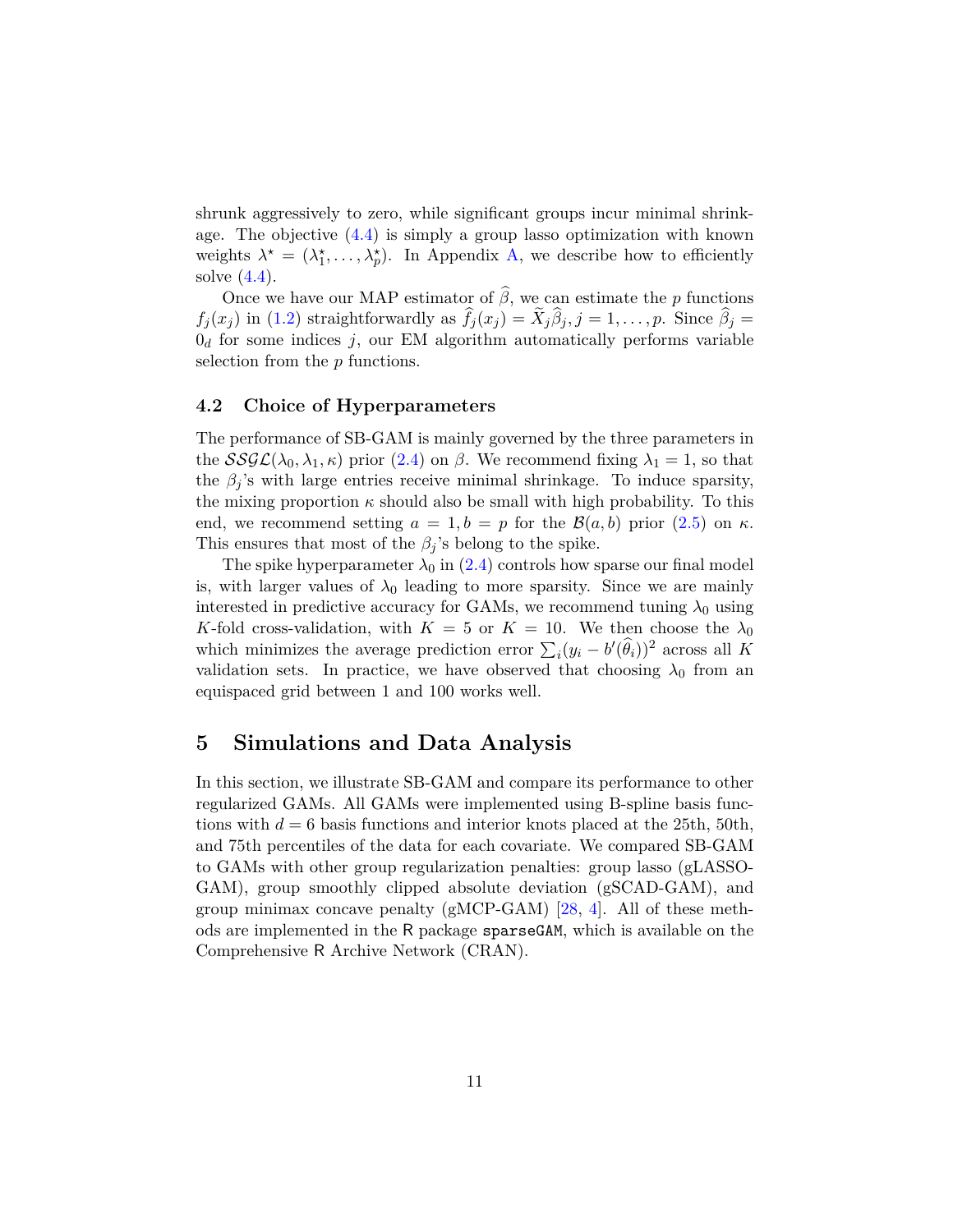<span id="page-11-0"></span>

Figure 1: Boxplots of the out-of-sample MSE, MCC, and AUC for 100 replications of logistic GAMs.

#### **5.1 Simulations**

We illustrate SB-GAM on logistic regression and Poisson regression. For logistic regression,  $b(u) = \log(1 + e^u)$  and  $\tau = 1$  in [\(1.1\)](#page-1-0), and  $g(u) =$ log $\{u/(1-u)\}\$ in [\(1.2\)](#page-1-1). For Poisson regression, we have  $b(u) = e^u$ ,  $\tau = 1$ , and  $g(u) = \log(u)$ . In Appendix [B,](#page-19-0) we report simulation results for SB-GAM in negative binomial regression with a log link, which is an example of SB-GAM with a *non*-canonical link function.

For our logistic regression simulation study, we set  $n = 100$  and  $p = 500$ . We generated data  $(x_i, y_i)$ ,  $i = 1, \ldots, n$ , where the  $x_i$ 's came from a standard uniform distribution. The  $y_i$ 's were generated from Bernoulli $(\theta_i)$ , where the true regression function was

$$
\log\left(\frac{\theta_i}{1-\theta_i}\right) = 5\sin(2\pi x_{i1}) - 4\cos(\pi x_{i2}) + 1.5e^{x_{i3}-1} - 2x_{i4}^2;
$$

that is, only  $x_1$ ,  $x_2$ ,  $x_3$ , and  $x_4$  were active covariates, while  $f_i(x_i) = 0$ for  $j = 5, \ldots, 500$ . To assess out-of-sample estimation accuracy of the true additive function  $f$ , we generated 100 new data points  $(x_{\text{new}}, y_{\text{new}})$  and computed the mean squared error (MSE), where MSE =  $n^{-1} \sum_{i=1}^{n} (\hat{f}(x_{i,\text{new}})$  $f(x_{\text{i,new}})^2$ . To examine accuracy of variable selection, we used Matthews correlation coefficient (MCC),

$$
MCC = \frac{TP \times TN - FP \times FN}{\sqrt{(TP + FP)(TP + FN)(TN + FP)(TN + FN)}},
$$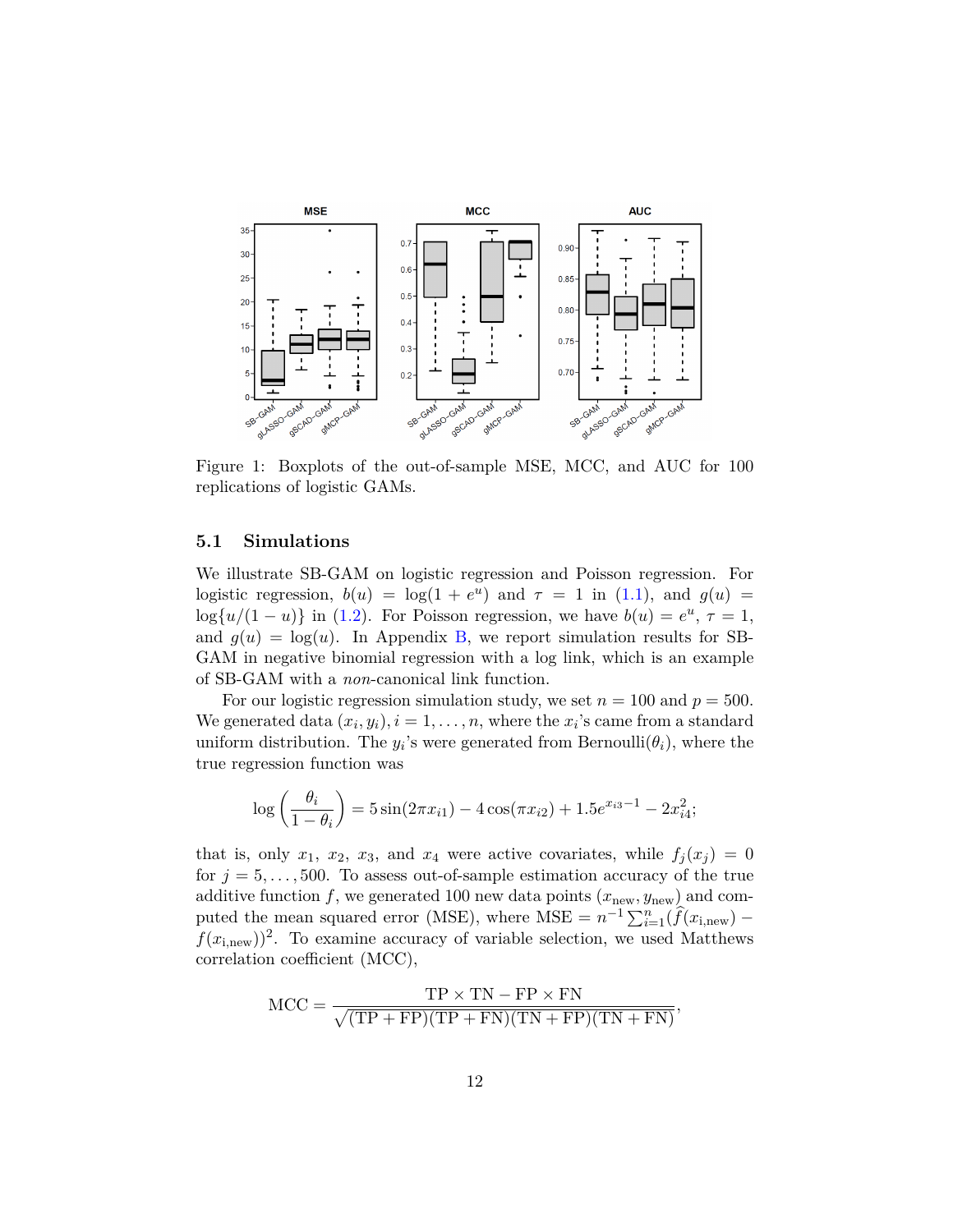<span id="page-12-0"></span>

Figure 2: Boxplots of the out-of-sample MSE, MCC, and MSPE for 100 replications of Poisson GAMs.

where TP, TN, FP, and FN are true positives, true negatives, false positives, and false negatives, respectively. Finally, to assess prediction performance, we computed the area under the curve (AUC) of the receiver operating characteristic (ROC) curve for *y*new. A higher AUC indicates more accurate predictions of *y*.

Figure [1](#page-11-0) shows our results for 100 replications of logistic GAMs. We see that SB-GAM had the lowest median MSE, indicating that SB-GAM predicted *f* the best. In terms of selection of the univariate functions, SB-GAM performed the second best, only slightly worse than gMCP-GAM. Finally, SB-GAM had the highest median AUC, indicating that it gave the best predictions of the binary outcomes *y* ("0" or "1").

For Poisson GAMs, we set  $n = 100$ ,  $p = 500$ . We generated  $(x_i, y_i)$ ,  $i =$  $1, \ldots, n$ , where the  $x_i$ 's came from a standard uniform distribution. The  $y_i$ 's were generated from  $Poisson(\theta_i)$ , where the true regression function was

$$
\log(\theta_i) = 1.5 \sin(2\pi x_{i1}) - \cos(\pi x_{i2}) + e^{x_{i3}} - x_{i4}^2.
$$

For Poisson GAMs, we also computed out-of-sample MSE and MCC to gauge estimation accuracy and variable selection accuracy. To assess predictive performance, we computed the mean squared prediction error (MSPE), where  $MSE = n^{-1} \sum_{i=1}^{n} (y_{i, new} - \exp(\hat{\theta}_{i, new}))^2$ . For Poisson regression, a *lower* MSPE indicates better predictions of *y*. Figure [2](#page-12-0) shows our results for 100 replications of Poisson GAMs. SB-GAM had the best function recovery (i.e. the lowest median MSE) and the best variable selection performance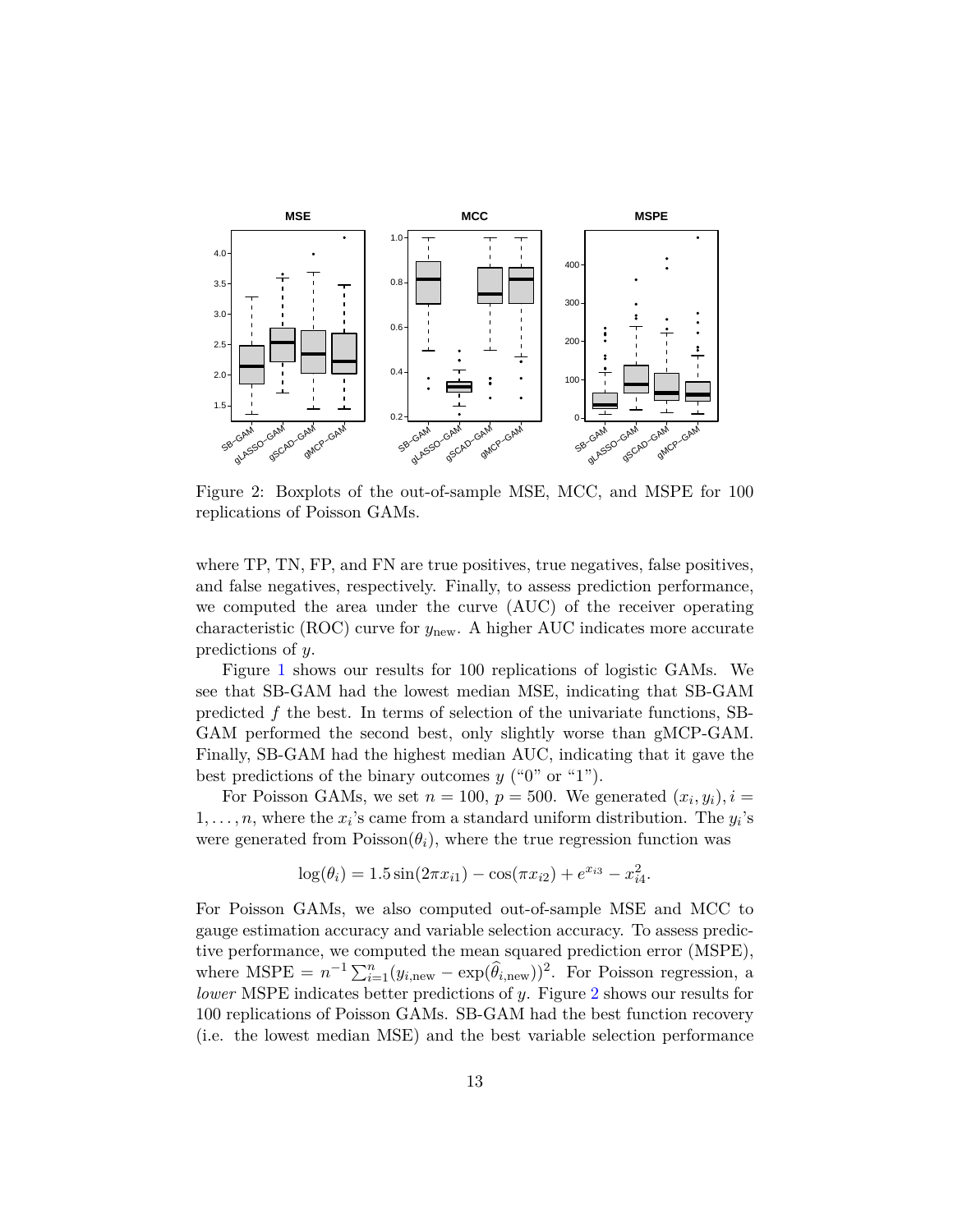<span id="page-13-0"></span>

Figure 3: Plots of the functions for the 21 genes selected as significantly associated with prostate cancer by SB-GAM.

(i.e. the highest median MCC). SB-GAM's median MSPE was also the lowest, indicating the best predictive accuracy of the count responses *y*.

### **5.2 Real Data Analysis**

We now use the SB-GAM method to predict incidence of prostate cancer. The data we analyzed came from a microarray experiment consisting of gene expression levels of  $p = 6033$  genes for  $n = 102$  subjects [\[20\]](#page-16-9). The response *y* was either "1" if the subject had prostate cancer or "0" if they did not. Of the 102 subjects, 52 were patients who were diagnosed with prostate cancer, and the remaining 50 were normal control subjects. For each of the subjects, we first rescaled their 6033 gene expression values to lie in  $[0,1]^p$ . We then fit a logistic regression model with SB-GAM.

SB-GAM selected 21 genes out of 6033 as significantly associated with prostate cancer. Figure [3](#page-13-0) plots the functions  $f_i(x_i)$  for these 21 genes. In addition, we assessed the predictive power of SB-GAM on 50 data sets. For each data set, we randomly assigned 82 (or roughly 80%) of the observations to the training set, fit the SB-GAM logistic model on the training data, and then used our fitted model to predict the incidence of cancer on the remaining 20 observations. We obtained an average AUC of 0.89, indicating that SB-GAM was quite good at predicting the presence or absence of prostate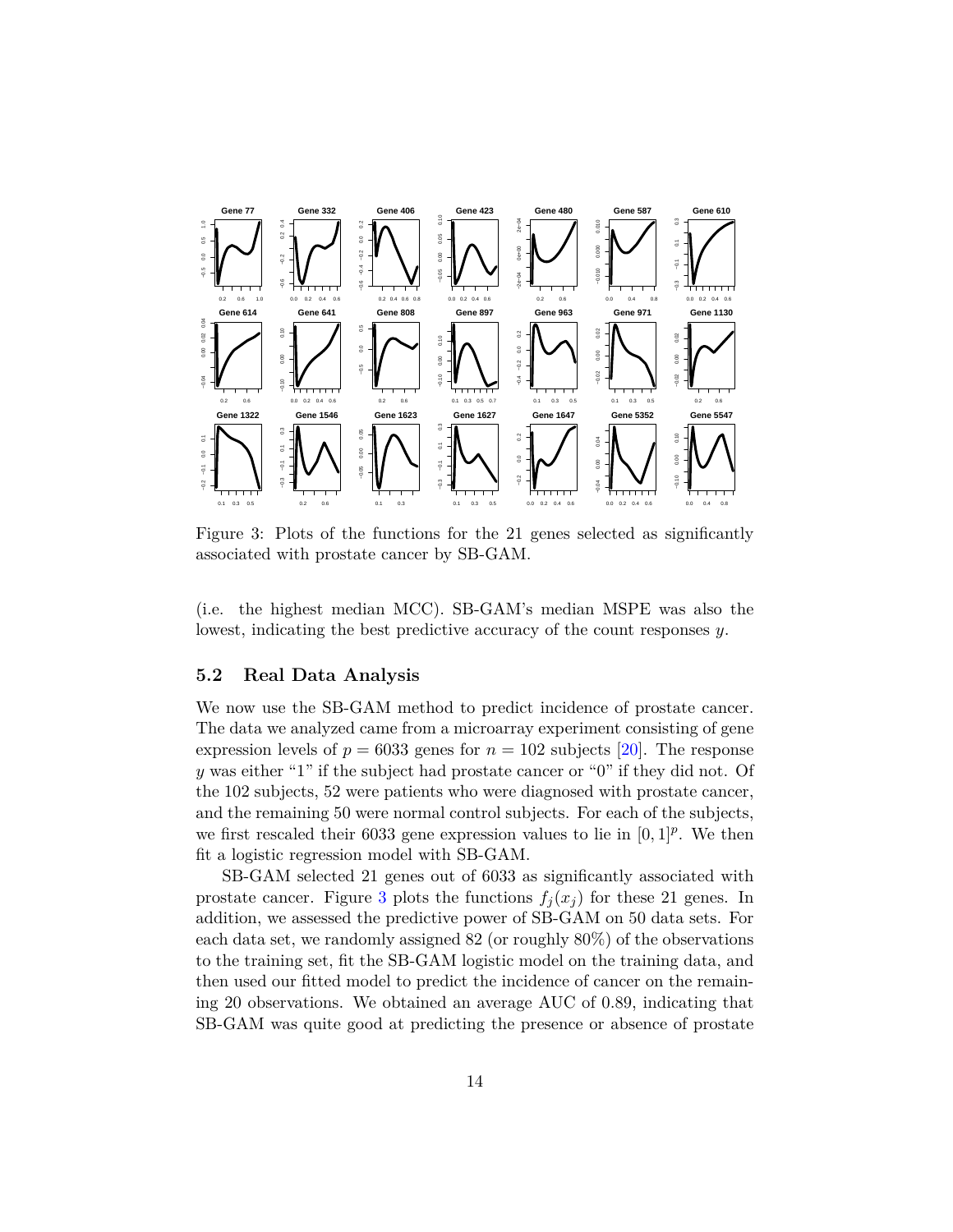cancer in out-of-sample patients. For this particular data set, SB-GAM both selected a parsimonious model *and* had high predictive power.

### <span id="page-14-1"></span>**6 Conclusion**

In this paper, we introduced SB-GAM, a general framework for Bayesian estimation and variable selection in high-dimensional GAMs. Namely, we extended the SSGL prior of [\[2\]](#page-14-0) to the non-Gaussian setting where the response variable belongs to the exponential dispersion family  $(1.1)$ . We derived both posterior contraction rates and model selection consistency for Bayesian GAMs in the exponential dispersion family  $(1.1)$ . Our results are fairly broad. For example, we are not aware of any other Bayesian model selection consistency results for Poisson regression, negative binomial regression, or gamma regression. Our main result on model selection consistency (Theorem [3\)](#page-8-0) covers all of these families and encompasses both canonical *and* non-canonical link functions. For practical implementation of SB-GAM, we proposed using an EM algorithm to rapidly select and estimate the univariate functions.

Although we have addressed Bayesian variable selection and estimation in GAMs, we have not addressed the question of uncertainty quantification. While Theorem [2](#page-6-1) implies that the full SB-GAM posterior potentially provides valid inference, computationally efficient posterior sampling in high dimensions is a very challenging task. We will address fast and scalable inference with the full SB-GAM posterior in future work.

# **Acknowledgments**

The author is grateful to Dr. Seonghyun Jeong for fruitful discussions and for sharing strategies that were used to obtain the theoretical results in this paper.

# **References**

- <span id="page-14-2"></span>[1] Bai, R., Boland, M. R., and Chen, Y. (2020a). Fast algorithms and theory for high-dimensional Bayesian varying coefficient models. *arXiv pre-print arXiv: 1907.06477*.
- <span id="page-14-0"></span>[2] Bai, R., Moran, G. E., Antonelli, J. L., Chen, Y., and Boland, M. R. (2020b). Spike-and-slab group lassos for grouped regression and sparse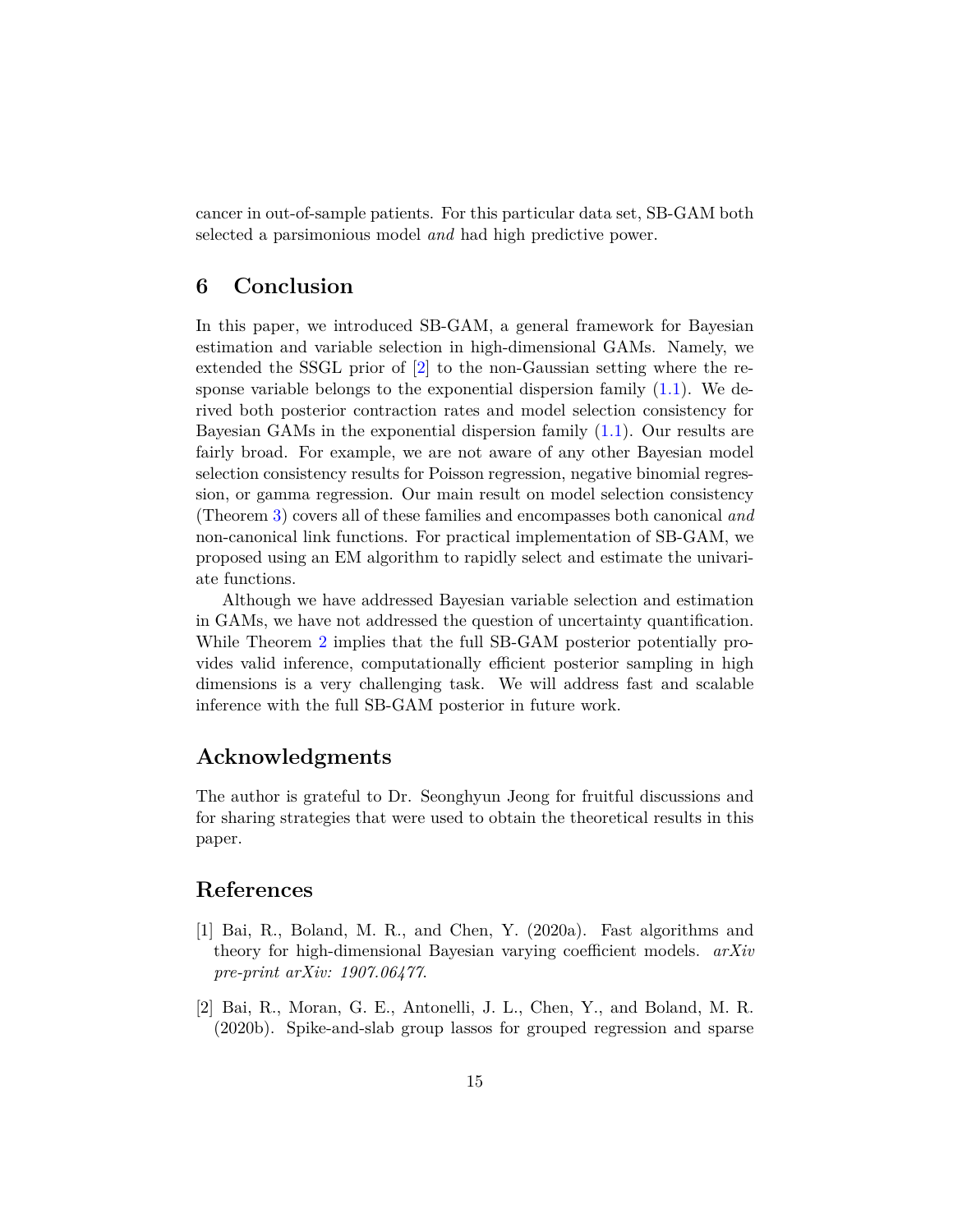generalized additive models. *Journal of the American Statistical Association (to appear)*.

- <span id="page-15-1"></span>[3] Belitser, E. and Ghosal, S. (2020). Empirical Bayes oracle uncertainty quantification for regression. *The Annals of Statistics (to appear)*.
- <span id="page-15-11"></span>[4] Breheny, P. and Huang, J. (2015). Group descent algorithms for nonconvex penalized linear and logistic regression models with grouped predictors. *Statistics and Computing*, 25(2):173–187.
- <span id="page-15-9"></span>[5] Ghosal, S. and van der Vaart, A. (2007). Convergence rates of posterior distributions for noniid observations. *The Annals of Statistics*, 35(1):192– 223.
- <span id="page-15-0"></span>[6] Hastie, T. and Tibshirani, R. (1986). Generalized additive models. *Statistical Science*, 1(3):297–310.
- <span id="page-15-6"></span>[7] Jeong, S. and Ghosal, S. (2020). Posterior contraction in sparse generalized linear models. *Biometrika (to appear)*.
- <span id="page-15-4"></span>[8] Jiang, S. and Tokdar, S. T. (2019). Variable selection consistency of Gaussian process regression. *arXiv pre-print arXiv: 1912.05738*.
- <span id="page-15-5"></span>[9] Jiang, W. (2007). Bayesian variable selection for high dimensional generalized linear models: Convergence rates of the fitted densities. *The Annals of Statistics*, 35(4):1487–1511.
- <span id="page-15-8"></span>[10] Lee, K. and Cao, X. (2020). Bayesian group selection in logistic regression with application to MRI data analysis. *Biometrics (to appear)*.
- <span id="page-15-3"></span>[11] Liu, Y., Ro˘cková, V., and Wang, Y. (2018). Variable selection with ABC Bayesian forests. *arXiv pre-print arXiv: 1806.02304*.
- <span id="page-15-2"></span>[12] McCullagh, P. and Nelder, J. (1989). *Generalized Linear Models, Second Edition*. Chapman and Hall/CRC Monographs on Statistics and Applied Probability Series. Chapman & Hall.
- <span id="page-15-7"></span>[13] Narisetty, N. N., Shen, J., and He, X. (2019). Skinny Gibbs: A consistent and scalable Gibbs sampler for model selection. *Journal of the American Statistical Association*, 114(527):1205–1217.
- <span id="page-15-10"></span>[14] Raskutti, G., Wainwright, M. J., and Yu, B. (2012). Minimax-optimal rates for sparse additive models over kernel classes via convex programming. *Journal of Machine Learning Research*, 13:389–427.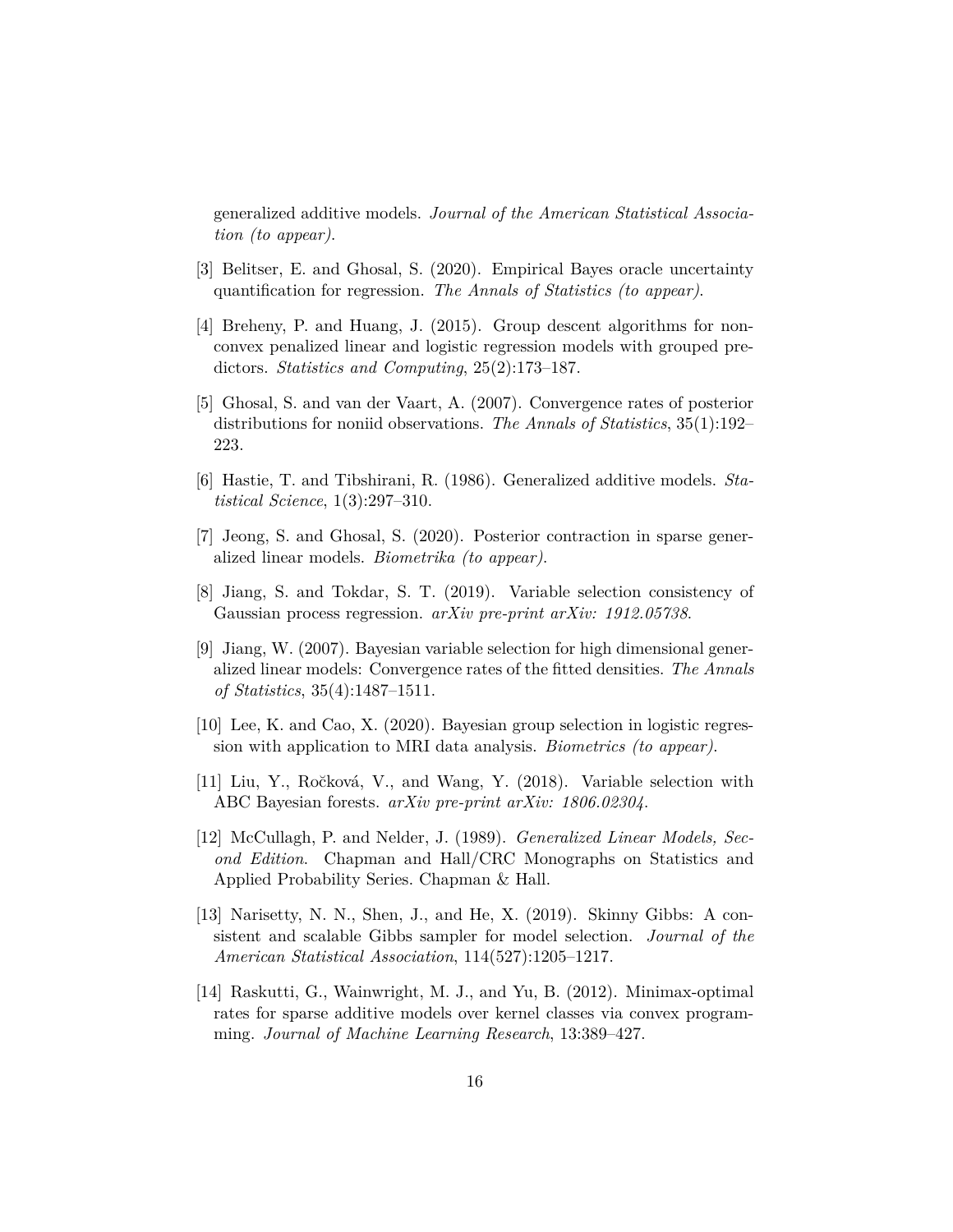- <span id="page-16-8"></span>[15] Ročková, V. and George, E. I. (2014). EMVS: The EM approach to Bayesian variable selection. *Journal of the American Statistical Association*, 109(506):828–846.
- <span id="page-16-3"></span>[16] Ro˘cková, V. and van der Pas, S. (2020). Posterior concentration for Bayesian regression trees and forests. *The Annals of Statistics*, 48(4):2108–2131.
- <span id="page-16-6"></span>[17] Ročková, V. and George, E. I. (2018). The spike-and-slab LASSO. *Journal of the American Statistical Association*, 113(521):431–444.
- <span id="page-16-2"></span>[18] Scheipl, F., Fahrmeir, L., and Kneib, T. (2012). Spike-and-slab priors for function selection in structured additive regression models. *Journal of the American Statistical Association*, 107(500):1518–1532.
- <span id="page-16-7"></span>[19] Schumaker, L. L. (1981). *Spline Functions: Basic Theory*. Wiley.
- <span id="page-16-9"></span>[20] Singh, D., Febbo, P. G., Ross, K., Jackson, D. G., Manola, J., Ladd, C., Tamayo, P., Renshaw, A. A., D'Amico, A. V., Richie, J. P., Lander, E. S., Loda, M., Kantoff, P. W., Golub, T. R., and Sellers, W. R. (2002). Gene expression correlates of clinical prostate cancer behavior. *Cancer Cell*, 1(2):203 – 209.
- <span id="page-16-10"></span>[21] Wang, H. and Leng, C. (2007). Unified LASSO estimation by least squares approximation. *Journal of the American Statistical Association*, 102(479):1039–1048.
- <span id="page-16-1"></span>[22] Wei, R., Reich, B. J., Hoppin, J. A., and Ghosal, S. (2020). Sparse Bayesian additive nonparametric regression with application to health effects of pesticides mixtures. *Statistica Sinica*, 30:55–79.
- <span id="page-16-5"></span>[23] Wood, S. N. (2011). Fast stable restricted maximum likelihood and marginal likelihood estimation of semiparametric generalized linear models. *Journal of the Royal Statistical Society: Series B (Statistical Methodology)*, 73(1):3–36.
- <span id="page-16-0"></span>[24] Yang, X. and Narisetty, N. N. (2020). Consistent group selection with bayesian high dimensional modeling. *Bayesian Analysis*, 15(3):909–935.
- <span id="page-16-4"></span>[25] Yang, Y. and Pati, D. (2017). Bayesian model selection consistency and oracle inequality with intractable marginal likelihood. *arXiv pre-print arXiv: 1701.00311*.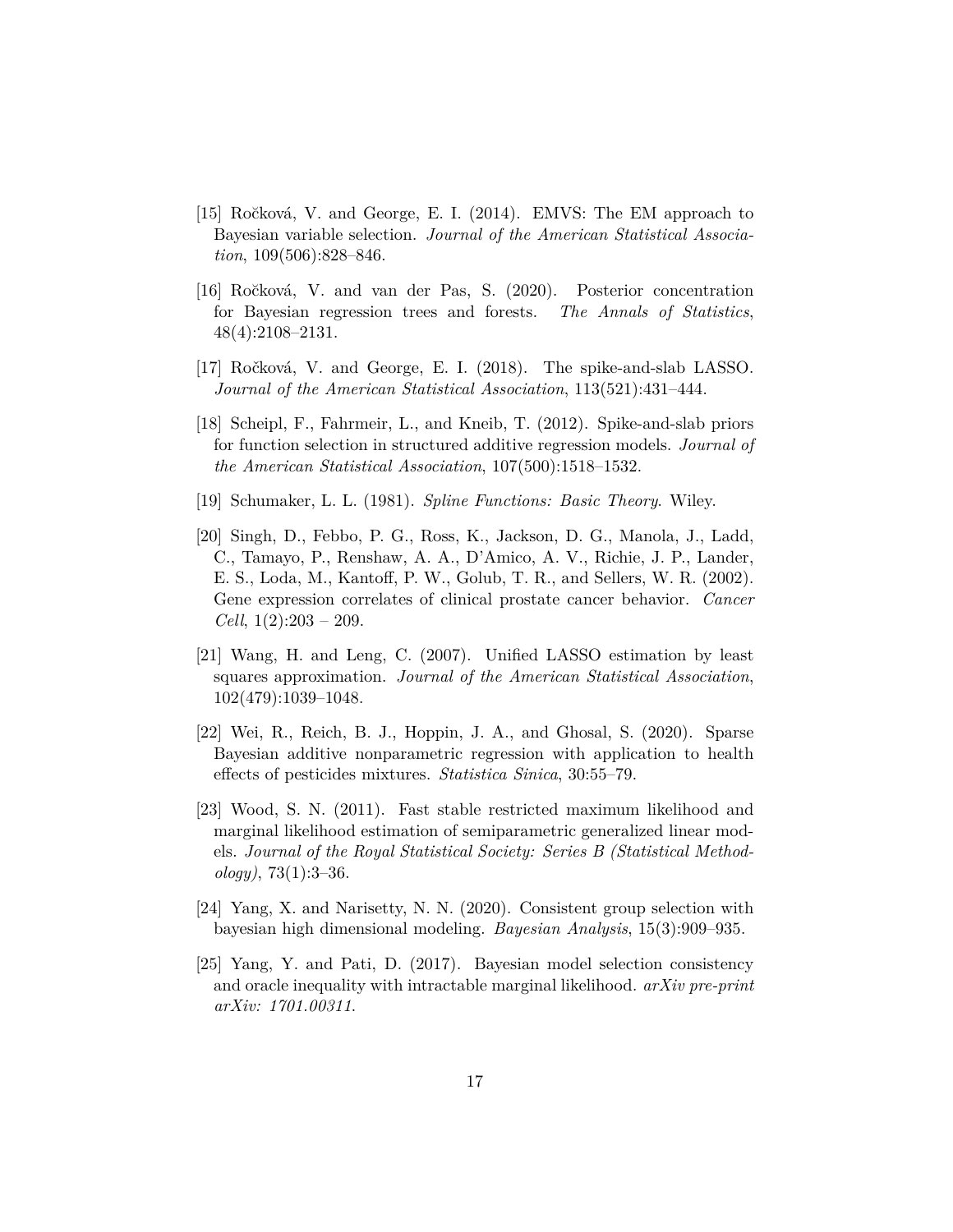- <span id="page-17-0"></span>[26] Yang, Y. and Tokdar, S. T. (2015). Minimax-optimal nonparametric regression in high dimensions. *The Annals of Statistics*, 43(2):652–674.
- <span id="page-17-2"></span>[27] Yoo, W. W. and Ghosal, S. (2016). Supremum norm posterior contraction and credible sets for nonparametric multivariate regression. *The Annals of Statistics*, 44(3):1069–1102.
- <span id="page-17-1"></span>[28] Yuan, M. and Lin, Y. (2006). Model selection and estimation in regression with grouped variables. *Journal of the Royal Statistical Society: Series B (Statistical Methodology)*, 68(1):49–67.

### <span id="page-17-3"></span>**A Additional Computational Details**

#### **A.1 Derivation of the EM Algorithm**

Define the function  $\xi = (g \circ b')^{-1}$ , where *b* is the cumulant function in [\(1.1\)](#page-1-0) and  $g$  is the link function in  $(1.2)$ . Under  $(1.1)-(1.2)$  $(1.1)-(1.2)$  and the approximation of the  $f_j$ 's with basis expansions in  $(2.2)$ , the log-likelihood of the data (up to an additive constant) is

<span id="page-17-5"></span>
$$
\ell(\mu, \beta) = \frac{1}{\tau} \sum_{i=1}^{n} [y_i \theta_i - b(\theta_i)]
$$
  
= 
$$
\frac{1}{\tau} \sum_{i=1}^{n} \left[ y_i \xi(\mu + \sum_{j=1}^{p} \tilde{x}'_{ij} \beta_j) - b(\xi(\mu + \sum_{j=1}^{p} \tilde{x}'_{ij} \beta_j)) \right].
$$
 (A.1)

Recall that  $\Xi$  denotes the collection  $\{\mu, \beta, \kappa\}$ . With the reparameterization of the spike-and-slab group lasso (SSGL) prior  $\mathcal{SSGL}(\lambda_0, \lambda_1, \kappa)$  in [\(4.1\)](#page-9-2), we can write the log-posterior for SB-GAM under priors [\(2.3\)](#page-3-3)-[\(2.5\)](#page-4-2) as

$$
\log \pi(\mu, \beta, \kappa | y) = \ell(\mu, \beta) + \sum_{j=1}^{p} \log \left( (1 - \nu_j) \lambda_0^d e^{-\lambda_0 ||\beta_j||_2} + \nu_j \lambda_1^d e^{-\lambda_1 ||\beta_j||_2} \right) + \left( a - 1 + \sum_{j=1}^{p} \nu_j \right) \log \kappa + \left( b - 1 + p - \sum_{j=1}^{p} \nu_j \right) \log(1 - \kappa).
$$
\n(A.2)

<span id="page-17-4"></span>From [\(A.2\)](#page-17-4), it is straightforward to verify that  $\mathbb{E}[\nu_j | y, \Xi] = p_j^{\star}(\beta_j, \kappa)$ , where  $p_j^{\star}(\beta_j, \kappa)$  is as in [\(4.2\)](#page-9-3).

In the E-step our EM algorithm, we treat *ν* as missing data and take expectation with respect to  $\nu_j$ ,  $j = 1, \ldots, p$ , holding the parameters  $\Xi$  fixed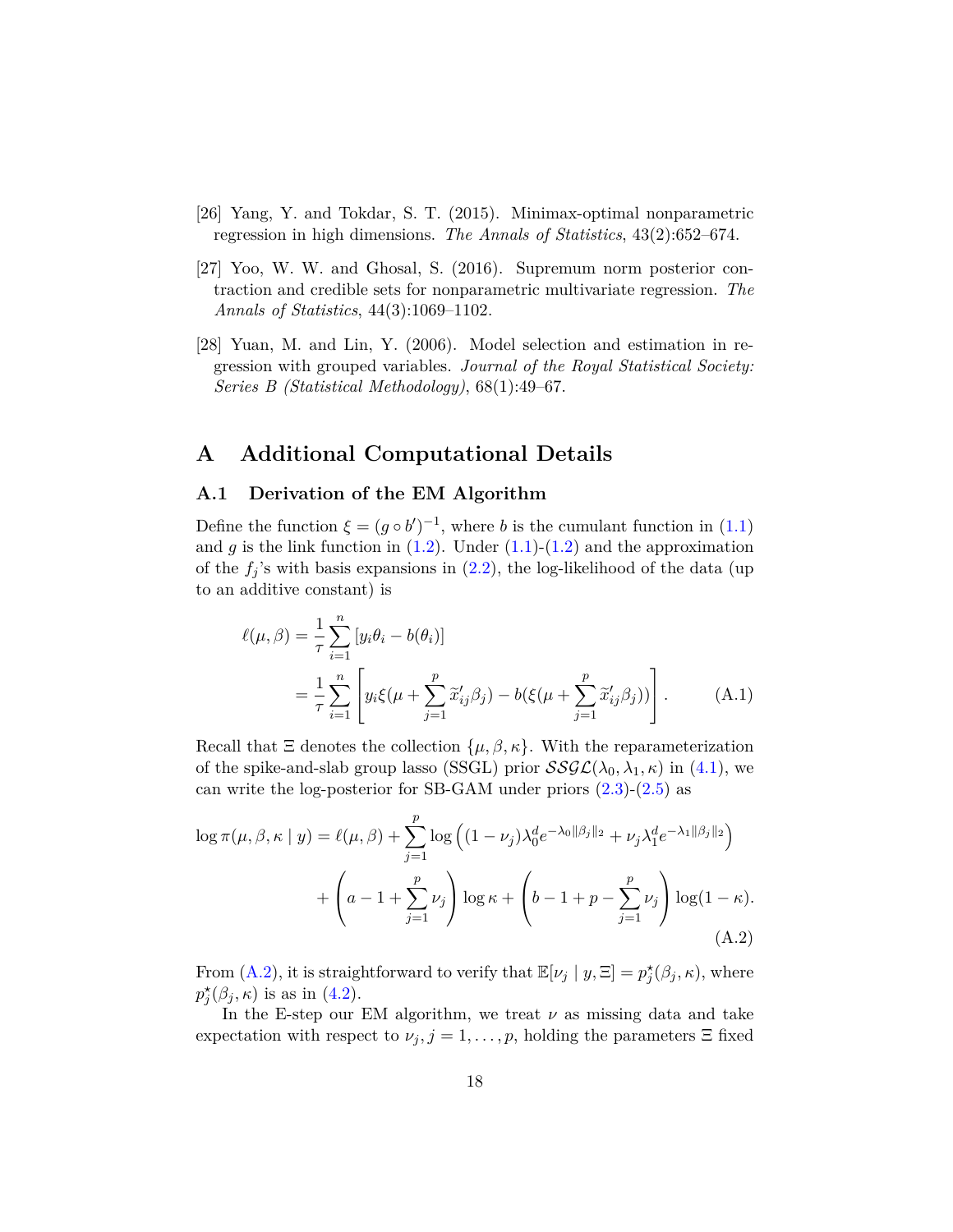at their previous values. That is, we compute  $p_j^* := p^* (\beta_j^{(t-1)})$  $\kappa^{(t-1)}, \kappa^{(t-1)}$ ) =  $\mathbb{E}[\nu_j | y, \Xi^{(t-1)}], j = 1, \ldots, p$ , given the previous estimate  $\Xi^{(t-1)}$ .

For the M-step, we then maximize the following function:

<span id="page-18-0"></span>
$$
\mathbb{E}[\log \pi (\Xi | y) | \Xi^{(t-1)}] = \ell(\mu, \beta) - \sum_{j=1}^{p} \lambda_j^* ||\beta_j||_2
$$
  
+ 
$$
\left(a - 1 + \sum_{j=1}^{p} p_j^* \right) \log \kappa + \left(b - 1 + p - \sum_{j=1}^{p} p_j^* \right) \log(1 - \kappa), \quad (A.3)
$$

where  $\lambda_j^* = \lambda_1 p_j^* + \lambda_0 (1 - p_j^*)$ . From [\(A.3\)](#page-18-0), it is easy to derive the update for  $\kappa$  as in [\(4.3\)](#page-9-4) by taking the derivative of [\(A.3\)](#page-18-0) with respect to  $\kappa$ . The update for  $(\mu, \beta)$  in [\(4.4\)](#page-9-1) is obtained by isolating the terms on the right-hand side of  $(A.3)$  that only depend on  $(\mu, \beta)$ . We discuss the M-step for  $(\mu, \beta)$  in detail in the next section.

### **A.2 M-step for Updating the Grand Mean and Regression Coefficients**

In the M-step of our EM algorithm, we need to solve the optimization problem [\(4.4\)](#page-9-1), or equivalently,

<span id="page-18-1"></span>
$$
(\mu^{(t)}, \beta^{(t)}) = \underset{\mu, \beta}{\arg \min} \left\{ -\ell(\mu, \beta) + \sum_{j=1}^{p} \lambda_j^* ||\beta_j||_2 \right\},
$$
 (A.4)

where  $-\ell(\mu, \beta)$  is the negative of the log-likelihood in  $(A.1)$ . While  $(A.4)$ may appear to be intractable, we can apply the standard iterated reweighted least squares (IRLS) algorithm [\[12\]](#page-15-2) for generalized linear models (GLMs) to efficiently solve  $(A.4)$ .

The IRLS algorithm in GLMs is based on a quadratic approximation of the negative log-likelihood. Let  $U = [\mu 1_n, \tilde{X}]$  and  $\gamma = (\mu, \beta')'$ . Denote the mean response as  $\mu_i = b'(\theta_i)$ , and let  $V(\mu_i) = b''((b')^{-1}(\mu_i))$  be the variance function, where  $b$  is the cumulant function in  $(1.1)$ . Letting  $g$  be the link function in [\(1.2\)](#page-1-1), we define the "working response" vector *z* at the *k*th iteration of the optimization problem  $(A.4)$  as  $z = U\gamma^{(k)} + \zeta^{(k)}$ , where  $\zeta_i^{(k)} =$  $g'(\mu_i^{(k)})$  $\mu_i^{(k)}$ ) $(y_i - \mu_i^{(k)})$  $i^{(k)}$ ,  $i = 1, \ldots, n$ . Similarly, we define the weights matrix  $W =$  $diag(w_1^{(k)}$  $u_1^{(k)}, \ldots, u_n^{(k)}$ ), where the weights are  $w_i^{(k)} = [V(\mu_i^{(k)})]$  $g'(\mu_i^{(k)})$  $\binom{k}{i}$ )<sup>2</sup>]<sup>-1</sup>. As shown in [\[12\]](#page-15-2), the negative log-likelihood for any GLM in the exponential dispersion family (1.1) can then be approximated as

<span id="page-18-2"></span>
$$
-\ell(\gamma) \approx \frac{1}{2}(z - U\gamma)'W(z - U\gamma).
$$
 (A.5)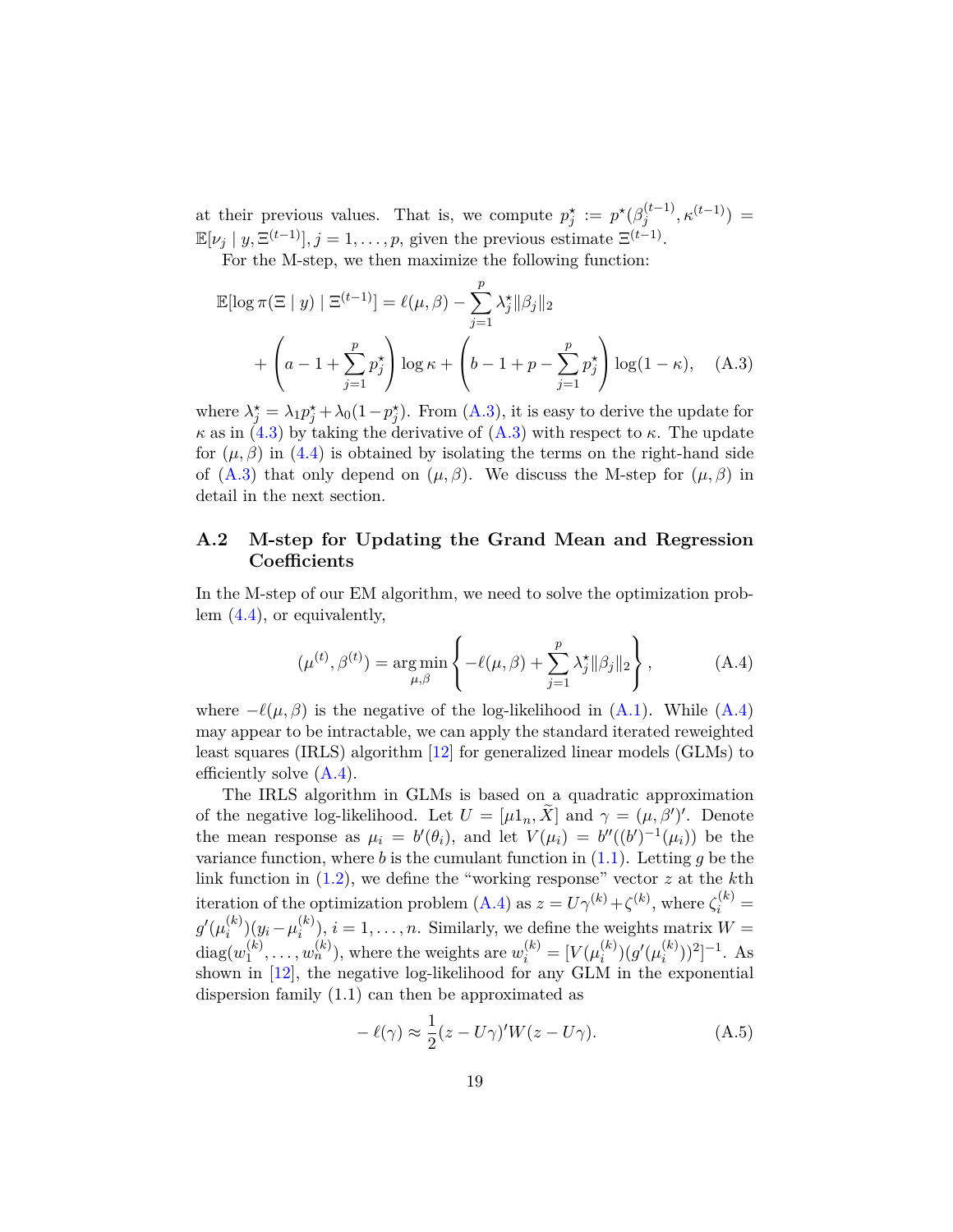Thus, substituting the approximation  $(A.5)$  for  $-\ell(\mu, \beta)$  in  $(A.4)$ , we see that the M-step  $(A.4)$  for  $\gamma = (\mu, \beta)$  can alternatively be written as

<span id="page-19-1"></span>
$$
\gamma^{(t)} = \arg\min_{\gamma} \left\{ \frac{1}{2} (z - U\gamma)' W(z - U\gamma) + \sum_{j=1}^{p} \lambda_j^* ||\beta_j||_2 \right\}.
$$
 (A.6)

With the quadratic approximation to the negative log-likelihood,  $(A.6)$  is now a standard group penalized linear regression model with weights  $\lambda_j^*$  for each group of basis coefficients  $\beta_j$ ,  $j = 1, \ldots, p$ . Meanwhile, the intercept  $\mu$ is *not* penalized. Solving [\(A.6\)](#page-19-1) can be done with any standard block coordinate descent algorithm for the regular group lasso [\[28\]](#page-17-1) in linear regression. In particular, if the canonical link function  $g = (b')^{-1}$  is used, then the Fisher information matrix and the Hessian matrix are equal, and we use the majorization-minimization (MM) algorithm for group lasso in [\[4\]](#page-15-11) to solve  $(A.6)$ . On the other hand, if a non-canonical link function is used, then we use the least squares approximation (LSA) approach of [\[21\]](#page-16-10) with a group lasso penalty.

# <span id="page-19-0"></span>**B Negative Binomial Regression with a Non-Canonical Link**

Since the mean and variance are equal for the Poisson distribution, Poisson regression may be inappropriate for modeling count data with many zeros. In this case, it may be more appropriate to use negative binomial regression; that is, we assume that  $y_i \sim$  NegativeBinomial $(\alpha, \mu_i)$ , where the probability density function (pdf) for each  $y_i$ ,  $i = 1, \ldots, n$ , is

$$
f(y_i | \alpha, \mu_i) = \frac{\Gamma(y_i + \alpha)}{y_i! \Gamma(\alpha)} \left(\frac{\mu_i}{\mu_i + \alpha}\right)^{y_i} \left(\frac{\alpha}{\mu_i + \alpha}\right)^{\alpha_i} \quad y_i = 0, 1, 2, \dots
$$

and we assume the size parameter  $\alpha > 0$  is known. Since  $\text{Var}(y_i) = \mu_i + \mu_i^2/\alpha$ , the negative binomial distribution is better equipped to handle zero-inflated count data than the Poisson distribution. For negative binomial responses, the natural parameter is  $\theta_i = \log(\mu_i/(\mu_i + \alpha))$ . With the log link function, we have  $b(u) = -\alpha \log(1 - e^u)$  and  $\tau = 1$  in [\(1.1\)](#page-1-0) and  $g(u) = \log(u)$  in [\(1.2\)](#page-1-1). It is readily seen that  $\mathbb{E}(y_i) = b'(\theta_i) = \mu_i$ . Defining the function  $\xi = (g \circ b')^{-1}$ , we have  $\xi(u) = -\log(\alpha e^{-u} + 1)$ . Since  $\xi(u) \neq u$ , negative binomial regression with the log link is an example of a regression model with a *non*-canonical link function.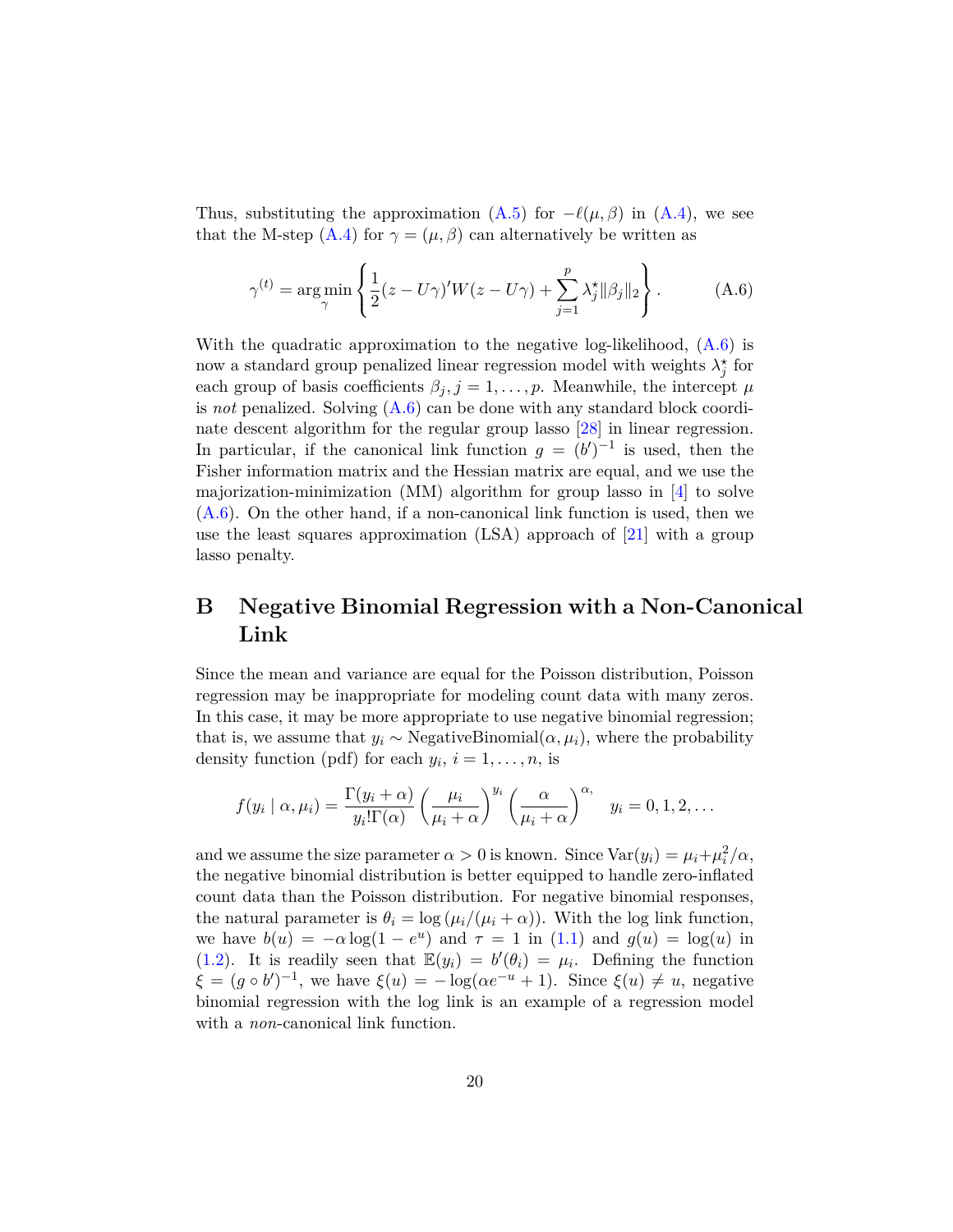<span id="page-20-0"></span>

Figure B.1: Boxplots of the out-of-sample MSE, MCC, and MSPE for 100 replications of negative binomial GAMs with the log link.

We now present simulation results in negative binomial regression for the SB-GAM model, as well as GAMs with the group lasso penalty (gLASSO-GAM), GAMs with the group smoothly clipped absolute deviation penalty (gSCAD-GAM), and GAMs with the minimax concave penalty (gMCP-GAM). We fixed the size parameter  $\alpha = 1$ . We set  $n = 500$ ,  $p = 50$ , and used  $d = 6$  B-spline basis functions to approximate the  $f<sub>j</sub>$ 's. We generated the *p* independent covariates from a standard uniform distribution. We then generated the responses as  $y_i \sim$  NegativeBinomial $(1, \mu_i)$ , where

$$
\log(\mu_i) = 1.5 \sin(2\pi x_{i1}) - \cos(\pi x_{i2}) + e^{x_{i3}} - 2x_{i4}^2.
$$
 (B.1)

Similarly as in our experiments for logistic GAMs and Poisson GAMs in Section 5.1 of the main manuscript, we computed the out-of-sample mean squared error (MSE) on a new data set and the Matthews correlation coefficient (MCC) to gauge estimation and variable selection performance. To assess predictive accuracy, we computed the mean squared prediction error (MSPE) as MSPE =  $n^{-1} \sum_{i=1}^{n} [y_{i,\text{new}} - \exp(\hat{\mu}_{i,\text{new}})]^2$ . Models with lower MSE, higher MCC, and lower MSPE were preferred.

Figure [B.1](#page-20-0) shows our simulation results for 100 replications of negative binomial GAMs with the log link. We see that SB-GAM had the lowest median MSE and MSPE, indicating the best estimation of the additive function  $f(x) = \mu + \sum_{j=1}^{p} f_j(x_j)$  and best prediction of the response *y*. For variable selection, SB-GAM also outperformed its competitors, with a median MCC of one.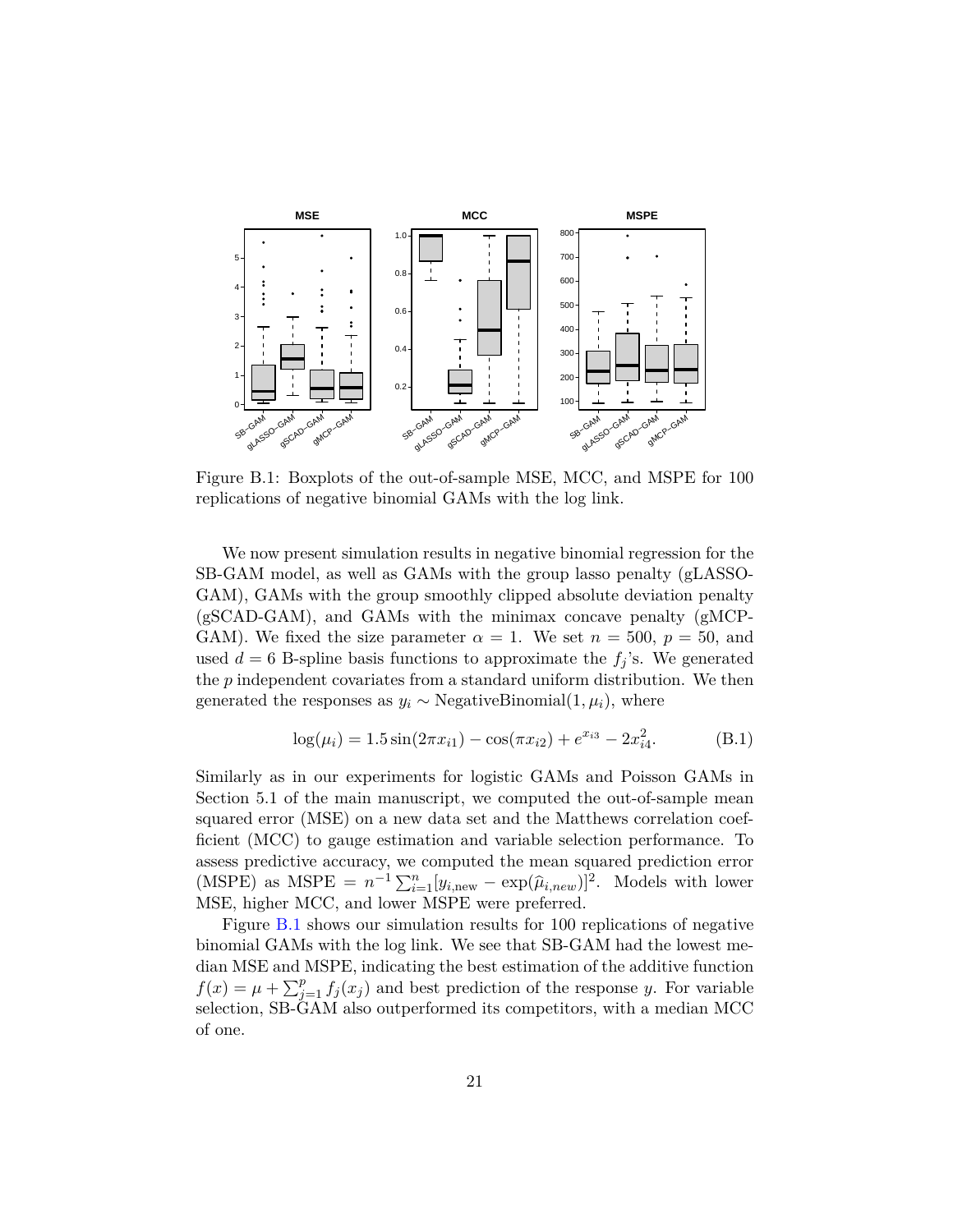# <span id="page-21-0"></span>**C Proofs of Main Results**

We use the following notation. For two densities p and q, we let  $K(p,q)$  $\int \log(p/q)$  and  $V(p,q) = \int f(\log(p/q) - K(p,q))^2$  denote the Kullback-Leibler (KL) divergence and variation respectively. We also define the *ε*-covering number for a set  $\Omega$  with semimetric d as the minimum number of d-balls of radius  $\varepsilon$  needed to cover  $\Omega$  and denote the  $\varepsilon$ -covering number as  $N(\varepsilon, \Omega, d)$ and the metric entropy as  $\log N(\varepsilon, \Omega, d)$ .

Recall that for additive functions *f* and *f*<sub>0</sub>,  $f(x_i) = \mu + \sum_{j=1}^p f_j(x_{ij})$ and  $f_0(x_i) = \mu_0 + \sum_{j=1}^p f_{0j}(x_{ij})$ . F is the set of all functions f where each additive component  $f_i$  can be written as a *d*-dimensional basis expansion. For notational convenience, we denote  $\eta_i = f(x_i)$  and  $\eta_{0i} = f_0(x_i)$ .

#### **C.1 Proofs for Theorems 1 and 2**

Our proofs for Theorems [1](#page-6-0) and [2](#page-6-1) make use of the foundational theory of Ghosal and van der Vaart [\[5\]](#page-15-9). We synthesize recent theoretical results for Gaussian GAMs by Bai et al. [\[2\]](#page-14-0) and high-dimensional generalized linear models by Jeong and Ghosal [\[7\]](#page-15-6) to derive the posterior contraction rate for GAMs where the response is *not* necessarily Gaussian. The proofs can be sketched as follows. We first establish that the posterior concentrates on sparse sets whose sizes do not exceed a constant multiple of the true model size  $s_0$ . Then we prove posterior contraction with respect to the root-average squared Hellinger metric, which we then relate to posterior contraction in the empirical  $\ell_2$  norm.

<span id="page-21-1"></span>**Lemma C.1** (evidence lower bound)**.** *Suppose that the conditions of Theorem [1](#page-6-0) hold.* Then  $\sup_{f_0 \in \mathcal{H}(s_0, \alpha)} \mathbb{P}_0(\mathcal{E}_n^c) \to 0$ , where the set  $\mathcal{E}_n$  *is* 

<span id="page-21-3"></span><span id="page-21-2"></span>
$$
\mathcal{E}_n \equiv \left\{ \int \prod_{i=1}^n \frac{q_i(y_i)}{q_{0i}(y_i)} d\Pi(q) \ge e^{-C_1 n \epsilon_n^2} \right\},\tag{C.1}
$$

*for some constant*  $C_1 > 0$  *and*  $\epsilon_n^2 = s_0 \log p/n + s_0 n^{-2\alpha/(2\alpha+1)}$ .

*Proof of Lemma [C.1.](#page-21-1)* By Lemma 10 of [\[5\]](#page-15-9), this statement will be proven if we can show that

$$
\Pi\left(\frac{1}{n}\sum_{i=1}^{n}K(q_{0i}, q_i) \le \epsilon_n^2, \frac{1}{n}\sum_{i=1}^{n}V(q_{0i}, q_i) \le \epsilon_n^2\right) \gtrsim e^{-C_1 n \epsilon_n^2}.
$$
 (C.2)

Let  $\mathcal{B}_n$  denote the event,  $\mathcal{B}_n = \{K(q_0, q) \leq n\epsilon_n^2, V(q_0, q) \leq n\epsilon_n^2\}$ . As established in Lemma 1 of [\[7\]](#page-15-6), the KL divergence and variation for the exponential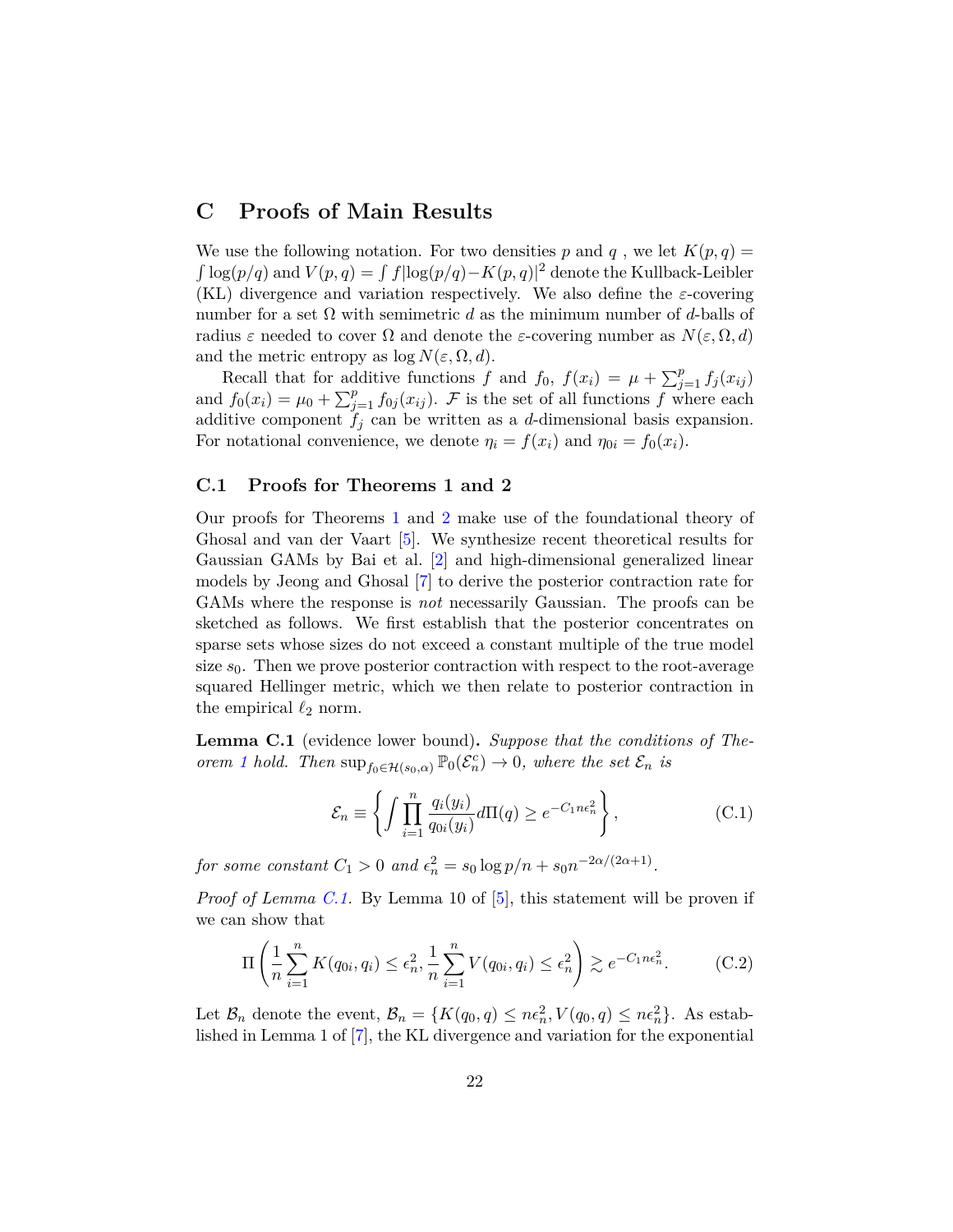dispersion family of distributions are given by

$$
K(q_{0i}, q_i) = \mathbb{E}_0 \log \left(\frac{q_{0i}}{q_i}\right) = \frac{1}{\tau} \left[ (\theta_{0i} - \theta_i) b'(\theta_{0i}) - b(\theta_{0i}) + b(\theta_i) \right],
$$
  

$$
V(q_{0i}, q_i) = \mathbb{E}_0 \left[ \left( \log \left(\frac{q_{0i}}{q_i}\right) - K(q_{0i}, q_i) \right)^2 \right] = \frac{b''(\theta_{0i})}{\tau} (\theta_i - \theta_{0i})^2.
$$

Note that  $\theta_i = \xi(\eta_i)$  and  $\theta_{0i} = \xi(\eta_{0i})$ , and by Taylor expansion in  $\eta_i$  at  $\eta_{0i}$ , we have

$$
\max\{K(q_{0i}, q_i), V(q_{0i}, q_i)\}\leq \frac{b''(\theta_{0i})(\xi'(\eta_{0i}))^2}{\tau}(\eta_i-\eta_{0i})^2+o((\eta_i-\eta_{0i})^2).
$$

Since  $f_0 \in \mathcal{H}(s_0, \alpha)$ , we have that  $||f_0||_{\infty} < B$  for some constant *B*. Thus,  $\theta_{0i}$  is uniformly bounded for all *n*. This follows from the fact that  $|\theta_{0i}| =$  $|\xi(\eta_{0i})| \leq \sup_{x \in [0,1]^p} {\{\xi(\mu + f(x_i))\}} \leq \sup_{x \in [0,1]^p} {\xi(\mu| + B) < \infty}, \text{ since } \xi$ is continuous and strictly increasing, and  $|\mu| + B < \infty$ . Coupled with Condition 3, we have that  $b''(\theta_{0i})$  is uniformly bounded above by a constant. Similarly, one can also show that  $(\xi'(\eta_{0i}))^2$  is bounded above by a constant for  $f_0 \in \mathcal{H}(s_0, \alpha)$ . Therefore, both  $K(q_{0i}, q_i)$  and  $V(q_{0i}, q_i)$  can be bounded above by a constant multiple of  $(\eta_i - \eta_{0i})^2$ . Thus, we have for some constant  $b_1 > 0$  and sufficiently large *n*,

<span id="page-22-0"></span>
$$
\Pi(\mathcal{B}_n) \ge \Pi \left( \sum_{i=1}^n (\eta_i - \eta_{0i})^2 \le b_1^2 n \epsilon_n^2 \right)
$$
  
\n
$$
= \Pi_{\mu,\beta} \left( \| (\mu \mathbf{1}_n + \widetilde{X}\beta) - (\mu_0 \mathbf{1}_n + \widetilde{X}\beta_0 + \delta_0) \|_2^2 \le b_1^2 n \epsilon_n^2 \right)
$$
  
\n
$$
\ge \Pi_{\mu,\beta} \left( n|\mu - \mu_0|^2 + \| \widetilde{X}(\beta - \beta_0) - \delta_0 \|_2^2 \le \frac{b_1^2 n \epsilon_n^2}{2} \right)
$$
  
\n
$$
\ge \Pi_{\mu} \left( |\mu - \mu_0| \le \frac{b_1 \epsilon_n}{2} \right) \Pi_{\beta} \left( \| \widetilde{X}(\beta - \beta_0) - \delta_0 \|_2^2 \le \frac{b_1^2 n \epsilon_n^2}{4} \right)
$$
  
\n
$$
\ge \exp \left( \frac{-C_1 n \epsilon_n^2}{2} \right) \Pi_{\beta} \left( \| \widetilde{X}(\beta - \beta_0) - \delta_0 \|_2^2 \le \frac{b_1^2 n \epsilon_n^2}{4} \right). \tag{C.3}
$$

for some  $C_1 > 0$  is the appropriately chosen constant in the statement of the lemma. In the second line of the display,  $1_n$  denotes the  $n \times 1$  vector of all ones. The last line of the display follows from the fact that the prior on  $\mu$  is a Gaussian distribution, so we can easily show that the first probability in the second to last line is bounded below by  $exp(-C_1n\epsilon_n^2/2)$ . We now focus on bounding the second probability in the final line of  $(C.3)$  below by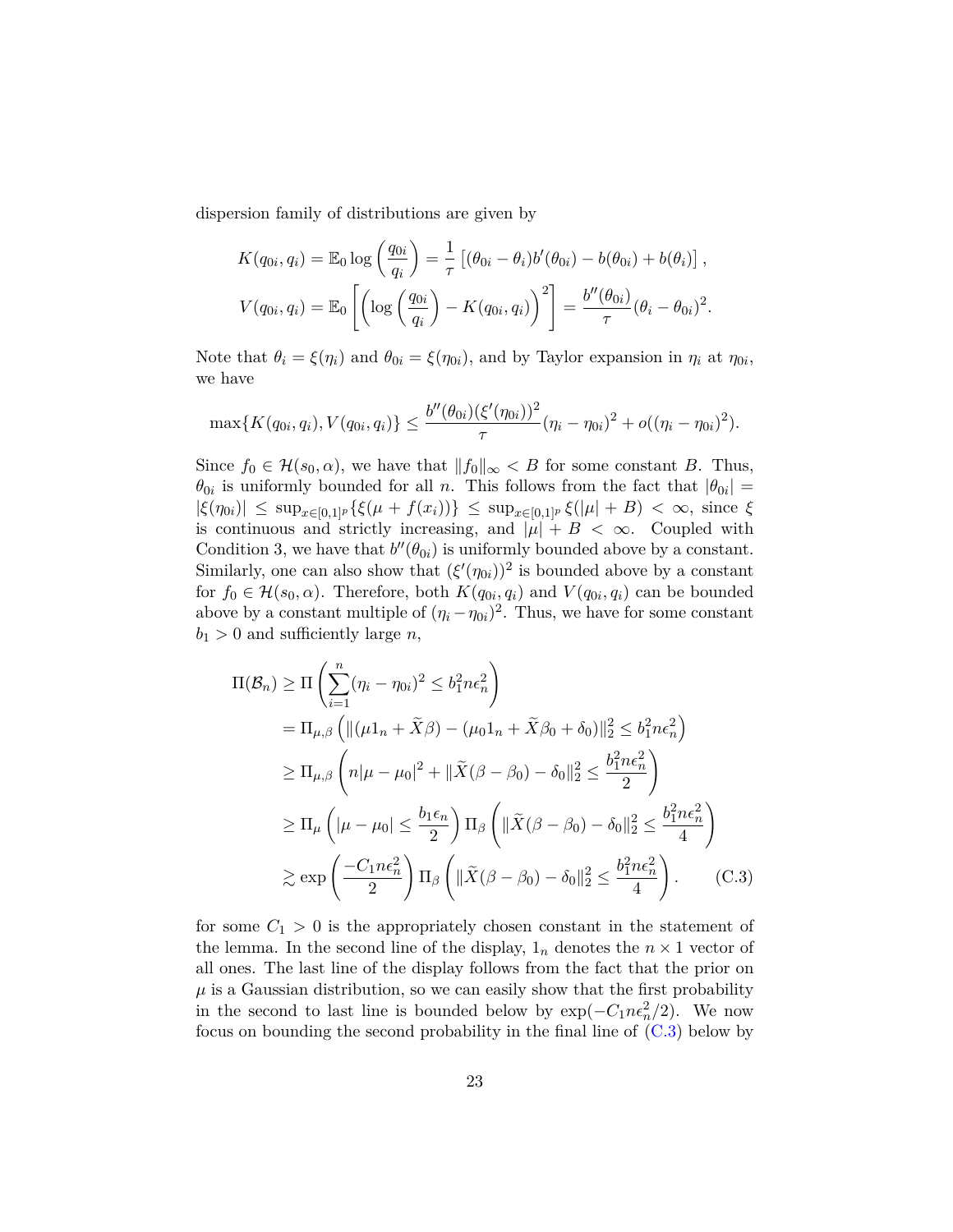$\exp(-C_1 n \epsilon_n^2/2)$  as well. Let  $r_n^2 = \epsilon_n^2 - s_0 n^{-2\alpha/(2\alpha+1)} = s_0 \log p/n$ . For some  $b_2 > 0$ , we have

$$
\Pi_{\beta} \left( \|\tilde{X}(\beta - \beta_0) - \delta_0\|_2^2 \le \frac{b_1 n \epsilon_n^2}{4} \right)
$$
\n
$$
\ge \Pi_{\beta} \left( \|\tilde{X}(\beta - \beta_0)\|_2^2 + \|\delta_0\|_2^2 \le \frac{b_1 n \epsilon_n^2}{8} \right)
$$
\n
$$
\ge \Pi_{\beta} \left( \|\tilde{X}\|_*^2 \left( \sum_{j=1}^p \|\beta_j - \beta_{0j}\|_2 \right)^2 \le b_2^2 n r_n^2 \right)
$$
\n
$$
\ge \Pi_{\beta} \left( \left( \sum_{j=1}^p \|\beta_j - \beta_{0j}\|_2 \right)^2 \le b_2^2 n^{1/(2\alpha+1)} r_n^2 \right)
$$
\n
$$
\ge \Pi_{\beta} \left( \sum_{j=1}^p \|\beta_j - \beta_{0j}\|_2 \le b_2 r_n \right)
$$
\n
$$
\ge \int_0^1 \Pi_{S_0} \left( \sum_{j \in S_0} \|\beta_j - \beta_{0j}\|_2 \le \frac{b_2 r_n}{2} \epsilon \right) \Pi_{S_0} \left( \sum_{j \in S_0^c} \|\beta_j\|_2 \le \frac{b_2 r_n}{2} \epsilon \right) d\Pi(\kappa)
$$
\n
$$
\ge \int_0^1 \left\{ \Pi_{S_0} \left( \|\beta_{S_0} - \beta_{0S_0}\|_2^2 \le \frac{b_2^2 r_n^2}{4s_0} \epsilon \right) \right\} \left\{ \Pi_{S_0} \left( \|\beta_{S_0}\|_2^2 \le \frac{b_2^2 r_n^2}{4(p - s_0)} \epsilon \right) \right\} d\Pi(\kappa)
$$
\n
$$
\ge \exp \left( -\frac{C_1 n \epsilon_n^2}{2} \right). \tag{C.4}
$$

<span id="page-23-0"></span>The third line of the display follows from Condition 2 and our assumption that  $d \asymp n^{1/(2\alpha+1)}$ , and the fourth line follows from Condition 1. The second to last line of the display follows from an application of the Cauchy-Schwarz inequality, and the final inequality can be obtained by suitably modifying the arguments used to prove (D.24) in the proof of Theorem 2 of Bai et al. [\[2\]](#page-14-0) (note that since  $||f_0|| < \infty$ , it must be that  $||\beta_0||_{\infty} < \infty$ ). Combining  $(C.3)-(C.4)$  $(C.3)-(C.4)$  $(C.3)-(C.4)$  gives the lower bound  $(C.2)$ , and so the lemma is proven.  $\Box$ 

Next, we prove that the SB-GAM posterior concentrates on sparse sets. Let  $S = \{j \in [p] : ||\beta_j||_2 > \omega_d\}$ , where  $\omega_d$  is the small threshold in [\(3.3\)](#page-7-0). Let  $s = |S|$ . The next lemma will allow us to focus our attention only on models that do not overshoot the true dimension of  $f_0$  as  $n, p \to \infty$ .

<span id="page-23-1"></span>**Lemma C.2** (effective dimension)**.** *Suppose that the conditions of Theorem*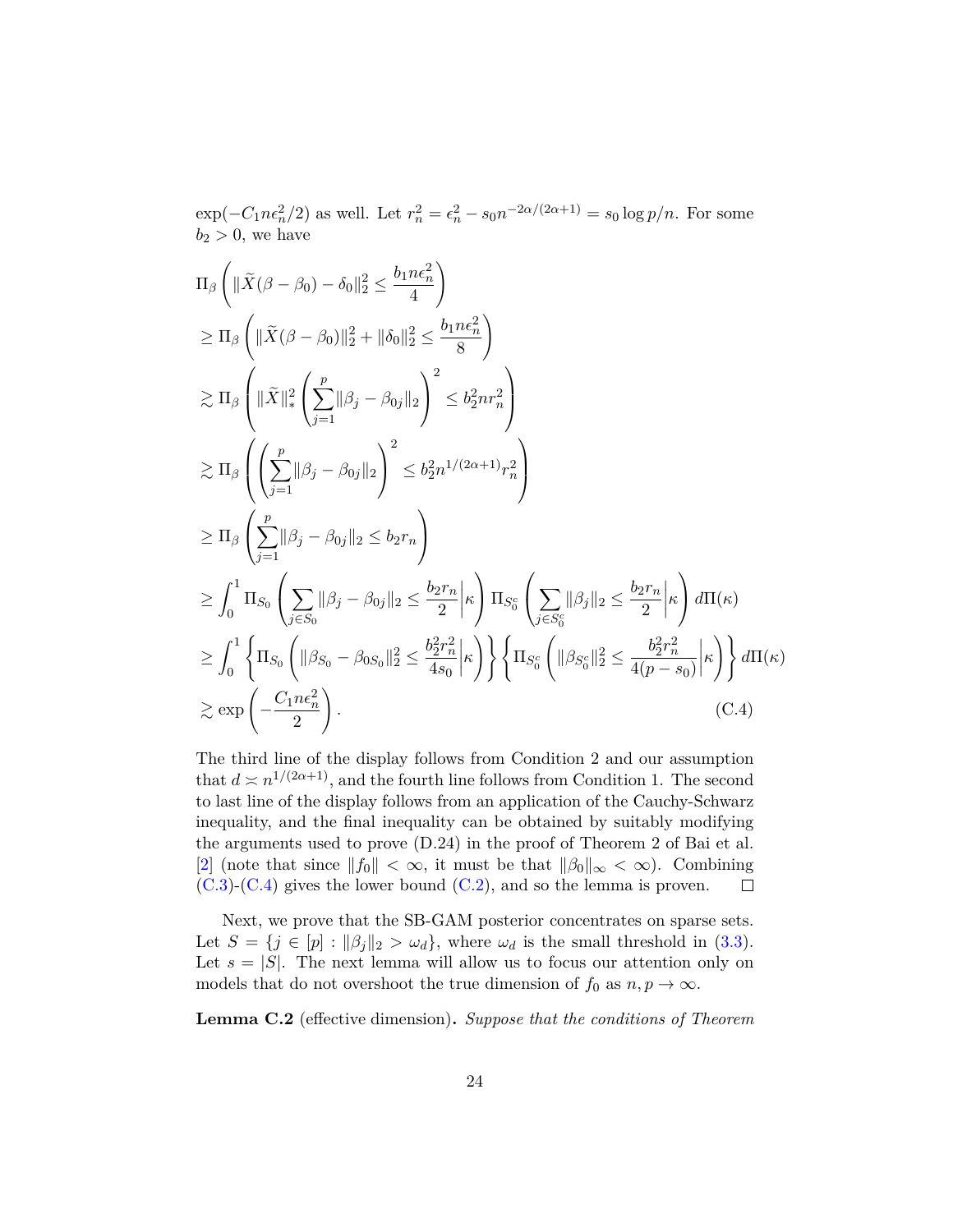[2](#page-6-1) *hold.* Then for sufficiently large  $C_2 > 1$ ,

$$
\sup_{f_0 \in \mathcal{H}(s_0,\alpha)} \mathbb{E}_0 \Pi(\beta : s > C_2 s_0 \mid y) \to 0,
$$

 $as n, p \rightarrow \infty$ .

*Proof of Lemma [C.2.](#page-23-1)* Let  $\mathcal{E}_n$  as  $\mathcal{E}_n = \left\{ \int \int \prod_{i=1}^n \frac{q_i(y_i)}{q_{0i}(y_i)} \right\}$  $\frac{q_i(y_i)}{q_{0i}(y_i)} d\Pi(\beta) d\Pi(\mu) \geq e^{-C_1 n \epsilon_n^2} \Big\},$ where  $\epsilon_n^2$  is the rate in Lemma [C.1.](#page-21-1) In what follows, we work on the function space  $\mathcal{H}(s_0, \alpha)$ . Define  $\mathcal{A}_n = \{\beta : s \leq C_2 s_0\}$ , where  $C_2 > C_1 \vee 1$ . Then we have

$$
\mathbb{E}_0\Pi(\mathcal{A}_n^c \mid y) \leq \mathbb{E}_0\Pi(\mathcal{A}_n^c \mid y)\mathbbm{1}_{\mathcal{E}_n} + \mathbb{P}_0(\mathcal{E}_n^c).
$$

By Lemma [C.1,](#page-21-1)  $\mathbb{P}_0(\mathcal{E}_n^c) \to 0$  as  $n \to \infty$ , so to prove that  $\mathbb{E}_0\Pi(\mathcal{A}_n^c \mid y) \to 0$ , it suffices to show that  $\mathbb{E}_0\Pi(\mathcal{A}_n^c | y)\mathbb{1}_{\mathcal{E}_n} \to 0$ . Now,

<span id="page-24-0"></span>
$$
\Pi(\mathcal{A}_n^c \mid y) = \frac{\int \int_{\mathcal{A}_n^c} \prod_{i=1}^n \frac{q_i(y_i)}{q_{0i}(y_i)} d\Pi(\beta) d\Pi(\mu)}{\int \int \prod_{i=1}^n \frac{q_i(y_i)}{q_{0i}(y_i)} d\Pi(\beta) d\Pi(\mu)}.
$$
(C.5)

On the event  $\mathcal{E}_n$ , the denominator in [\(C.5\)](#page-24-0) is bounded below by  $e^{-C_1 n \epsilon_n^2}$ . On the other hand, an upper bound for the expected value of the numerator is

<span id="page-24-1"></span>
$$
\mathbb{E}_0\left(\int\int_{\mathcal{A}_n^c} \prod_{i=1}^n \frac{q_i(y_i)}{q_{0i}(y_i)} d\Pi(\beta) d\Pi(\mu)\right) \le \int_{\mathcal{A}_n^c} d\Pi(\beta) = \Pi(\beta : s > C_2 s_0). \tag{C.6}
$$

Using very similar arguments as those used to prove (D.34) in the proof of Theorem 2 in Bai et al. [\[2\]](#page-14-0) (and noting that for  $f_0 \in \mathcal{H}(s_0, \alpha)$ ,  $\|\beta_0\| < \infty$ ), we have

<span id="page-24-2"></span>
$$
\Pi(\beta : s > C_2 s_0) \prec e^{-C_2 n \epsilon_n^2}.
$$
\n(C.7)

Combining [\(C.6\)](#page-24-1)-[\(C.7\)](#page-24-2), we have that  $\mathbb{E}_0 \Pi(\mathcal{A}_n^c | y) \mathbb{1}_{\mathcal{E}_n} \prec e^{-(C_2 - C_1)n\epsilon_n^2} \to 0$ since  $C_2 > C_1$ . This completes the proof.  $\Box$ 

We now have the ingredients to prove Theorem [1,](#page-6-0) i.e. posterior contraction with respect to the average squared Hellinger metric  $H_n^2(q, q_0)$  for the joint densities  $q = \prod_{i=1}^{n} q_i$  and  $q_0 = \prod_{i=1}^{n} q_{0i}$ .

*Proof of Theorem [1.](#page-6-0)* Let  $\mathcal{M}_n = \{s \leq C_2s_0, \lambda_0 \geq p^2\}$ , where  $C_2$  is the con-stant in Lemma [C.2.](#page-23-1) Below, we work on the function space  $\mathcal{H}(s_0, \alpha)$ . Then for every  $\epsilon > 0$ ,

$$
\mathbb{E}_0 \Pi \left( H_n(q, q_0) > \epsilon \mid y \right)
$$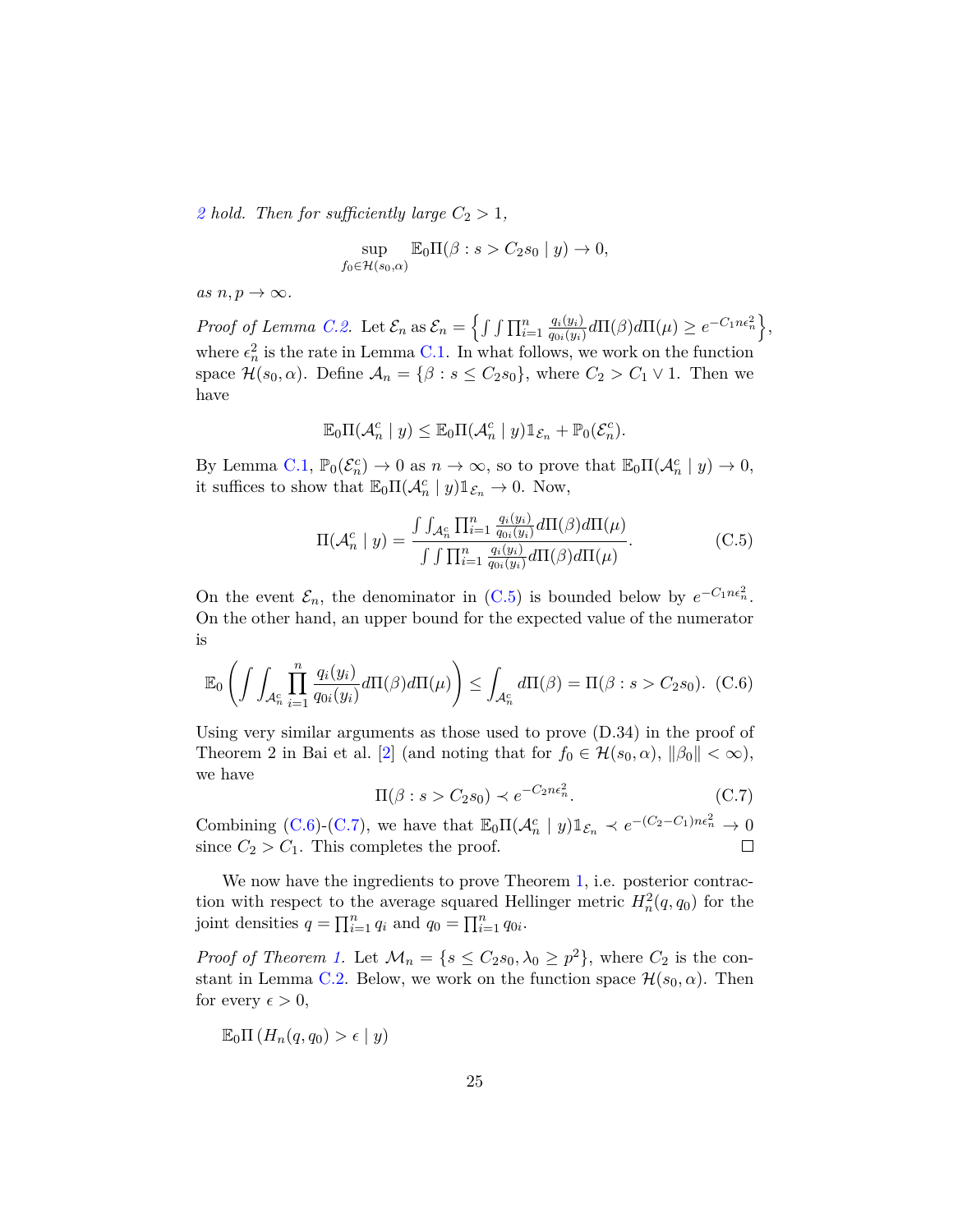$$
\leq \mathbb{E}_0 \Pi \left( \beta \in \mathcal{M}_n : H_n(q, q_0) > \epsilon \mid y \right) \mathbb{1}_{\mathcal{E}_n} + \mathbb{E}_0 \Pi(\mathcal{M}_n^c \mid y) + \mathbb{P}_0 \mathcal{E}_n^c,
$$
\n(C.8)

where  $\mathcal{E}_n$  is the event in [\(C.1\)](#page-21-3). By Lemma [C.1,](#page-21-1) the final term on the righthand side of  $(C.8)$  tends to zero uniformly over  $\mathcal{H}(s_0, \alpha)$ . We now focus on the second term on the right-hand side in  $(C.8)$ . Note that

<span id="page-25-0"></span>
$$
\mathbb{E}_0\Pi(\mathcal{M}_n^c|y) \le \mathbb{E}_0\Pi(s > M_1s_0) + \Pi(\lambda_0 < p^2).
$$

By Lemma [C.2,](#page-23-1) the first term on the right-hand side of the display goes to zero. To bound  $\Pi(\lambda_0 < p^2)$  from above, first note that  $n\epsilon_n^2/p^c \prec 1/(p^2+1)$ , by the fact that  $c > 2$  and  $n\epsilon_n^2 \prec p^{c-2}$ . Then using the fact that  $\kappa \sim \mathcal{B}(1, p^c)$ , we have for sufficiently large *n*,

$$
\Pi\left(\kappa > \frac{1}{p^2 + 1}\right) \le \Pi\left(\kappa > \frac{n\epsilon_n^2}{p^c}\right) = \left(1 - \frac{n\epsilon_n^2}{p^c}\right)^{p^c} \le e^{-n\epsilon_n^2},
$$

Noting that  $\lambda_0 = (1 - \kappa)/\kappa = (1/\kappa) - 1$ , this gives  $\Pi(\lambda_0 < p^2) \leq e^{-n\epsilon_n^2}$ . Therefore,  $\Pi(\lambda_0 < p^2)$  also goes to zero, and  $\mathbb{E}_0\Pi(\mathcal{M}_n^c|y) \to 0$ . Hence, it suffices to show that the first term in the right-hand side of  $(C.8)$  goes to zero for  $\epsilon = C_4 \epsilon_n$  uniformly over  $\mathcal{H}(s_0, \alpha)$ , for some sufficiently large  $C_4$ .

Define the event,  $\mathcal{M}_n^* = \{(\mu, \beta) : |\mu| \leq \sqrt{n}, \beta \in \mathcal{M}_n, \max_{1 \leq j \leq p} ||\beta_j||_2 \leq \beta$  $nd/\lambda_1$ , where  $\lambda_1$  is the slab hyperparameter in the  $SSGL(\lambda_0, \lambda_1, \kappa)$  prior. By Lemma 2 of Ghosal and van der Vaart  $[5]$ , there exists a test  $\varphi_n$  such that for any  $q_1$  with  $H_n(q_0, q_1) < \epsilon$ ,

$$
\mathbb{E}_0\varphi_n \le \exp(-n\epsilon^2/2), \sup_{q:H_n(q,q_1)\le \epsilon/18} \mathbb{E}_q(1-\varphi_n) \le \exp(-n\epsilon^2/2).
$$

We now show that  $\log N(\epsilon_n/36, \mathcal{M}_n^{\star}, H_n) \lesssim n\epsilon_n^2$ , so that we can use Lemma 9 of Ghosal and van der Vaart [\[5\]](#page-15-9) to finish the proof. Suppose that *q*1*<sup>i</sup>* and *q*<sub>2*i*</sub> are two densities indexed by functions,  $f_1$  and  $f_2$  in  $\mathcal{H}(\alpha, s_0)$ . Using the fact that the squared Hellinger distance is bounded from above by the KL divergence and the fact that the KL divergence for any univariate densities *q*<sub>1*i*</sub> and *q*<sub>2*i*</sub> can be bounded above by a constant multiple of  $(\eta_{1i} - \eta_{2i})$  (from the proof of Lemma  $C.1$ , we then bound the average squared Hellinger metric for joint densities,  $q_1 = \prod_{i=1}^n q_{1i}$  and  $q_2 = \prod_{i=1}^n q_{2i}$ , on  $\mathcal{M}_n^*$  as follows:

$$
H_n^2(q_1, q_2) \lesssim \frac{1}{n} \sum_{i=1}^n (\eta_{1i} - \eta_{2i})^2
$$
  
= 
$$
\frac{1}{n} ||(\mu_1 1_n + \tilde{X}\beta_1) - (\mu_2 1_n + \tilde{X}\beta_2)||_2^2
$$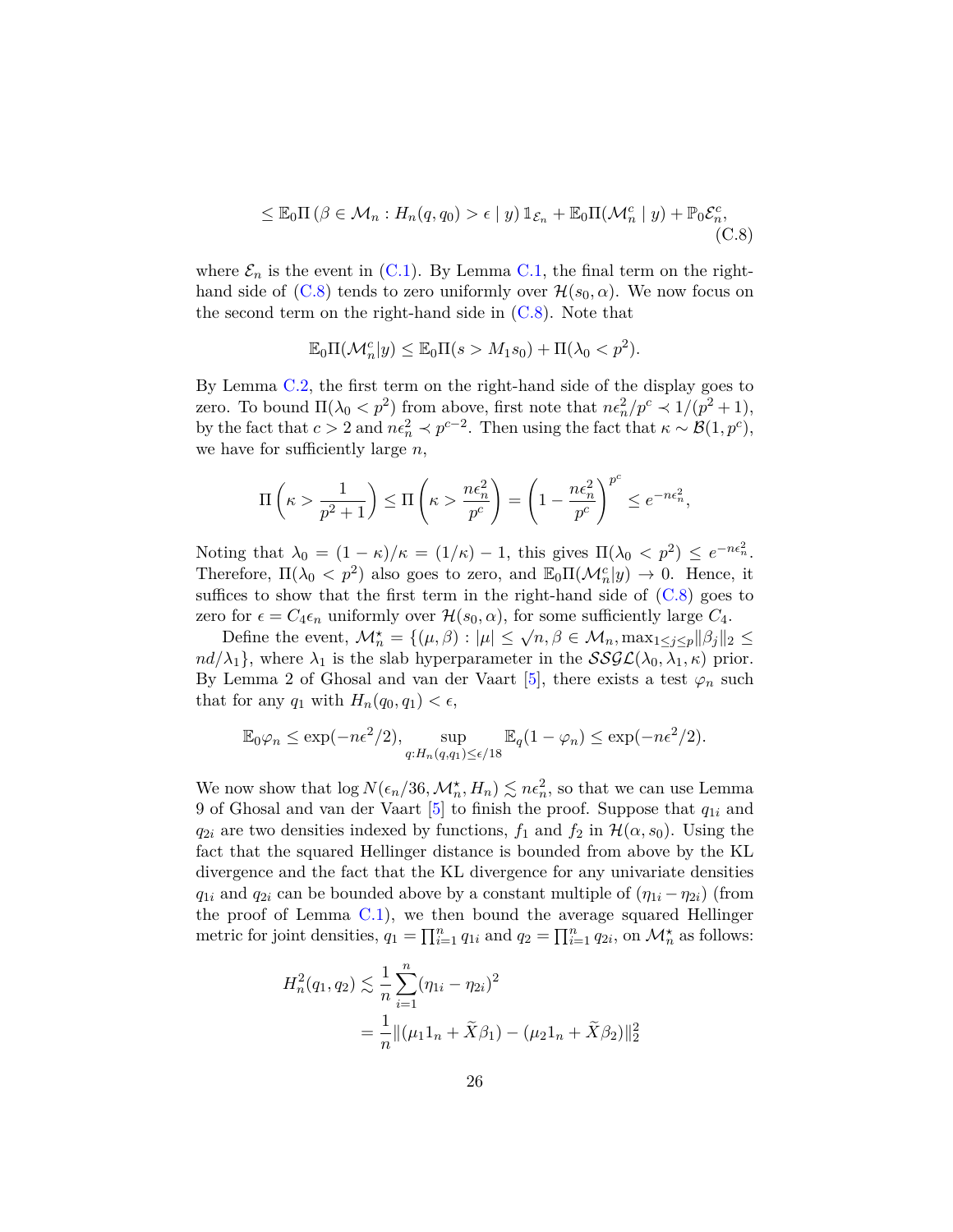<span id="page-26-0"></span>
$$
\leq 2|\mu_1 - \mu_2|^2 + \frac{2}{n} \|\tilde{X}(\beta_1 - \beta_2)\|^2
$$
  
\n
$$
\lesssim |\mu_1 - \mu_2|^2 + \frac{\|\tilde{X}\|_{*}^2}{n} \left(\sum_{j=1}^p \|\beta_{1j} - \beta_{2j}\|_2\right)^2
$$
  
\n
$$
\lesssim |\mu_1 - \mu_2|^2 + \frac{d^2 s_{\beta_1 - \beta_2}}{d^{2\alpha}} \|\beta_1 - \beta_2\|_{\infty}^2
$$
  
\n
$$
\lesssim |\mu_1 - \mu_2|^2 + C_2^2 s_0^2 \|\beta_1 - \beta_2\|_{\infty}^2,
$$
 (C.9)

where we used Condition 1, an application of the Cauchy-Schwarz inequality, and the fact for for  $v \in \mathbb{R}^q$ ,  $||v||_2 \leq q^{1/2} ||v||_{\infty}$ . In the fifth line of the display, we also used the fact that  $\lambda_0 \ge p^2$  on  $\mathcal{M}_n$ , so for any  $j \notin S_{\beta_1-\beta_2}$ ,  $\|\beta_j\|_2 \leq \omega_d \ll 1/p$ . Thus, the overall contribution of the  $\beta_j$ 's for  $j \notin S_{\beta_1-\beta_2}$ satisfies  $\|\beta_{S_{\beta_1-\beta_2}^c} - \beta_{S_{\beta_1-\beta_2}^c}\|_2 \leq 2(p - s_{\beta_1-\beta_2})\omega_d = o(1)$ . In the final line of the display, we used the facts that  $\alpha \in \mathbb{N}$ ,  $d \succ 1$ , and  $s \leq C_2 s_0$  on  $\mathcal{M}_n$ . Using the upper bound in  $(C.9)$ , we have for some  $b_3 > 0$  that an upper bound for  $\log N(\epsilon_n/36, \mathcal{M}_n^{\star}, H_n)$  is

<span id="page-26-1"></span>
$$
\log N(b_3 \epsilon_n, \{\mu : |\mu| < \sqrt{n}\}, |\cdot|)
$$
\n
$$
+ \log N\left(\frac{b_3 \epsilon_n}{36 C_2 s_0}, \{\beta \in \mathcal{M}_n : ||\beta - \beta_0||_{\infty} \le \frac{nd}{\lambda_1}\}, ||\cdot||_{\infty}\right). \tag{C.10}
$$

Clearly, the first term in  $(C.10)$  is bounded above by a constant multiple of  $n\epsilon_n^2$ . To bound the second term in [\(C.10\)](#page-26-1) from above, first note that

$$
N\left(\frac{b_3\epsilon_n}{36C_2s_0}, \left\{\beta \in \mathcal{M}_n : ||\beta - \beta_0||_{\infty} \le \frac{nd}{\lambda_1}\right\}, ||\cdot||_{\infty}\right)
$$
  
\n
$$
\le \sum_{S:s \le C_2s_0} N\left(\frac{b_3\epsilon_n}{36C_2s_0}, \left\{\beta \in \mathcal{M}_n : |S| = s, ||\beta - \beta_0||_{\infty} \le \frac{nd}{\lambda_1}\right\}, ||\cdot||_{\infty}\right)
$$
  
\n
$$
\le \sum_{s=0}^{\lfloor C_2s_0 \rfloor} {p \choose s} \left(\frac{108C_2s_0nd}{b_3\epsilon_n\lambda_1}\right)^{ds}
$$
  
\n
$$
\le \left(\frac{108C_2s_0nd}{b_3\epsilon_n\lambda_1}\right)^{C_2ds_0} \sum_{s=0}^{\lfloor C_2s_0 \rfloor} {p \choose s}
$$
  
\n
$$
\le (C_2s_0 + 1) {p \choose \lfloor C_2s_0 \rfloor} \left(\frac{108C_2s_0nd}{b_3\epsilon_n\lambda_1}\right)^{C_2ds_0}.
$$
 (C.11)

<span id="page-26-2"></span>In the third line of the display, we used the fact that  $s \leq C_2 s_0$  and  $\lambda_0 \geq p^2$ on  $\mathcal{M}_n$ , so for  $j \notin S$ ,  $\|\beta_j\|_2 \leq \omega_d \ll 1/p$ ; thus, the contribution to  $\|\beta - \beta_0\|_{\infty}$ from  $\beta_{S^c}$  tends to zero as  $n, p \to \infty$ . In the final line of the display, we used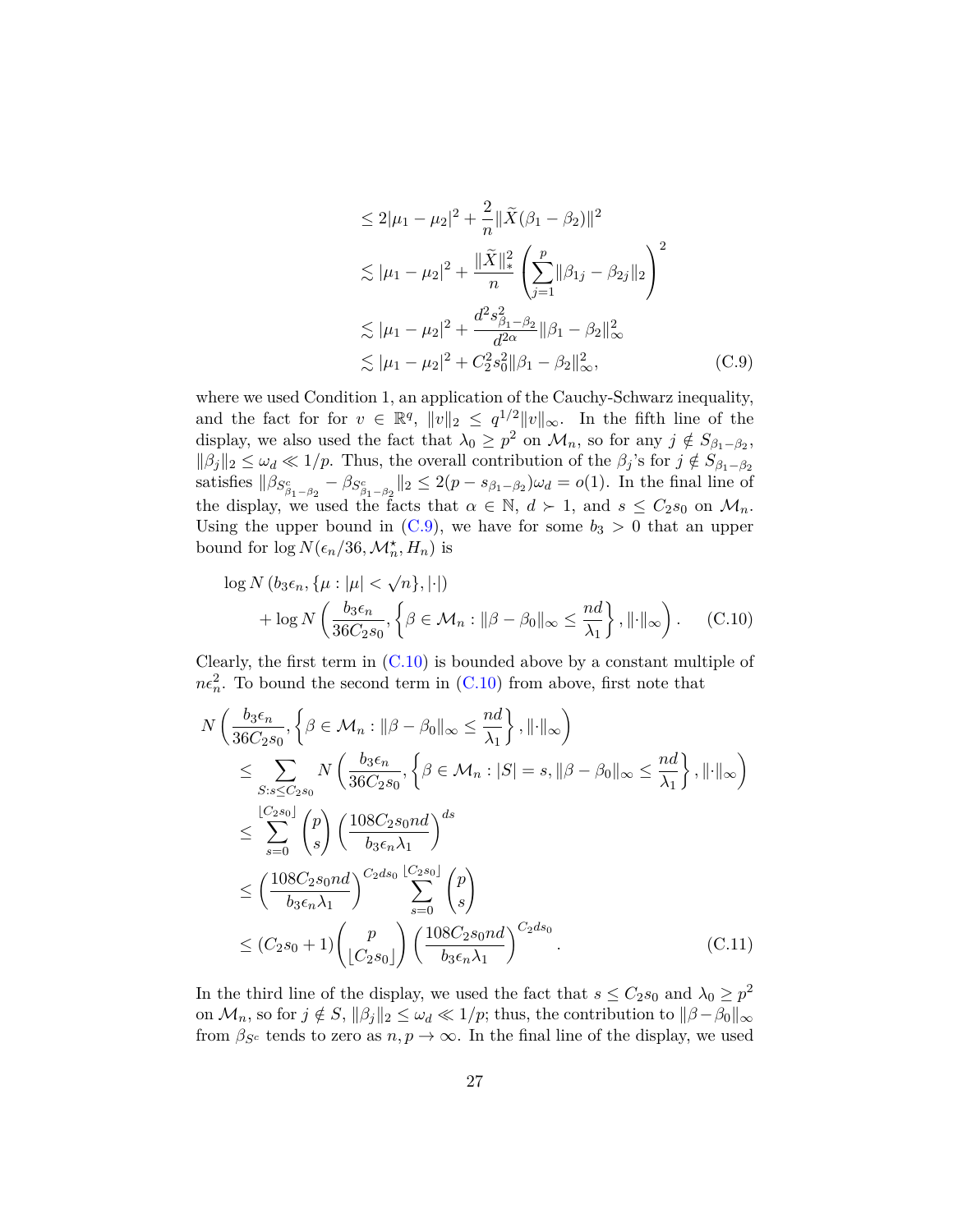the fact that  $\sum_{i=k}^{m} {n \choose i} \le (m-k+1) {n \choose m}$  if  $n > m$ . Following from [\(C.11\)](#page-26-2), the second term in  $(C.10)$  can be bounded above as

<span id="page-27-0"></span>
$$
\log N\left(\frac{b_3\epsilon_n}{36C_2s_0}, \left\{\beta \in \mathcal{M}_n : ||\beta - \beta_0||_{\infty} \le \frac{nd}{\lambda_1}\right\}, ||\cdot||_{\infty}\right)
$$
  
\n
$$
\lesssim \log(C_2s_0 + 1) + C_2s_0 \log p + C_2ds_0 \log\left(\frac{108C_2s_0nd}{b_3\epsilon_n\lambda_1}\right)
$$
  
\n
$$
\lesssim \log(C_2s_0 + 1) + C_2s_0 \log p + C_2ds_0 \log\left(\frac{108C_3s_0^{1/2}n^{5/2}d}{b_3(\log p)^{1/2}}\right)
$$
  
\n
$$
\lesssim \log(C_2s_0 + 1) + C_2s_0 \log p + \tilde{C}_2ds_0 \log n
$$
  
\n
$$
\lesssim n\epsilon_n^2,
$$
\n(C.12)

for some  $C_2 > 0$ . In the second line of the display, we used the fact that  $\binom{p}{c_2 s_0} \leq p^{C_2 s_0}$ . In the third line, we used our assumption that  $\lambda_1 \asymp 1/n$ and the fact that  $\epsilon_n > \sqrt{s_0 \log p/n}$ . In the fourth line, we used the fact that the final term the third line of the display is of the same order as  $ds_0 \log n$ . In the final line, we used the fact that  $d \log n = O(\log p)$  by assumption and the fact that the first term in the fourth line is dominated by the other two terms. From [\(C.10\)](#page-26-1)-[\(C.12\)](#page-27-0),  $\log N(\epsilon_n/36, \mathcal{M}_n^{\star}, H_n) \lesssim n\epsilon_n^2$ . Now, we can use Lemma 9 of Ghosal and van der Vaart [\[5\]](#page-15-9), which implies that for every  $\epsilon > \epsilon_n$ , there exists a test  $\overline{\varphi}_n$  and constant *b*<sub>4</sub> such that

$$
\mathbb{E}_0 \overline{\varphi}_n \le \frac{1}{2} \exp(b_4 n \epsilon_n^2 - n \epsilon^2 / 2), \sup_{(\mu,\beta) \in \mathcal{M}_n^{\star}: H_n(q,q_0) > \epsilon} \mathbb{E}_q(1 - \overline{\varphi}_n) \le \exp(-n \epsilon^2 / 2).
$$

Thus, for some constant  $b_5 > 0$ , we have

$$
\mathbb{E}_{0}\Pi\left(\beta \in \mathcal{M}_{n}: H_{n}(q, q_{0}) > \epsilon \mid y\right) \mathbb{1}_{\mathcal{E}_{n}}\leq \mathbb{E}_{0}\Pi\left(\beta \in \mathcal{M}_{n}: H_{n}(q, q_{0}) > \epsilon \mid y\right) \mathbb{1}_{\mathcal{E}_{n}}(1-\overline{\varphi}) + \mathbb{E}_{0}\overline{\varphi}\leq \left\{\sup_{(\mu,\beta)\in\mathcal{M}_{n}^{\star}: H_{n}(q,q_{0}) > \epsilon} \mathbb{E}_{q}(1-\overline{\varphi}_{n}) + \Pi(\mathcal{M}_{n}\setminus\mathcal{M}_{n}^{\star})\right\} e^{b_{5}n\epsilon_{n}^{2}} + \mathbb{E}_{0}\overline{\varphi}_{n}.
$$

The terms in the display other than  $\Pi(\mathcal{M}_n \setminus \mathcal{M}_n^{\star})e^{b_5n\epsilon_n^2}$  all go to zero uniformly over  $\mathcal{H}(s_0, \alpha)$  by choosing  $\epsilon = b_0 \epsilon_n$  for a sufficiently large  $b_6$ . To complete the proof, note that

$$
\Pi(\mathcal{M}_n \setminus \mathcal{M}_n^{\star}) \leq \Pi_{\mu}(|\mu| > \sqrt{n}) + \sum_{S:s \leq C_2 s_0} \sum_{j \in S} \Pi(\|\beta_j\|_2 > nd/\lambda_1)
$$
  

$$
\leq e^{-n/2} + \sum_{S:s \leq C_2 s_0} \sum_{j \in S} \Pi(\|\beta_j\|_2 > nd/\lambda_1)
$$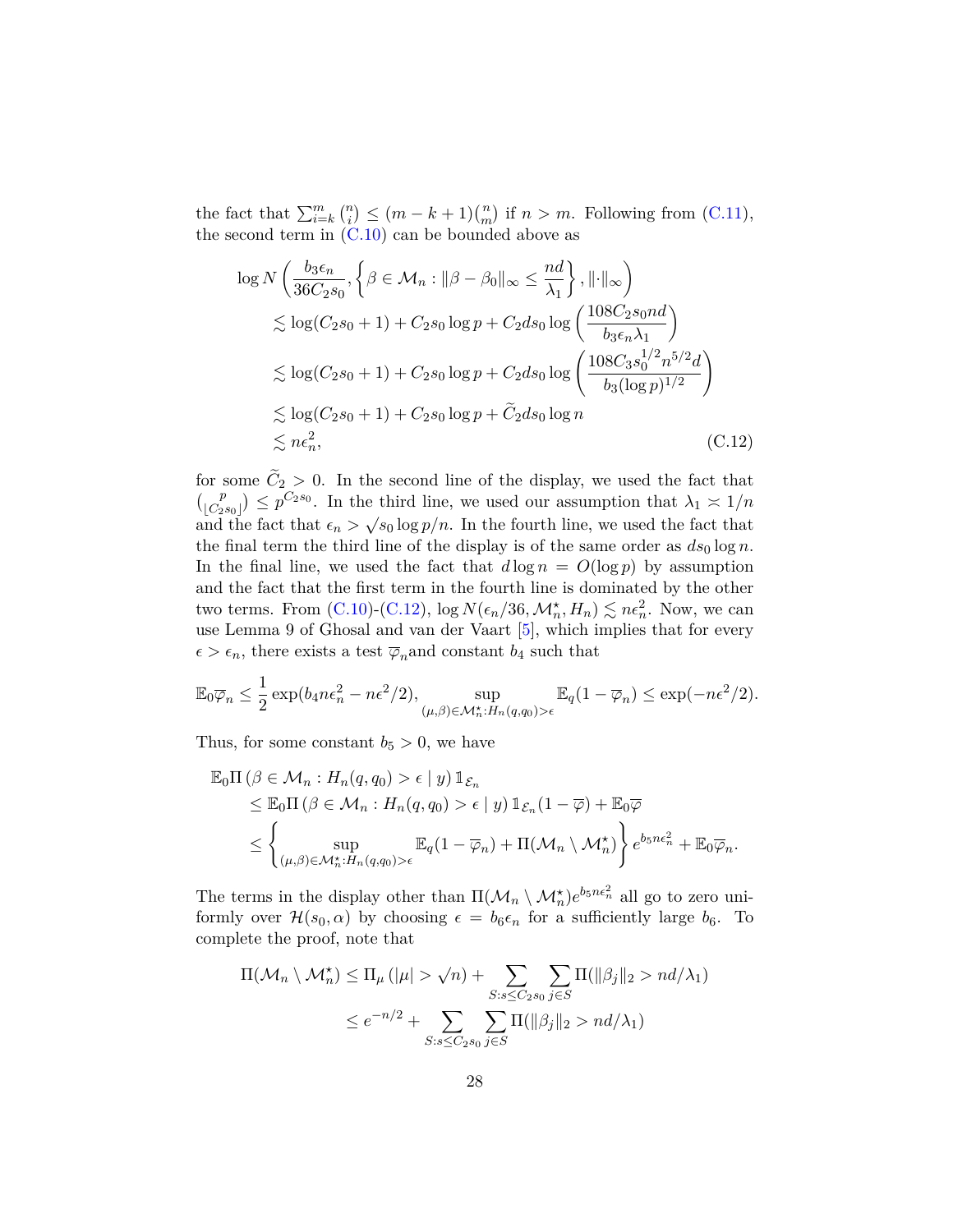$$
\prec e^{-b_5 n \epsilon_n^2},\tag{C.13}
$$

where the second line follows from the fact that  $\mu$  has a Gaussian prior. The final line follows directly from the arguments used to prove (E.14) in the proof of Theorem 2 of Bai et al. [\[1\]](#page-14-2) (and thus, the second term in the second line is less than  $e^{-b_5 n \epsilon_n^2}$  for large *n*), as well as the fact that  $n\epsilon_n^2 = o(n)$ , so  $e^{-n/2} < e^{-b_5 n \epsilon_n^2}$  for large *n*. Therefore,  $\Pi(\mathcal{M}_n \setminus M_n^{\star})e^{b_5 n \epsilon_n^2}$  also goes to zero uniformly over  $\mathcal{H}(s_0, \alpha)$ , and this completes the proof.  $\Box$ 

Having established posterior contraction in the average squared Hellinger metric, we proceed to prove Theorem [2.](#page-6-1)

*Proof of Theorem [2.](#page-6-1)* Note that since  $s_0 = o((n/d \log p)^{1/2})$  by assumption,  $s_0 = o(n/\log p)$ . By Lemma [C.2,](#page-23-1) the posterior is asymptotically supported on the event  $A_n = \{\beta : s \leq C_2 s_0\}$ , so we can confine our attention to the set  $\mathcal{A}_n$ . Let  $W_{n \times (dp+1)} = [1_n, \tilde{X}], \gamma = (\mu, \beta'_1, \dots, \beta'_p)'$ , and  $\gamma_0 =$  $(\mu_0, \beta'_{01}, \ldots, \beta'_{0p})'$ . Let  $f_{0j}(x_j)$  denote the  $n \times 1$  vector  $(f_{0j}(x_{1j}), \ldots, f_{0j}(x_{nj}))'$ , for all  $j = 1, \ldots, p$ . Note that in order to prove Theorem [2,](#page-6-1) we can equivalently show that for  $f_0 \in \mathcal{H}(s_0, \alpha)$ ,

$$
\mathbb{E}_{0}\Pi\left((\mu,\beta): \frac{1}{n} \|(\mu 1_{n} + \tilde{X}\beta) - (\mu_{0} 1_{n} + \sum_{j=1}^{p} f_{0j}(x_{j}))\|_{2}^{2} > M_{2}\epsilon_{n}^{2} \Big|y\right) \mathbb{1}_{\mathcal{A}_{n}} \n= \mathbb{E}_{0}\Pi\left(\gamma: \|W(\gamma - \gamma_{0}) - \delta_{0}\|_{2}^{2} > M_{2}n\epsilon_{n}^{2} \mid y\right) \mathbb{1}_{\mathcal{A}_{n}} \to 0,
$$
\n(C.14)

as  $n, p \to \infty$ . The rest of the proof follows from a suitable modification of the proof of Theorem 3 in [\[7\]](#page-15-6). Let us first introduce some notation. We define the uniform compatibility number as

<span id="page-28-0"></span>
$$
\phi_1(s) = \inf_{\gamma: 1 \le |S| \le s} \frac{\|W\gamma\|_2 (d|S|)^{1/2}}{n^{1/2} \|\gamma\|_1}.
$$

Also, let  $\zeta_i(\eta_i) = H^2(q_i, q_{0i})$ , and define the set  $\mathcal{I}_n = \{1 \leq i \leq n :$  $\delta_1(\eta_i - \eta_{0i})^2 \ge \delta_2$ , where  $\delta_1, \delta_2 > 0$  are constants that satisfy  $\zeta_i(\eta_i) \ge$ ζ''  $\int_{i}^{\prime\prime} (\eta_{0i}) \min\{\delta_1(\eta_i - \eta_{0i})^2, \delta_2\}.$ 

By Theorem [1,](#page-6-0) the posterior is asymptotically supported on the event  ${H_n(q, q_0) \leq \epsilon_n^2}$  for joint densities  $q = \prod_{i=1}^n q_i$  and  $q_0 = \prod_{i=1}^n q_{0i}$ , where the  $q_i$ 's and  $q_{0i}$ 's belong to the exponential dispersion family  $(1.1)$ . From  $(A2)$ in the proof of Theorem 3 in [\[7\]](#page-15-6), we have

$$
\epsilon_n^2 \gtrsim H_n(q, q_0) \ge \frac{\delta_1}{n} \sum_{i \in \mathcal{I}_n} \zeta_i''(\eta_{0i}) + \frac{\delta_2}{n} \sum_{i \notin \mathcal{I}_n} \zeta_i''(\eta_{0i}) (\eta_i - \eta_{0i})^2
$$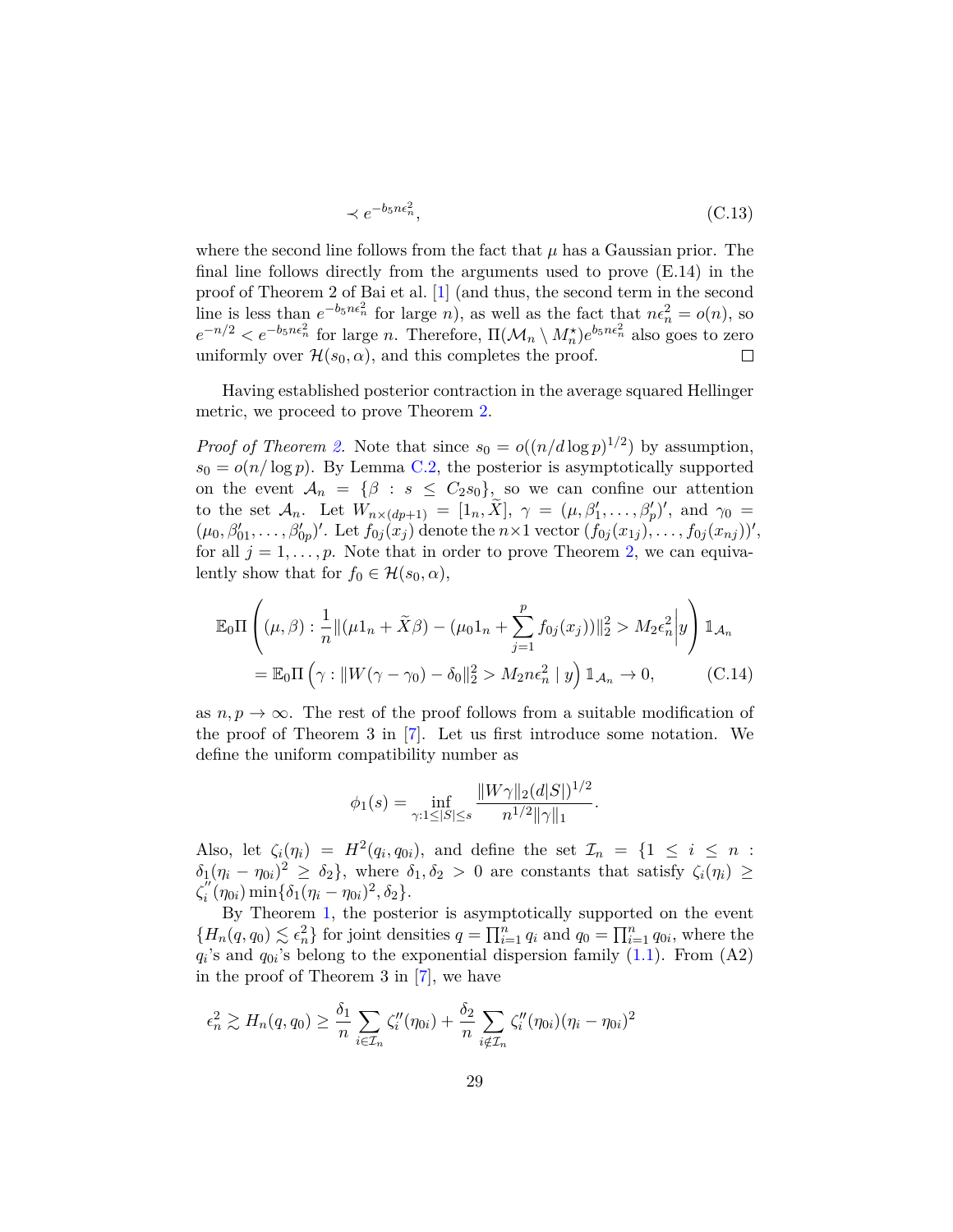<span id="page-29-0"></span>
$$
\geq \frac{1}{n} \sum_{i \notin \mathcal{I}_{n,\delta}} \zeta_i''(\eta_{0i})(\eta_i - \eta_{0i})^2
$$
  
\n
$$
\geq \frac{1}{n} \sum_{i=1}^n \zeta_i''(\eta_{0i})(\eta_i - \eta_{0i})^2 - \frac{1}{n} \sum_{i \in \mathcal{I}_n} \zeta_i''(\eta_{0i}) \max_{1 \leq i \leq n} (\eta_i - \eta_{0i})^2.
$$
  
\n(C.15)

But  $\zeta''_i(\eta_{0i}) = b''(\theta_{0i})(\xi'(\eta_{0i}))^2/4$ , and  $|\theta_{0i}|$  and  $|\eta_{0i}|$  are bounded by Condition 3, so we have  $|\zeta''_i(\eta_{0i})| \lesssim 1$ , for all  $i = 1, \ldots, n$ . Thus, from [\(C.15\)](#page-29-0), we have that for some constant  $C_3 > 0$ ,

$$
\epsilon_n^2 \gtrsim \frac{1}{n} \sum_{i=1}^n (\eta_i - \eta_{0i})^2 - \frac{1}{n} \sum_{i \in \mathcal{I}_n} \max_{1 \le i \le n} (\eta_i - \eta_{0i})^2
$$
  
\n
$$
\ge \frac{1}{n} ||W(\gamma - \gamma_0) - \delta_0||_2^2 - C_3 \epsilon_n^2 \left( ||W||_{\text{max}}^2 ||\gamma - \gamma_0||_1^2 + ||\delta_0||_{\infty}^2 \right)
$$
  
\n
$$
\ge \frac{1}{n} ||W(\gamma - \gamma_0)||_2^2 - \frac{1}{n} ||\delta_0||_2^2 - C_3 \epsilon_n^2 \left( ||W||_{\text{max}}^2 ||\gamma - \gamma_0||_1^2 + ||\delta_0||_{\infty}^2 \right).
$$
  
\n(C.16)

By Condition 2 and the fact that  $d \asymp n^{1/(2\alpha+1)}$ ,  $\epsilon_n^2 + n^{-1} ||\delta_0||_2^2$  is of the same order as  $\epsilon_n^2$ . Also,  $\|\delta_0\|_{\infty}^2 \lesssim s_0 d^{-2\alpha} < \epsilon_n^2$ , and by assumption,  $\|W\|_{\max} \lesssim 1$ . Thus, from  $(C.16)$  and the definition of the compatibility number, we have that on set  $\mathcal{A}_n$ ,

<span id="page-29-2"></span><span id="page-29-1"></span>
$$
\epsilon_n^2 \gtrsim \frac{\phi_1^2(2C_2s_0)}{8C_2ds_0} \|\gamma - \gamma_0\|_1^2 - C_4\epsilon_n^2 \|\gamma - \gamma_0\|_1^2 - C_5\epsilon_n^4
$$
  

$$
\gtrsim \frac{1}{8C_2ds_0} \|\gamma - \gamma_0\|_1^2 - C_4\epsilon_n^2 \|\gamma - \gamma_0\|_1^2 - C_5\epsilon_n^4,
$$
 (C.17)

for some  $C_4, C_5 > 0$ . In the second line of the display, we used the fact that  $\|W\gamma_0\|_{\infty} \lesssim 1$  since  $f \in \mathcal{H}(\alpha, s_0)$ , and therefore, on  $\mathcal{A}_n$ ,  $\phi_1(2C_2s_0)$  is bounded away from zero. By assumption,  $s_0^2 = o(n/d \log p)$ , and so [\(C.17\)](#page-29-2) can be further bounded below by a constant multiple of  $\|\gamma - \gamma_0\|_1^2/ds_0$ . This implies that for some  $M_3 > 0$ ,

<span id="page-29-3"></span>
$$
\sup_{f \in \mathcal{H}(s_0, \alpha)} \mathbb{E}_0 \Pi \left( \gamma : ||\gamma - \gamma_0||_1^2 \le M_3 ds_0 \epsilon_n^2 \mid y \right) \mathbb{1}_{\mathcal{A}_n} \to 1, \tag{C.18}
$$

as  $n, p \to \infty$ . Combining results from [\(C.16\)](#page-29-1)-[\(C.18\)](#page-29-3), we also have that on  $\mathcal{A}_n$  ad some  $C_6 > 0$ ,

$$
||W(\gamma - \gamma_0) - \delta_0||_2^2 \lesssim n\epsilon_n^2 + C_4 n\epsilon_n^2 ||\gamma - \gamma_0||_1^2 + C_5 n\epsilon_n^4
$$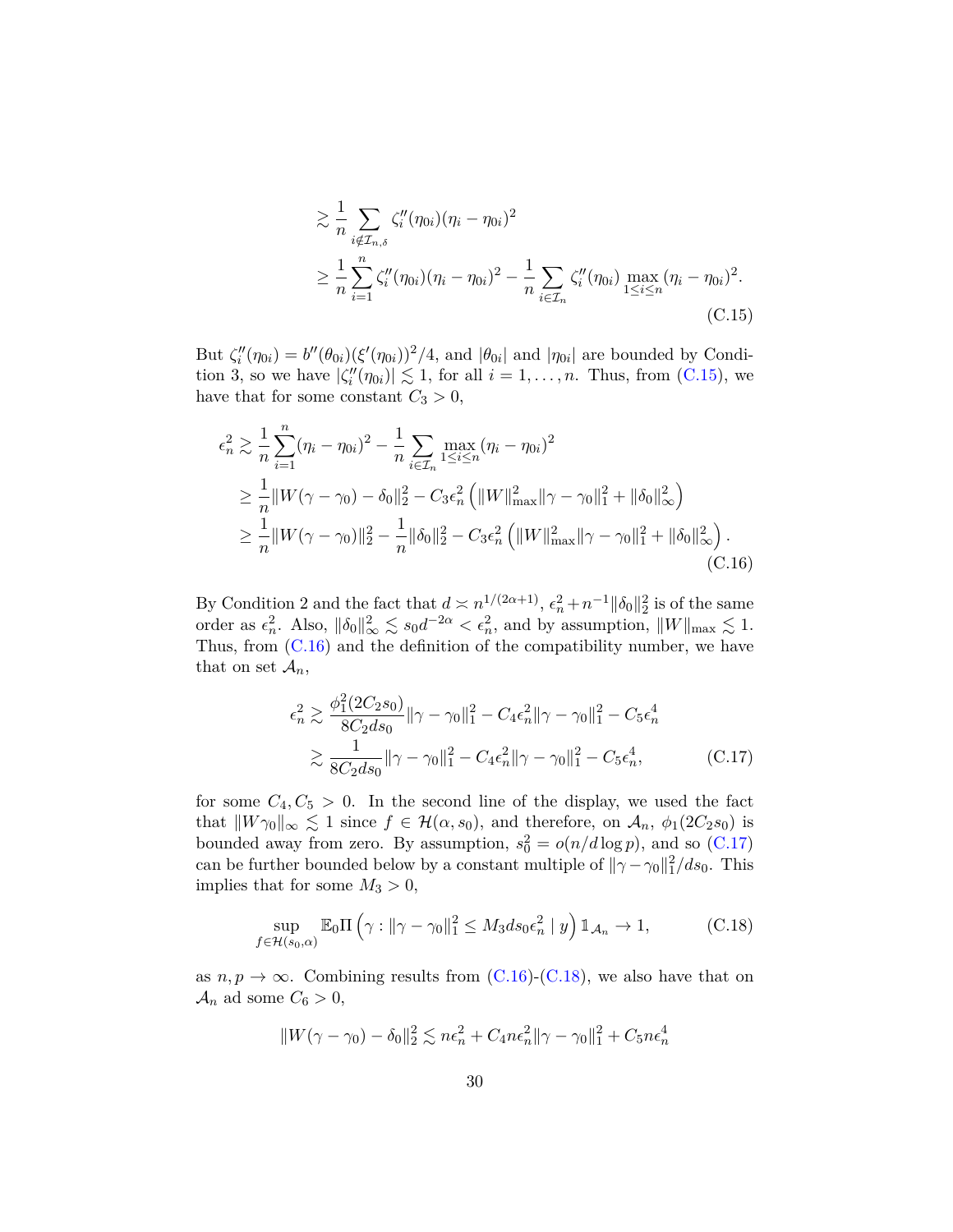$$
\lesssim n\epsilon_n^2 + C_6 ds_0 n\epsilon_n^4 + C_5 n\epsilon_n^4
$$
  

$$
\lesssim n\epsilon_n^2
$$
 (C.19)

Since the expected posterior probability of the event  $\{W(\gamma - \gamma_0) - \delta_0\|_2^2 \lesssim$  $n\epsilon_n^2$  tends to one as  $n, p \to \infty$  on  $\mathcal{A}_n$ , this proves [\(C.14\)](#page-28-0).

#### **C.2 Proofs for Theorem 3**

To prove Theorem [3,](#page-8-0) we utilize the framework of Yang and Pati [\[25\]](#page-16-4). Yang and Pati [\[25\]](#page-16-4) provided general conditions for proving Bayesian model selection consistency when the marginal likelihood is intractable. We let  $S = \{j \in [p] : ||\beta_j||_2 > \omega_d\}$ , where the threshold  $\omega_d$  is as in [\(3.3\)](#page-7-0). Meanwhile,  $S_0 \subset [p]$  denotes the true model. For a generic set *S* with cardinality  $s = |S|$ , associate with it the rate  $\epsilon_{n,s}^2 = s \log p/n + sn^{-2\alpha/(2\alpha+1)}$ . Thus,  $\epsilon_{n,s_0}^2$ is the same as the posterior contraction rate derived in Theorems [1](#page-6-0) and [2.](#page-6-1)

*Proof of Theorem [3.](#page-8-0)* It suffices to verify conditions (B1)-(B4) in Theorem 4 of Yang and Pati [\[25\]](#page-16-4). First, note that Condition 4 in the present manuscript corresponds to condition (B3) in [\[25\]](#page-16-4) for identifiability. Therefore, the condition (B3) in [\[25\]](#page-16-4) is already satisfied by assumption. We now verify their other conditions (B1), (B2), and (B4) in Parts I, II, and III respectively.

*Part I: Prior concentration.* As per condition (B1) in [\[25\]](#page-16-4), we need to verify that for large *n*,

<span id="page-30-0"></span>
$$
\Pi(S_0) \ge e^{-n\epsilon_{n,s_0}^2},\tag{C.20}
$$

and

<span id="page-30-1"></span>
$$
\Pi_{S_0}\left(KL(q_0, q) \le n\epsilon_{n,s}^2, V(q_0, q) \le n\epsilon_{n,s_0}^2\right) \ge e^{-Dn\epsilon_{n,s_0}^2},\tag{C.21}
$$

for some constant *D*. The conditions [\(C.20\)](#page-30-0)-[\(C.21\)](#page-30-1) ensure that the prior puts enough mass near the true model  $S_0$  and enough prior concentration in the parameter space under the true model. By the proof of Theorem [1,](#page-6-0)  $\mathbb{P}_0(\mathcal{M}_n^c | y) \to 0$ , where  $\mathcal{M}_n = \{s \le C_2s_0, \lambda_0 \ge p^2\}$  and  $C_2 > 1$ . Therefore, we can proceed conditioning only on models of size  $s \leq C_2 s_0$  and spike parameter  $\lambda_0 \geq p^2$ . For a *d*-dimensional vector  $\beta_j$ , denote  $\tilde{p} = Pr(\beta_j :$  $\|\beta_j\|_2 > \omega_d$ ). The implied prior for any given model *S* of size *s* is then

<span id="page-30-3"></span>
$$
\Pi(S) \propto \tilde{p}^s (1 - \tilde{p})^{p-s} \mathbb{1}(s \le C_2 s_0). \tag{C.22}
$$

By assumption,  $s_0 = O(1)$ , so  $C_2s_0$  is bounded above by a constant for all *n*. Therefore, we may bound  $\Pi(S_0)$  from below, for some constants  $K, K' > 0$ ,

<span id="page-30-2"></span>
$$
\Pi(S_0) \ge K \widetilde{p}^{s_0} (1 - \widetilde{p})^{p - s_0} \ge K' \widetilde{p}^{s_0}.
$$
\n(C.23)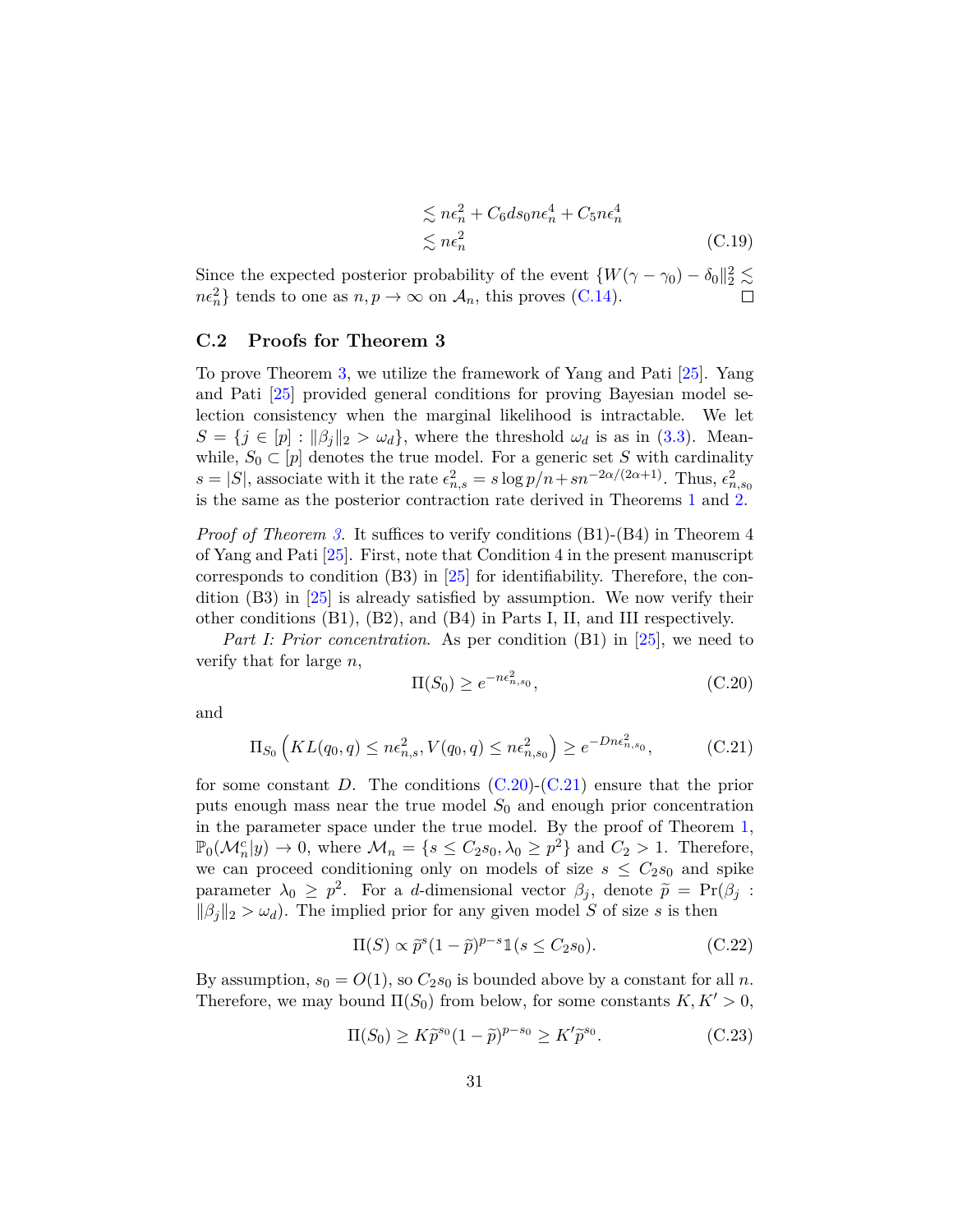It thus suffices to prove that  $\tilde{p}^{s_0}$  is bounded below by  $\exp(-n\epsilon_{n,s_0}^2)$ . Let  $C_d =$  $2^{-d} \pi^{-(d-1)/2} [\Gamma((d+1)/2)]^{-1}$  be the normalizing constant in the multivariate *d*-dimensional density  $\Psi(\beta_j | \lambda)$ . Since the prior on each  $\beta_j$  is the SSGL prior  $(2.4)-(2.5)$  $(2.4)-(2.5)$  $(2.4)-(2.5)$ , we have that

<span id="page-31-0"></span>
$$
\widetilde{p}^{s_0} = \left[\Pr(\beta_j : \|\beta_j\|_2 > \omega_d)\right]^{s_0}
$$
\n
$$
\geq \left[C_d\lambda_1^d \int_0^1 \kappa \left(\int_{\{\beta_j : \|\beta_j\|_2 > \omega_d\}} e^{-\lambda_1 \|\beta_j\|_2} d\beta_j \right) d\Pi(\kappa)\right]^{s_0}
$$
\n
$$
> \left[C_d\lambda_1^d \int_0^1 \kappa \left(\int_{\{\beta_j : \omega_d < \|\beta_j\|_2 < 1\}} e^{-\lambda_1 \|\beta_j\|_2} d\beta_j \right) d\Pi(\kappa)\right]^{s_0}
$$
\n
$$
\geq e^{-\lambda_1 s_0} C_d^{s_0} \lambda_1^{d s_0} \left[\int_0^1 \kappa d\Pi(\kappa)\right]^{s_0}
$$
\n
$$
\geq e^{-\lambda_1 s_0} C_d^{s_0} \lambda_1^{d s_0} (1 + p^c)^{-s_0}
$$
\n
$$
\geq e^{-b_6 s_0 \log p}
$$
\n
$$
> e^{-n\epsilon_{n, s_0}^2}, \qquad (C.24)
$$

for some constant  $b_6 > 0$ . In the second line, we used the fact that with the SSGL prior on  $\beta_j$ ,  $\pi(\beta_j | \kappa) > \kappa \Psi(\beta_j | \lambda_1)$ . In the third line, we used the fact that  $\omega_d \ll 1$  for large *n*, and in the fifth line, we used the fact that  $\kappa \sim \mathcal{B}(1, p^c)$  by assumption, and thus, the expectation of  $\kappa$  is  $1/(1 + p^c)$ . In the sixth line, we used the fact that  $\lambda_1 \geq 1/n$  by assumption, and so one can easily show that the first three terms in the product in the fifth line can be lower bounded by  $\exp(-Ks_0 \log p)$ , for some  $K > 0$ . Meanwhile  $(1 + p^c)^{-s_0} \approx \exp(-cs_0 \log p)$ . Thus, combining [\(C.23\)](#page-30-2)-[\(C.24\)](#page-31-0) verifies the condition [\(C.20\)](#page-30-0).

As argued in Lemma [C.1,](#page-21-1) both KL divergence and KL variation can be upper bounded by a constant multiple of  $(\eta_i - \eta_{0i})^2$ . Therefore, for some constants  $b_7 > 0$  and  $D > 0$ , and sufficiently large *n*, a lower bound for the left-hand side of  $(C.21)$  is

$$
\Pi_{S_0} \left( \sum_{i=1}^n (\eta_i - \eta_{0i})^2 \le b_7^2 n \epsilon_{n, s_0}^2 \right)
$$
\n
$$
\ge \Pi_{S_0} \left( \mu : |\mu - \mu_0| \le \frac{b_7 \epsilon_{n, s_0}}{2} \right) \Pi_{S_0} \left( \beta : ||\tilde{X}(\beta - \beta_0) - \delta_0||_2^2 \le \frac{b_7^2 n \epsilon_{n, s_0}^2}{4} \right)
$$
\n
$$
\ge \left( e^{-Dn \epsilon_{n, s_0}^2/2} \right) \left( e^{-Dn \epsilon_{n, s_0}^2/2} \right) = e^{-Dn \epsilon_{n, s_0}^2},
$$

where the last two lines can be easily verified using very similar reasoning as that used to prove Lemma [C.1.](#page-21-1) Therefore,  $(C.21)$  also holds.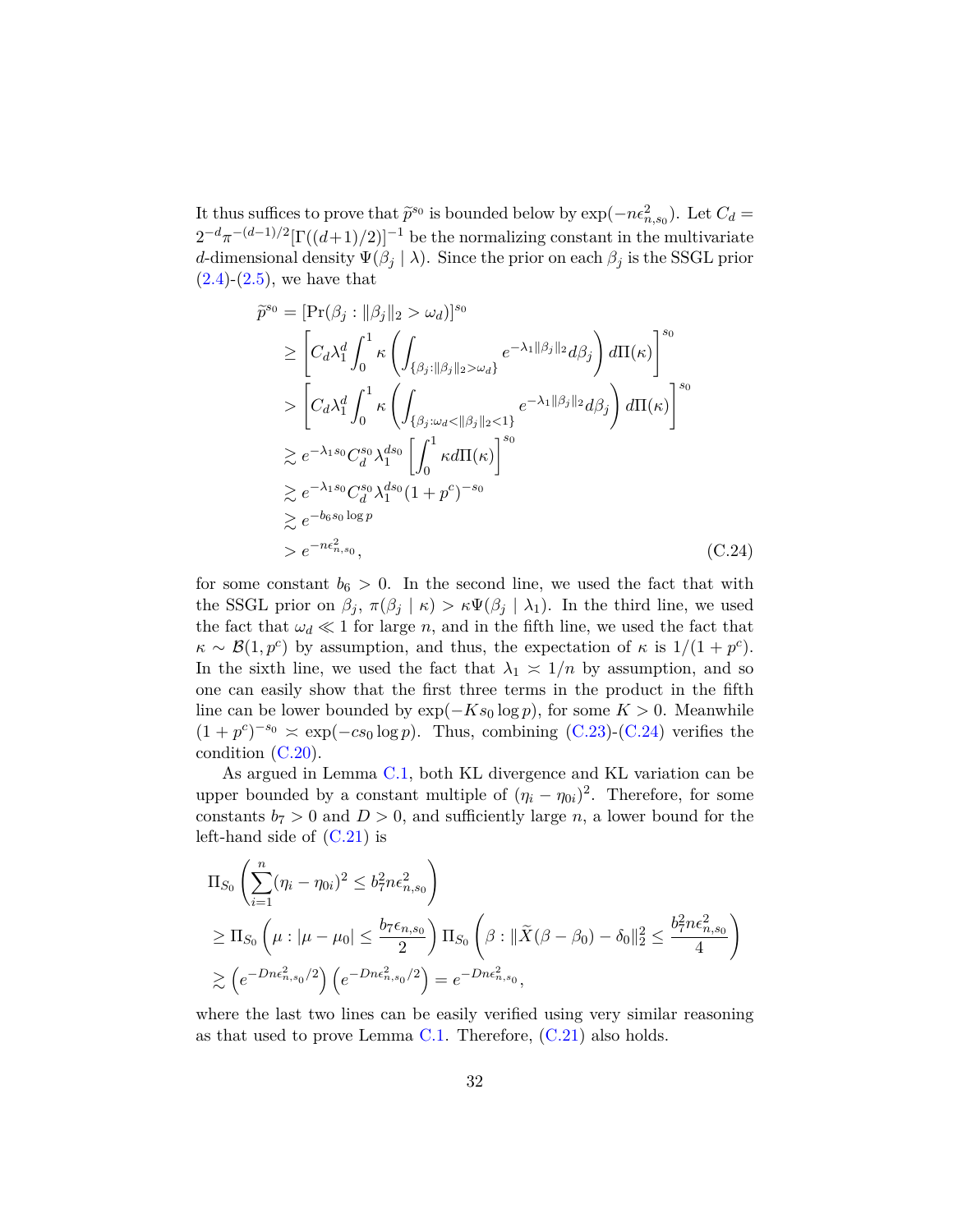*Part II: Prior anti-concentration*. Condition (B2) in [\[25\]](#page-16-4) introduces the anti-concentration condition for overfitting models  $S \supset S_0$ :

$$
\Pi_S(H_n(q, q_0) \le M\epsilon_{n,s}) \le e^{-Hn\epsilon_{n,s_0}^2},
$$

where  $\epsilon_{n,s} \geq \epsilon_{n,s_0}$  and  $M, H > 0$  are sufficiently large constants. In other words, the posterior probability of overly large models that contain the truth should tend to zero as  $n \to \infty$ . As pointed out in Liu et al. [\[11\]](#page-15-3) and conditioning on  $\mathcal{M}_n$ , it is sufficient to prove

<span id="page-32-1"></span>
$$
\sum_{0.50 \le s \le C_2 s_0} \Pi(S) \Pi_S(H_n(q, q_0) \le M\epsilon_{n,s}) \le e^{-Hn\epsilon_{n,s_0}^2}.
$$
 (C.25)

We first find an upper bound for  $\Pi(S)$ . Note that when  $\|\beta_j\|_2 > \omega_d$ ,  $\pi(\beta_j)$  $\kappa$   $\langle k \rangle$   $\langle 2 \kappa C_d \lambda_1^d \exp(-\lambda_1 ||\beta_j||_2) \langle \kappa \lambda_1^d$ . Thus, from [\(C.22\)](#page-30-3), we have

$$
\Pi(S) \lesssim \widetilde{p}^s = \left[ \int_0^1 \left( \int_{\{\beta_j : ||\beta_j||_2 > \omega_d\}} \pi(\beta_j \mid \kappa) d\beta_j \right) d\Pi(\kappa) \right]^s
$$
  

$$
< \left[ \lambda_1^d \int_0^1 \kappa d\Pi(\kappa) \right]^s
$$
  

$$
= \lambda_1^{ds} (1 + p^c)^{-s}
$$
  

$$
\leq \exp(-b_8 s (\log p + n))
$$
  

$$
< e^{-b_8 n \epsilon_{n,s}^2}, \qquad (C.26)
$$

for some constant  $b_8 > 2$ . In the third line of the display, we used the fact that  $\kappa \sim \mathcal{B}(1, p^c)$ , so  $\mathbb{E}(\kappa) = 1/(1 + p^c)$ , and in the fourth line, we used the fact that  $\lambda_1 \geq 1/n$  by assumption, so  $\lambda_1^{ds} \geq \exp(-ds \log n)$ . Therefore, from [\(C.26\)](#page-32-0), we can upper bound the left-hand side of [\(C.25\)](#page-32-1) by

<span id="page-32-0"></span>
$$
\sum_{S \supset S_0 : s \le C_2 s_0} \Pi(S) \le \sum_{S \supset S_0 : s \le C_2 s_0} e^{-b_8 n \epsilon_{n,s}^2}
$$

$$
\le e^{-b_8 n \epsilon_{n,s_0}^2} \left(\frac{2ep}{C_2 s_0}\right)^{C_2 s_0 + 1}
$$

$$
\le e^{-H n \epsilon_{n,s_0}^2},
$$

by choosing  $H < b_8 - 1$ . Therefore,  $(C.25)$  holds.

*S*⊃*S*0:*s*≤*C*2*s*<sup>0</sup>

*Part III: Testing and entropy conditions*. The final condition we need to verify is condition  $(B4)$  in  $[25]$ . We first need to show that for any models  $S \neq S_0$ , there exists an exponentially powerful test for testing  $H_0: q = q_0$ vs.  $H_1: q = q_S$ , where  $H_n(q_S, q_0) > \epsilon_{n,s_0}$ . By [\[5\]](#page-15-9), such a test always exists for the average Hellinger distance, so we are done.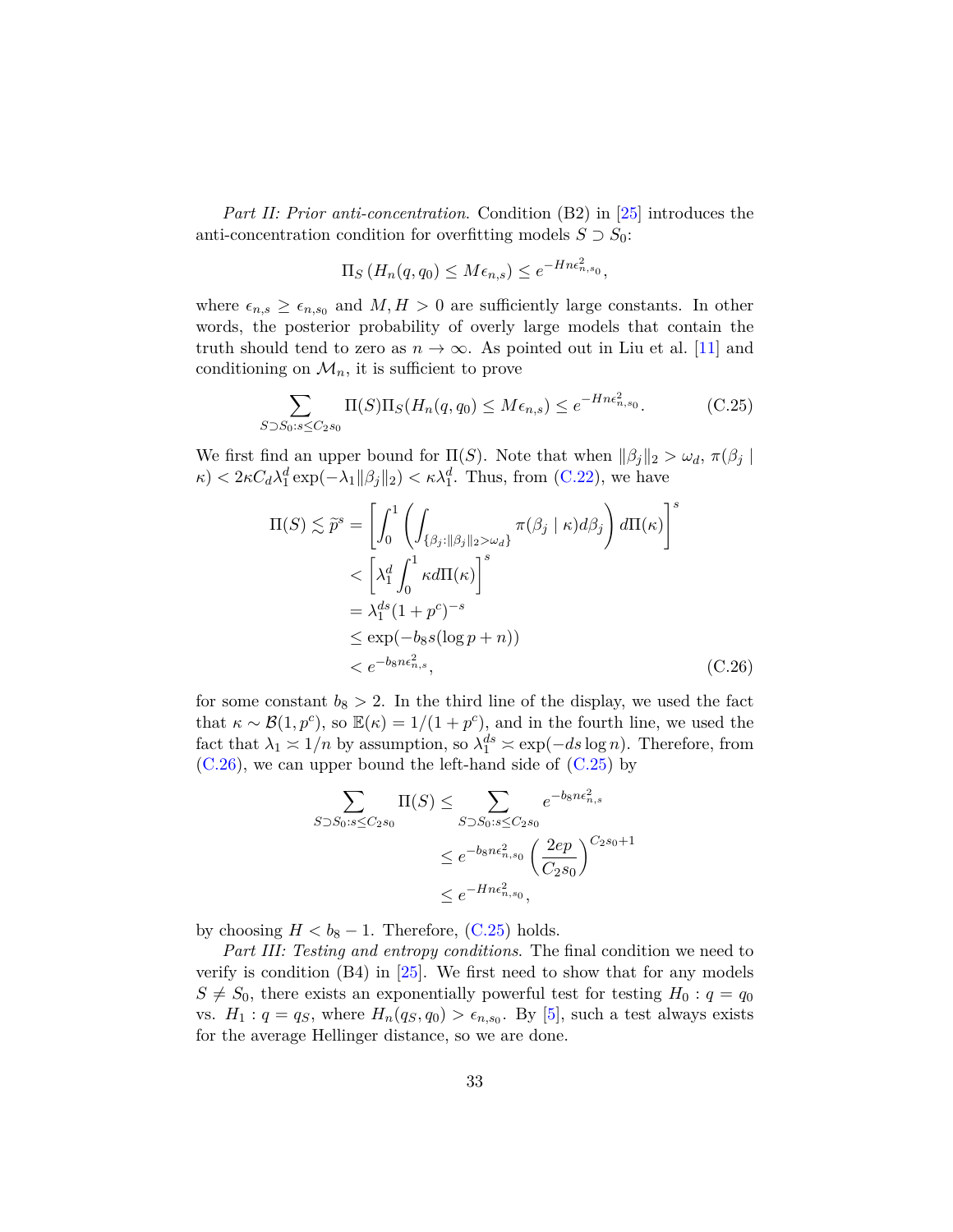We also need to verify certain entropy conditions. Specifically, we need to show that the complexity of overfitting models  $(S \supset S_0)$  and underfitting models  $(S \not\supseteq S_0)$  is not too large inside a sieve  $\mathcal{T}_n$ , where there is exponentially small probability outside of  $\mathcal{T}_n$ . As before, our analysis below is conditioned on the event  $\mathcal{M}_n = \{s \leq C_2s_0, \lambda_0 \geq p^2\}$ . For both overfitting and underfitting models *S* such that  $|S| \leq C_2 s_0$ , we construct the sieve  $\mathcal{T}_n = {\beta : \max_{1 \leq j \leq p} ||\beta_j||_2 \leq nd/\lambda_1}.$  Then we have  $\mathbb{P}_0(\mathcal{T}_n^c) \mathbb{1}_{\mathcal{M}_n} \le \sum_{S: s \le C_2 s_0} \sum_{j \in S} \Pi(\|\beta_j\|_2 > n d/\lambda_1) \prec e^{-b_9 n \epsilon_{n, s_0}^2}$ , for some  $b_9 > 0$ , where the final inequality follows directly from the arguments used to prove  $(E.14)$  in the proof of Theorem 2 of [\[1\]](#page-14-2). So there is exponentially small probability outside of  $\mathcal{T}_n \cap \mathcal{M}_n$ .

We first consider overfitting models  $S \supset S_0$ . Let  $\beta_S$  be the corresponding vector of basis coefficients indexed by any arbitrary overfitting model *S* of size  $s > s_0$ . Arguing similarly as in [\(C.9\)](#page-26-0)-[\(C.11\)](#page-26-2), we have that on  $\mathcal{T}_n \cap M_n$ and for some  $b_9 > 0$ ,

$$
\log N(\epsilon_{n,s}, \mathcal{T}_n \cap \mathcal{M}_n, H_n)
$$
\n
$$
\leq \log N(\theta_0 \epsilon_{n,s}, \{\mu : |\mu| < \sqrt{n}\}, |\cdot|)
$$
\n
$$
+ \log N\left(\frac{\theta_0 \epsilon_{n,s}}{s}, \left\{\beta_S \in \mathcal{M}_n : \|\beta_S - \beta_0\|_{\infty} \leq \frac{nd}{\lambda_1}\right\}, \|\cdot\|_{\infty}\right)
$$
\n
$$
\leq n\epsilon_{n,s}^2 + \log \left[\left(\frac{3snd}{\theta_0 \epsilon_{n,s} \lambda_1}\right)^{ds}\right]
$$
\n
$$
\leq n\epsilon_{n,s}^2 + ds(\log d + \log n)
$$
\n
$$
\leq n\epsilon_{n,s}^2.
$$

For underfitting models  $S \not\supseteq S_0$ , we also need to verify an entropy condition for some sequence  $\delta_n$  satisfying  $\delta_n > \epsilon_{n,s_0}$ ,  $\delta_n \to 0$ , and  $n\delta_n^2 \to \infty$ . This follows from the same arguments as above (replacing  $\epsilon_{n,s}$  with  $\delta_n$ ). Thus, we obtain for any arbitrary underfitting model *S*,

$$
\log N(\delta_n, \mathcal{T}_n \cap \mathcal{M}_n, H_n) \lesssim n\delta_n^2.
$$

Thus, we have controlled the metric entropy for both overfitting models and underfitting models. The final requirement in Assumption  $(B4)$  of  $[25]$  is to verify that

<span id="page-33-0"></span>
$$
\sum_{S \not\supset S_0: |S| \le C_2 s_0} e^{-C_7 n \delta_n^2} + \sum_{S \supset S_0: |S| \le C_2 s_0} e^{-C_7 n \epsilon_{n,s}^2} \le 1,
$$
 (C.27)

for a large constant  $C_7 > 0$ . We must have  $n\delta_n^2 > n\epsilon_{n,s_0}^2$  based on our choice of  $\delta_n$ . Meanwhile, for any overfitting model  $S \supset S_0$ ,  $s > s_0$  so  $n\epsilon_{n,s}^2 > n\epsilon_{n,s_0}^2$